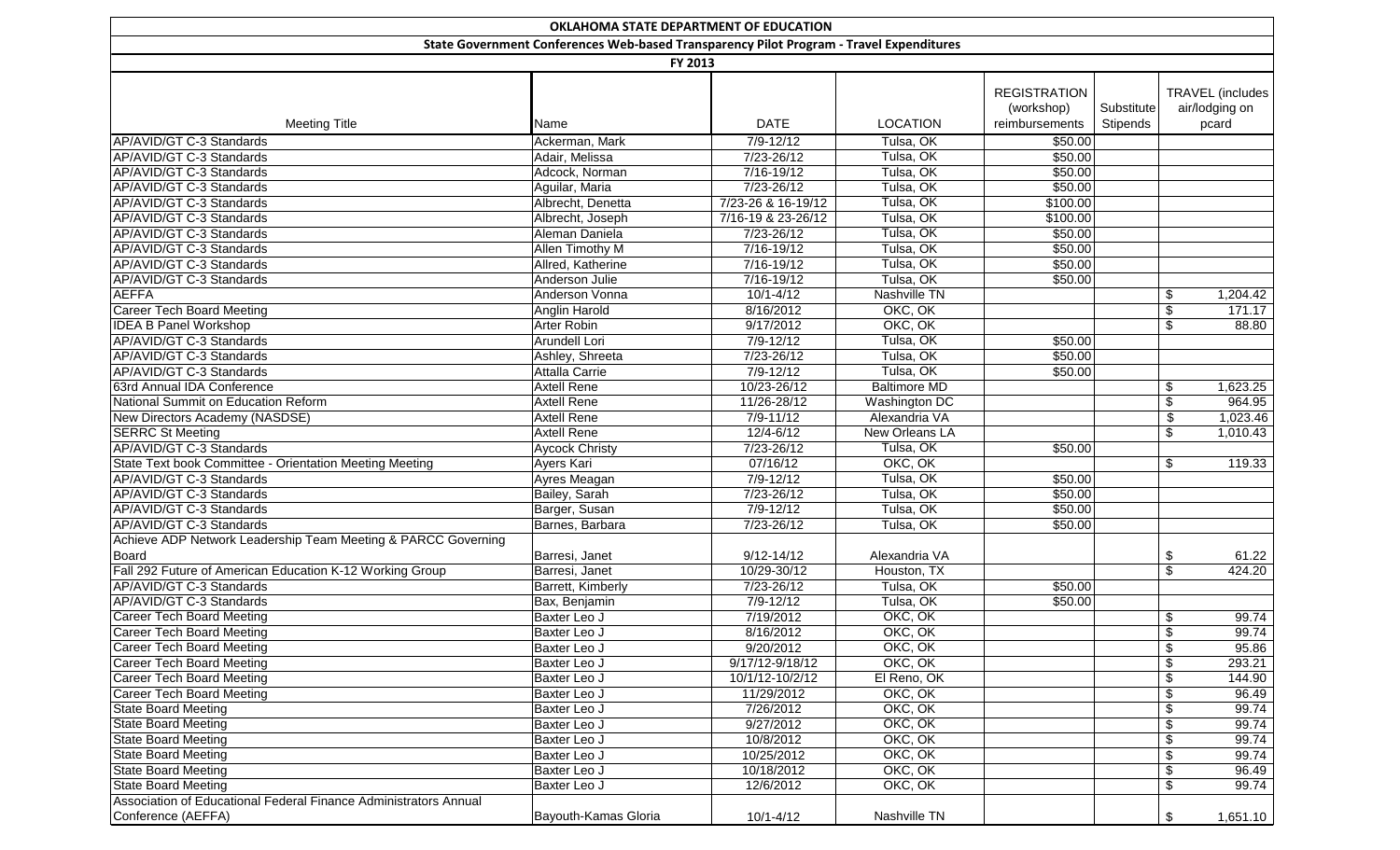|                                                                |                               |                         |                     | <b>REGISTRATION</b>          |                        |                | TRAVEL (includes        |
|----------------------------------------------------------------|-------------------------------|-------------------------|---------------------|------------------------------|------------------------|----------------|-------------------------|
| <b>Meeting Title</b>                                           | Name                          | <b>DATE</b>             | <b>LOCATION</b>     | (workshop)<br>reimbursements | Substitute<br>Stipends |                | air/lodging on<br>pcard |
| <b>Teacher Certification Review Panel Meeeting</b>             | Bedford John A                | 7/16/2012               | OKC, OK             |                              |                        | $\sqrt[6]{2}$  | 94.91                   |
| <b>Teacher Certification Review Panel Meeeting</b>             | Bedford John A                | 8/8/2012                | OKC, OK             |                              |                        |                | 94.91                   |
| <b>Teacher Certification Review Panel Meeeting</b>             | Bedford John A                | 9/13/2012               | OKC, OK             |                              |                        | \$<br>\$       | 94.91                   |
|                                                                |                               |                         | Tulsa, OK           |                              |                        |                |                         |
| AP/AVID/GT C-3 Standards                                       | Beeson Sherry                 | 7/23-26/12              |                     | \$50.00                      |                        |                |                         |
| AP/AVID/GT C-3 Standards                                       | Belt, Monika                  | 7/23-26/12              | Tulsa, OK           | \$50.00                      |                        |                |                         |
| AP/AVID/GT C-3 Standards                                       | Berkstresser, Sean            | 7/23-26/12              | Tulsa, OK           | \$50.00                      |                        |                |                         |
| Charting the Course for Change                                 | <b>Beutler Patricia</b>       | $12/3 - 7/12$           | Arlington VA        |                              |                        | \$             | 1,696.27                |
| AP/AVID/GT C-3 Standards                                       | Bishop, Charles               | 7/16-19/12              | Tulsa, OK           | \$50.00                      |                        |                |                         |
| AP/AVID/GT C-3 Standards                                       | Bishop, Mark                  | $7/23 - 26/12$          | Tulsa, OK           | \$50.00                      |                        |                |                         |
| <b>AP/GIFTED &amp; TALENTED</b>                                | <b>Bixby Public Schools</b>   | 11/30-12/1/12           | San Antonio TX      | \$355.00                     |                        |                |                         |
| <b>USDA State Agency Meeting</b>                               | <b>Blanchard Darren</b>       | $12/3 - 7/12$           | Arlington VA        |                              |                        | \$             | 1,477.75                |
| AP/AVID/GT C-3 Standards                                       | <b>Blevins Catherine</b>      | $7/9 - 12/12$           | Tulsa, OK           | \$50.00                      |                        |                |                         |
| 2012 GED Testing Service Annual Conference                     | <b>Blundell Pam</b>           | 7/16-19/12              | Long Beach CA       |                              |                        | \$             | 1,944.94                |
| AP/AVID/GT C-3 Standards                                       | Bockus, Gordon                | $7/9 - 12/12$           | Tulsa, OK           | \$50.00                      |                        |                |                         |
| AP/AVID/GT C-3 Standards                                       | Bodenstein, Sara Marie        | 7/16-19/12              | Tulsa, OK           | \$50.00                      |                        |                |                         |
| State Text book Committee - Orientation Meeting Meeting        | Bolf-Beliveau Laura           | 07/16/12                | OKC, OK             |                              |                        | \$             | 14.99                   |
| AP/AVID/GT C-3 Standards                                       | Bonifield, Kim                | $7/9 - 12/12$           | Tulsa, OK           | \$50.00                      |                        |                |                         |
| State textbook Committee                                       | <b>Bostwick Keri</b>          | $7/31 - 8/3/12$         | OKC, OK             |                              |                        | \$             | 639.68                  |
| AP/AVID/GT C-3 Standards                                       | <b>Boswell Public Schools</b> | $7/23 - 26/12$          | Tulsa, OK           | \$50.00                      |                        |                |                         |
| AP/AVID/GT C-3 Standards                                       | <b>Boswell Public Schools</b> | $7/23 - 26/12$          | Tulsa, OK           | \$50.00                      |                        |                |                         |
| AP/AVID/GT C-3 Standards                                       | Botts, Sean                   | $7/9 - 12/12$           | Tulsa, OK           | \$50.00                      |                        |                |                         |
| AP/AVID/GT C-3 Standards                                       | Bowman, Clay                  | $7/9 - 12/12$           | Tulsa, OK           | \$50.00                      |                        |                |                         |
| AP/AVID/GT C-3 Standards                                       | Bowman, Elayne                | $7/9 - 12/12$           | Tulsa, OK           | \$50.00                      |                        |                |                         |
| AP/AVID/GT C-3 Standards                                       | Bowman, Jaci                  | $7/9 - 12/12$           | Tulsa, OK           | \$50.00                      |                        |                |                         |
| AP/AVID/GT C-3 Standards                                       | <b>Box Lindsey</b>            | 7/16-19 & 23-26/12      | Tulsa, OK           | \$100.00                     |                        |                |                         |
| State Text book Committee - Orientation Meeting Meeting        | Boyd Lori                     | 07/16/12                | OKC, OK             |                              |                        | \$             | 160.51                  |
| AP/AVID/GT C-3 Standards                                       | Boyd, David                   | 7/9-12 & 23-26/12       | Tulsa, OK           | \$100.00                     |                        |                |                         |
| AP/AVID/GT C-3 Standards                                       | Bray, Michelle                | $\frac{1}{7/16}$ -19/12 | Tulsa, OK           | \$50.00                      |                        |                |                         |
|                                                                |                               | 7/23-26/12              | Tulsa, OK           | \$50.00                      |                        |                |                         |
| AP/AVID/GT C-3 Standards                                       | Bray, Stephanie               |                         |                     |                              |                        |                |                         |
| 2012 63rd Annual IDA Conference                                | <b>Brecheen Teri</b>          | 1024-26/12              | <b>Baltimore MD</b> |                              |                        | \$             | 1,583.25                |
| AP/AVID/GT C-3 Standards                                       | Brockway, Thinh               | $7/9 - 12/12$           | Tulsa, OK           | \$50.00                      |                        |                |                         |
| State Text book Committee - Orientation Meeting Meeting        | Brown Jason                   | 07/16/12                | OKC, OK             |                              |                        | \$             | 32.19                   |
| State Text book Committee - Orientation Meeting Meeting        | Brown Pamala                  | 07/16/12                | OKC, OK             |                              |                        | \$             | 82.70                   |
| AP/AVID/GT C-3 Standards                                       | Brown, Amelia                 | 7/23-26/12              | Tulsa, OK           | \$50.00                      |                        |                |                         |
| AP/AVID/GT C-3 Standards                                       | Brown, Linda G                | 7/23-26/12              | Tulsa, OK           | \$50.00                      |                        |                |                         |
| AP/AVID/GT C-3 Standards                                       | Brown, Sandra M               | 7/16-19/12              | Tulsa, OK           | \$50.00                      |                        |                |                         |
| AP/AVID/GT C-3 Standards                                       | Bryson, Nicole                | 7/16-19/12              | Tulsa, OK           | \$50.00                      |                        |                |                         |
| Charting the Course for Change                                 | Buchanan Jeri                 | 12/3-7/12               | Arlington VA        |                              |                        | $\frac{1}{2}$  | 1,936.55                |
| AP/AVID/GT C-3 Standards                                       | Buchanan, Margaret (Margie)   | 7/16-19/12              | Tulsa, OK           | \$50.00                      |                        |                |                         |
| AP/AVID/GT C-3 Standards                                       | Buck, Ky Ann                  | 7/23-26/12              | Tulsa, OK           | \$50.00                      |                        |                |                         |
| AP/AVID/GT C-3 Standards                                       | Bunch, Debra                  | 7/16-19/12              | Tulsa, OK           | \$50.00                      |                        |                |                         |
| Charting the Course for Change                                 | Burgess Alberta               | 12/3-7/12               | Arlington VA        |                              |                        | \$             | 1,553.01                |
| Natl Assoc for the Educ of Homeless Children & Youth Annl Conf | <b>Byrd Alice</b>             | 10/27-30/12             | Albuquerque NM      |                              |                        | \$             | 1,169.33                |
| AP/AVID/GT C-3 Standards                                       | <b>Calaway Shawn Patrick</b>  | 7/9-12/12               | Tulsa, OK           | \$100.00                     |                        |                |                         |
| AP/AVID/GT C-3 Standards                                       | Cammuson, Christine           | 7/23-26 & 9-12/12       | Tulsa, OK           | \$100.00                     |                        |                |                         |
| State textbook Committee                                       | Campbell Sherry Lee           | 11/14/12-11/16/12       | OKC, OK             |                              |                        | \$             | 431.60                  |
| State textbook Committee                                       | <b>Campbell Sherry Lee</b>    | 7/31/12-8/3/12          | OKC, OK             |                              |                        | $$\mathbb{S}$$ | 668.20                  |
| <b>USDE School Turn Around Building and Sustaining Success</b> | Caram Richard                 | 8/19-20/12              | Washington DC       |                              |                        | \$             | 1,604.12                |
| AP/AVID/GT C-3 Standards                                       | Carver-Cyr, Elizabeth         | 7/23-26/12              | Tulsa, OK           | \$50.00                      |                        |                |                         |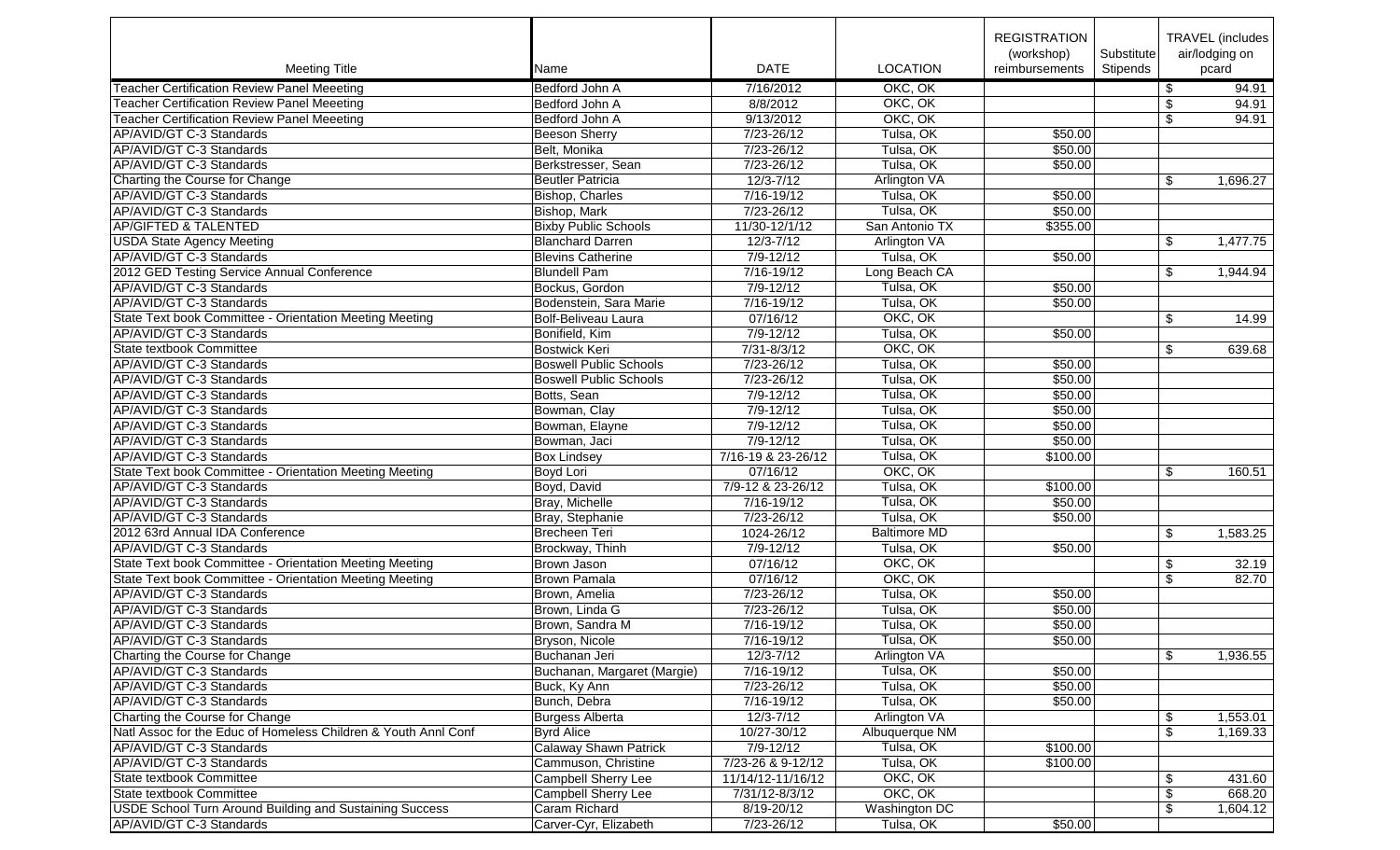|                                                                  |                            |                     |                 | <b>REGISTRATION</b> |            | TRAVEL (includes |          |
|------------------------------------------------------------------|----------------------------|---------------------|-----------------|---------------------|------------|------------------|----------|
|                                                                  |                            |                     |                 | (workshop)          | Substitute | air/lodging on   |          |
| <b>Meeting Title</b>                                             | Name                       | <b>DATE</b>         | <b>LOCATION</b> | reimbursements      | Stipends   | pcard            |          |
| AP/AVID/GT C-3 Standards                                         | Catlett, Kenneth           | $7/9 - 12/12$       | Tulsa, OK       | \$50.00             |            |                  |          |
| AP/AVID/GT C-3 Standards                                         | Charles, Michele           | 7/23-26/12          | Tulsa, OK       | \$50.00             |            |                  |          |
| AP/AVID/GT C-3 Standards                                         | Charlson, Sandy            | $7/9 - 12/12$       | Tulsa, OK       | \$50.00             |            |                  |          |
| AP/AVID/GT C-3 Standards                                         | Chavez, Rosario C          | 7/16-19/12          | Tulsa, OK       | \$50.00             |            |                  |          |
| AP/AVID/GT C-3 Standards                                         | Cheatham, Nita Joyce       | $7/23 - 26/12$      | Tulsa, OK       | \$50.00             |            |                  |          |
| AP/AVID/GT C-3 Standards                                         | Childress, John            | 7/23-26 & 9-12/12   | Tulsa, OK       | \$100.00            |            |                  |          |
| AP/AVID/GT C-3 Standards                                         | Coates, Bob                | 7/23-26/12          | Tulsa, OK       | \$50.00             |            |                  |          |
| AP/AVID/GT C-3 Standards                                         | Cohlimia, Emily J          | 7/23-26/12          | Tulsa, OK       | \$50.00             |            |                  |          |
| AP/AVID/GT C-3 Standards                                         | Colby, Roger               | $7/23 - 26/12$      | Tulsa, OK       | \$50.00             |            |                  |          |
| AP/AVID/GT C-3 Standards                                         | Cole Jennifer              | $7/9 - 12/12$       | Tulsa, OK       | \$50.00             |            |                  |          |
| AP/AVID/GT C-3 Standards                                         | Colindres Daisy            | 7/23-26/12          | Tulsa, OK       | \$50.00             |            |                  |          |
| AP/AVID/GT C-3 Standards                                         | Colson, Debbie             | 7/9-12 & 7/23-26/12 | Tulsa, OK       | \$100.00            |            |                  |          |
| AP/AVID/GT C-3 Standards                                         | Conley, Donna              | $7/9 - 12/12$       | Tulsa, OK       | \$50.00             |            |                  |          |
| AP/AVID/GT C-3 Standards                                         | Connel, Virginia           | 7/16-19/12          | Tulsa, OK       | \$50.00             |            |                  |          |
|                                                                  |                            |                     |                 |                     |            |                  |          |
| AP/AVID/GT C-3 Standards                                         | Coon, Rose                 | $7/9 - 12/12$       | Tulsa, OK       | \$50.00             |            |                  |          |
| AP/AVID/GT C-3 Standards                                         | Coonce Cody                | 7/9-12 & 16-19/12   | Tulsa, OK       | \$100.00            |            |                  |          |
| AP/AVID/GT C-3 Standards                                         | Coulson, Karla             | 7/16-19/12          | Tulsa, OK       | \$50.00             |            |                  |          |
| AP/AVID/GT C-3 Standards                                         | Cowens Amanda              | $7/9 - 12/12$       | Tulsa, OK       | \$50.00             |            |                  |          |
| AP/AVID/GT C-3 Standards                                         | Cox, Chelsea               | $7/9 - 12/12$       | Tulsa, OK       | \$50.00             |            |                  |          |
| AP/AVID/GT C-3 Standards                                         | Cox, Michael               | $7/9 - 12/12$       | Tulsa, OK       | \$50.00             |            |                  |          |
| Simplifying RTI Institute                                        | <b>Crews-St Yves Karie</b> | 7/30-8/1/12         | Seattle WA      |                     |            | \$               | 1,466.04 |
| AP/AVID/GT C-3 Standards                                         | Crichley, Sarah            | 7/23-26/12          | Tulsa, OK       | \$50.00             |            |                  |          |
| AP/AVID/GT C-3 Standards                                         | Crull Tamara               | $7/23 - 26/12$      | Tulsa, OK       | \$50.00             |            |                  |          |
| 2012 GED Testing Service Annual Conference                       | Curtis Stephanie           | $7/16 - 19/12$      | Long Beach CA   |                     |            | $\sqrt[6]{2}$    | 1,212.94 |
| AP/AVID/GT C-3 Standards                                         | Curtis, Delina             | $7/16 - 19/12$      | Tulsa, OK       | \$50.00             |            |                  |          |
| AP/AVID/GT C-3 Standards                                         | Cyr, Dennis                | 7/23-26/12          | Tulsa, OK       | \$50.00             |            |                  |          |
| AP/AVID/GT C-3 Standards                                         | Daniels, Rolayna J         | 7/23-26/12          | Tulsa, OK       | \$50.00             |            |                  |          |
| AP/AVID/GT C-3 Standards                                         | Daugherty, Laura           | $7/16 - 19/12$      | Tulsa, OK       | \$50.00             |            |                  |          |
| <b>Title IIA National Meeting</b>                                | Daves Autumn               | 12/12-15/12         | Arlington VA    |                     |            | \$               | 1,669.73 |
| AP/AVID/GT C-3 Standards                                         | Davis Julie                | $7/9 - 12/12$       | Tulsa, OK       | \$50.00             |            |                  |          |
| AP/AVID/GT C-3 Standards                                         | Davis, Erin                | 7/23-26/12          | Tulsa, OK       | \$50.00             |            |                  |          |
| AP/AVID/GT C-3 Standards                                         | Davis, Helen Kathy         | $7/9 - 12/12$       | Tulsa, OK       | \$50.00             |            |                  |          |
| National Council of State Supervisors for Languages (NCSSFL)     | Dawson Desa                | 11/13-16/12         | Philadelphia PA |                     |            | \$               | 1,474.24 |
| <b>IDEA B Panel Workshop</b>                                     | Dean Alan                  | 9/17/2012           | OKC, OK         |                     |            | \$               | 54.39    |
| <b>IDEA B Panel Workshop</b>                                     | Dean Alan                  | 12/10/2012          | OKC, OK         |                     |            | \$               | 54.39    |
| AP/AVID/GT C-3 Standards                                         | Denison, Dallas            | 7/23-26/12          | Tulsa, OK       | \$50.00             |            |                  |          |
| Association of Educational Federal Finance Administrators Annual |                            |                     |                 |                     |            |                  |          |
| Conference (AEFFA)                                               | Dewey Tina                 | $10/1 - 4/12$       | Nashville TN    |                     |            | \$               | 1,118.55 |
| AP/AVID/GT C-3 Standards                                         | Dickson, Lesa H            | 7/23-26/12          | Tulsa, OK       | \$50.00             |            |                  |          |
| AP/AVID/GT C-3 Standards                                         | Dorse, Christie            | 7/23-26/12          | Tulsa, OK       | \$50.00             |            |                  |          |
| AP/AVID/GT C-3 Standards                                         | Dotson, Emily              | 7/23-26/12          | Tulsa, OK       | \$50.00             |            |                  |          |
| AP/AVID/GT C-3 Standards                                         | Dove Science Academy       | 7/23-26/12          | Tulsa, OK       | \$50.00             |            |                  |          |
| AP/AVID/GT C-3 Standards                                         | Dove Science Academy       | 7/23-26/12          | Tulsa, OK       | \$50.00             |            |                  |          |
| AP/AVID/GT C-3 Standards                                         | Dove Science Academy       | $7/9 - 12/12$       | Tulsa, OK       | \$50.00             |            |                  |          |
| AP/AVID/GT C-3 Standards                                         | Dove Science Academy       | 7/16-19/12          | Tulsa, OK       | \$50.00             |            |                  |          |
| AP/AVID/GT C-3 Standards                                         | Dove Science Academy       | 7/23-26/12          | Tulsa, OK       | \$50.00             |            |                  |          |
| AP/AVID/GT C-3 Standards                                         | Dove Science Academy       | 7/9-12/12           | Tulsa, OK       | \$50.00             |            |                  |          |
| AP/AVID/GT C-3 Standards                                         | Dove Science Academy       | 7/23-26/12          | Tulsa, OK       | \$50.00             |            |                  |          |
| AP/AVID/GT C-3 Standards                                         |                            |                     |                 |                     |            |                  |          |
|                                                                  | Dove Science Academy       | 7/16-19/12          | Tulsa, OK       | \$50.00             |            |                  |          |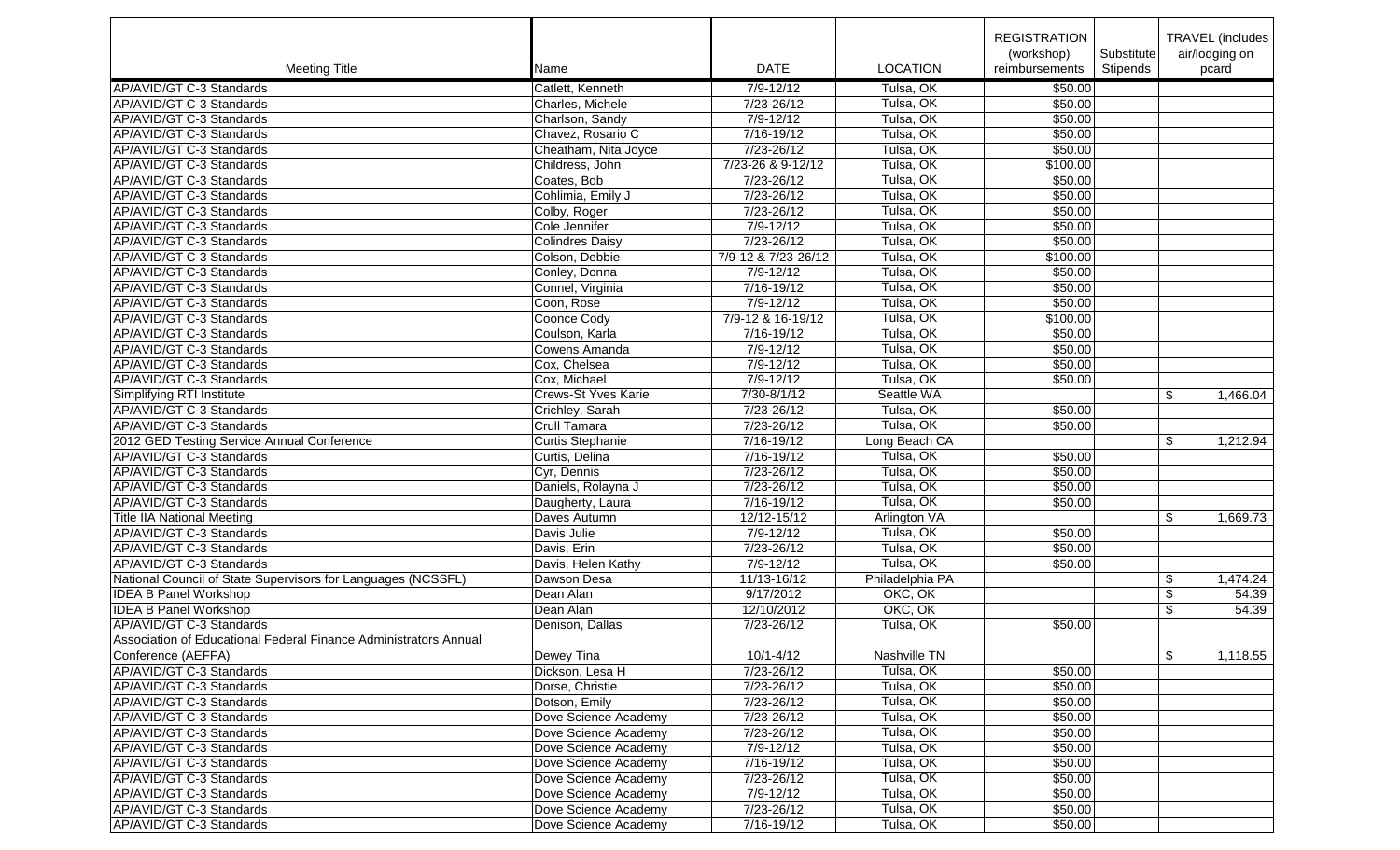|                                                                  |                              |                           |                      | <b>REGISTRATION</b><br>(workshop) | Substitute | TRAVEL (includes)<br>air/lodging on |
|------------------------------------------------------------------|------------------------------|---------------------------|----------------------|-----------------------------------|------------|-------------------------------------|
| <b>Meeting Title</b>                                             | Name                         | <b>DATE</b>               | <b>LOCATION</b>      | reimbursements                    | Stipends   | pcard                               |
| AP/AVID/GT C-3 Standards                                         | Dove Science Academy         | 7/23-26/12                | Tulsa, OK            | \$50.00                           |            |                                     |
| AP/AVID/GT C-3 Standards                                         | Dove Science Academy         | $7/9 - 12/12$             | Tulsa, OK            | \$50.00                           |            |                                     |
| AP/AVID/GT C-3 Standards                                         | Dove Science Academy         | $7/9 - 12/12$             | Tulsa, OK            | \$50.00                           |            |                                     |
| AP/AVID/GT C-3 Standards                                         | Dove Science Academy         | 7/23-26/12                | Tulsa, OK            | \$50.00                           |            |                                     |
| AP/AVID/GT C-3 Standards                                         | Dove Science Academy         | 7/23-26/12                | Tulsa, OK            | \$50.00                           |            |                                     |
| AP/AVID/GT C-3 Standards                                         | Dove Science Academy         | $7/9 - 12/12$             | Tulsa, OK            | \$50.00                           |            |                                     |
| School Law Practice Seminar                                      | Downing Yolanda              | 10/11-13/12               | Santa Fe NM          |                                   |            | \$<br>1,809.09                      |
| Association of Educational Federal Finance Administrators Annual |                              |                           |                      |                                   |            |                                     |
| Conference (AEFFA)                                               | Drew Amanda                  | $10/1 - 4/12$             | Nashville TN         |                                   |            | \$<br>1,089.75                      |
| AP/AVID/GT C-3 Standards                                         | Driskill, Philip             | $7/9 - 12/12$             | Tulsa, OK            | \$50.00                           |            |                                     |
| AP/AVID/GT C-3 Standards                                         | Dufur, Lecretia              | $7/16 - 19/12$            | Tulsa, OK            | \$50.00                           |            |                                     |
| AP/AVID/GT C-3 Standards                                         | Duncan, Steven               | 7/9-12 & 23 - 26/12       | Tulsa, OK            | \$100.00                          |            |                                     |
| AP/AVID/GT C-3 Standards                                         | Duvall, Kelsey S             | $\overline{7/16} - 19/12$ | Tulsa, OK            | \$50.00                           |            |                                     |
| AP/AVID/GT C-3 Standards                                         | Dvornik, Alana               | 7/23-26/12                | Tulsa, OK            | \$50.00                           |            |                                     |
| AP/AVID/GT C-3 Standards                                         | Dykstra Jason                | 7/16-19/12                | Tulsa, OK            | \$50.00                           |            |                                     |
| <b>IDEA B Panel Workshop</b>                                     | Eccard Art                   | 9/17/2012                 | OKC, OK              |                                   |            | \$<br>29.97                         |
| <b>AP/GIFTED &amp; TALENTED</b>                                  | <b>Edmond Public Schools</b> | 11/16/12                  | San Antonio TX       | \$180.00                          |            |                                     |
| <b>AP/GIFTED &amp; TALENTED</b>                                  | <b>Edmond Public Schools</b> | 11/16/12                  | San Antonio TX       | \$180.00                          |            |                                     |
| <b>AP/GIFTED &amp; TALENTED</b>                                  | <b>Edmond Public Schools</b> | 11/30-12/1/12             | San Antonio TX       | \$355.00                          |            |                                     |
| <b>AP/Gifted &amp; Talented</b>                                  | <b>Edmond Public Schools</b> |                           |                      | 1,065.00                          |            |                                     |
|                                                                  |                              | 12/14-15/12               | San Antonio TX       | \$                                |            |                                     |
| AP/AVID/GT C-3 Standards                                         | Elkins, Kathryn              | 7/16-19/12                | Tulsa, OK            | \$50.00                           |            |                                     |
| AP/AVID/GT C-3 Standards                                         | <b>Ellis Angie</b>           | $7/9 - 12/12$             | Tulsa, OK            | \$50.00                           |            |                                     |
| AP/AVID/GT C-3 Standards                                         | Elmore, Mary                 | $7/9 - 12/12$             | Tulsa, OK            | \$50.00                           |            |                                     |
| AP/AVID/GT C-3 Standards                                         | <b>Embrey Juliane</b>        | $7/23 - 2/12$             | Tulsa, OK            | \$50.00                           |            |                                     |
| AP/AVID/GT C-3 Standards                                         | Epperson Valerie             | $7/9 - 12/12$             | Tulsa, OK            | \$50.00                           |            |                                     |
| <b>ASK12 Board Meeting</b>                                       | <b>Everhart Mark</b>         | 11/27-29/12               | Scottsdale AZ        |                                   |            | \$<br>720.24                        |
| AP/AVID/GT C-3 Standards                                         | Fairbairn, Amanda            | $7/9 - 12/12$             | Tulsa, OK            | \$50.00                           |            |                                     |
| AP/AVID/GT C-3 Standards                                         | Ferguson, Cherith            | 7/16-19/12                | Tulsa, OK            | \$50.00                           |            |                                     |
| AP/AVID/GT C-3 Standards                                         | Ferguson, Katherine          | $7/9 - 12/12$             | Tulsa, OK            | \$50.00                           |            |                                     |
| 2012 OSEP Leadership Conference                                  | Ferrari Fran                 | 7/30-8/1/12               | <b>Washington DC</b> |                                   |            | \$<br>1,628.24                      |
| AP/AVID/GT C-3 Standards                                         | Fimple Monica                | 7/23-26/12                | Tulsa, OK            | \$50.00                           |            |                                     |
| AP/AVID/GT C-3 Standards                                         | Finfrock Melissa             | 7/23-26/12                | Tulsa, OK            | \$50.00                           |            |                                     |
| <b>Teacher Certification Review Panel Meeting</b>                | Fischer Gayle                | 7/16/2012                 | OKC, OK              |                                   |            | 41.07<br>\$                         |
| <b>Teacher Certification Review Panel Meeting</b>                | <b>Fischer Gayle</b>         | 10/10/2012                | OKC, OK              |                                   |            | \$<br>41.07                         |
| <b>Teacher Certification Review Panel Meeting</b>                | Fischer Gayle                | 12/4/2012                 | OKC, OK              |                                   |            | \$<br>41.07                         |
| <b>Career Tech Board Meeting</b>                                 | Ford Amy                     | 7/19/2012                 | OKC, OK              |                                   |            | \$<br>163.17                        |
| Career Tech Board Meeting                                        | Ford Amy                     | 8/16/2012                 | OKC, OK              |                                   |            | 163.17<br>\$                        |
| Career Tech Board Meeting                                        | Ford Amy                     | 9/17/12-9/18/12           | OKC, OK              |                                   |            | \$<br>277.17                        |
| Career Tech Board Meeting                                        | Ford Amy                     | 10/2/2012                 | El Reno, OK          |                                   |            | \$<br>163.17                        |
| Career Tech Board Meeting                                        | Ford Amy                     | 11/29/2012                | OKC, OK              |                                   |            | 163.17<br>\$                        |
| <b>Career Tech Board Meeting</b>                                 | Ford Amy                     | 10/18/2012                | OKC, OK              |                                   |            | \$<br>163.17                        |
| <b>State Board Meeting</b>                                       | Ford Amy                     | 7/26/2012                 | OKC, OK              |                                   |            | \$<br>163.17                        |
| State Board Meeting                                              | Ford Amy                     | 8/23/2012                 | OKC, OK              |                                   |            | \$<br>163.17                        |
| <b>State Board Meeting</b>                                       | Ford Amy                     | 9/27/2012                 | OKC, OK              |                                   |            | \$<br>163.17                        |
| State Board Meeting                                              | Ford Amy                     | 10/8/2012                 | OKC, OK              |                                   |            | \$<br>163.17                        |
| State Board Meeting                                              | Ford Amy                     | 10/25/2012                | OKC, OK              |                                   |            | \$<br>163.17                        |
| State Board Meeting                                              | Ford Amy                     | 11/15/2012                | Frederick, OK        |                                   |            | \$<br>191.48                        |
| State Board Meeting                                              | Ford Amy                     | 12/6/2012                 | OKC, OK              |                                   |            | \$<br>163.17                        |
| State Board Meeting                                              | Ford Amy                     | 12/19-20/12               | OKC, OK              |                                   |            | \$<br>261.50                        |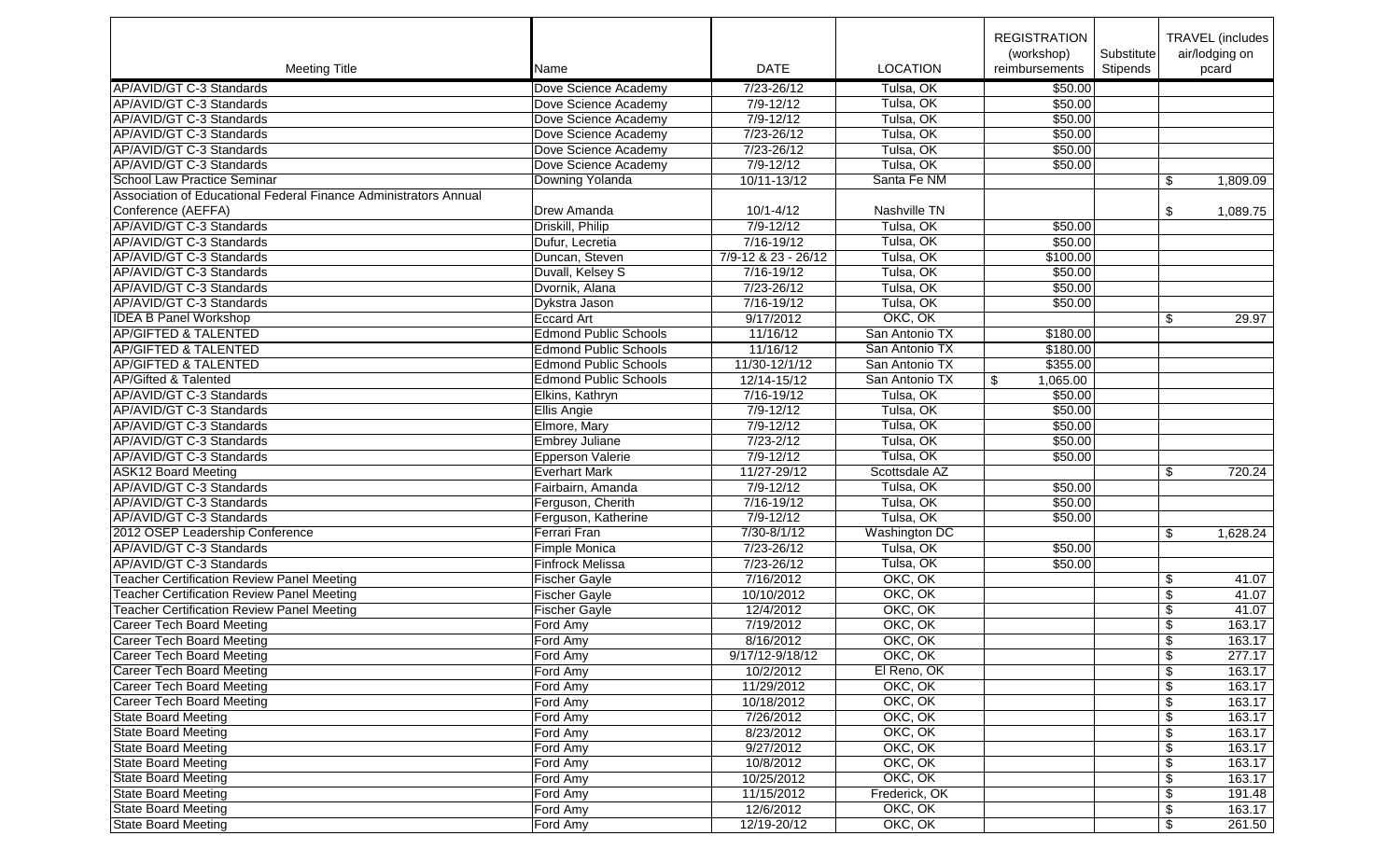|                                                                          |                        |                      |                      | <b>REGISTRATION</b><br>(workshop) | Substitute |                         | TRAVEL (includes  <br>air/lodging on |
|--------------------------------------------------------------------------|------------------------|----------------------|----------------------|-----------------------------------|------------|-------------------------|--------------------------------------|
| <b>Meeting Title</b>                                                     | Name                   | <b>DATE</b>          | <b>LOCATION</b>      | reimbursements                    | Stipends   |                         | pcard                                |
| Charting the Course for Change                                           | Fox Shelly             | $12/3 - 7/12$        | Arlington VA         |                                   |            | \$                      | 1,640.73                             |
| AP/AVID/GT C-3 Standards                                                 | Fracek Linda           | $7/9 - 12/12$        | Tulsa, OK            | \$50.00                           |            |                         |                                      |
| Association of Educational Federal Finance Administrators Annual         |                        |                      |                      |                                   |            |                         |                                      |
| Conference (AEFFA)                                                       | <b>Fryar Daniel</b>    | $10/1 - 4/12$        | Nashville TN         |                                   |            | \$                      | 1,098.90                             |
| AP/AVID/GT C-3 Standards                                                 | Fullmer, Stefanie      | 7/23-26/12           | Tulsa, OK            | \$50.00                           |            |                         |                                      |
| Communities for Change 2012                                              | <b>Fulmer Melodie</b>  | $10/10 - 11/12$      | <b>Houston TX</b>    |                                   |            | \$                      | 582.32                               |
| State textbook Committee                                                 | Gandara Teresa Ann     | 8/1/12-8/3/12        | OKC, OK              |                                   |            | $\sqrt[6]{\frac{1}{2}}$ | 421.47                               |
| State textbook Committee                                                 | Gandara Teresa Ann     | 11/15-11/16          | OKC, OK              |                                   |            | \$                      | 306.36                               |
| AP/AVID/GT C-3 Standards                                                 | Gatlin, Alexandrea     | 7/16-19/12           | Tulsa, OK            | \$50.00                           |            |                         |                                      |
| AP/AVID/GT C-3 Standards                                                 | Gatlin, Jill           | 7/23-26/12           | Tulsa, OK            | \$50.00                           |            |                         |                                      |
| AP/AVID/GT C-3 Standards                                                 | George, Michael        | $7/9 - 12/12$        | Tulsa, OK            | \$50.00                           |            |                         |                                      |
| AP/AVID/GT C-3 Standards                                                 | Gibbs Megan            | 7/23-26/12           | Tulsa, OK            | \$50.00                           |            |                         |                                      |
|                                                                          |                        |                      |                      |                                   |            |                         |                                      |
| National Association of State Directors of Pupil Transportation Services | Gibson Trent           | 10/19-22/12          | Memphis TN           |                                   |            | \$                      | 1,301.20                             |
| 2012 Measuring & Improving Child & Family Outcomes Conference            | Giles Jennifer         | 10/27-28/12          | Minneapolis MN       |                                   |            | \$                      | 1,262.26                             |
| 2012 OSEP Leadership Conference                                          | Giles Jennifer         | $7/30 - 8/1/12$      | <b>Washington DC</b> |                                   |            | \$                      | 2,005.21                             |
| Mind in the Gaps                                                         | Giles Jennifer         | $12/5 - 7/12$        | <b>Baltimore MD</b>  |                                   |            | $\overline{\$}$         | 591.89                               |
| AP/AVID/GT C-3 Standards                                                 | Gilliam, Sheila        | $7/9 - 12/12$        | Tulsa, OK            | \$50.00                           |            |                         |                                      |
| AP/AVID/GT C-3 Standards                                                 | Goddard, Mava          | 7/23-26/12           | Tulsa, OK            | \$50.00                           |            |                         |                                      |
| AP/AVID/GT C-3 Standards                                                 | Godman, Terri          | 7/16-19/12           | Tulsa, OK            | \$50.00                           |            |                         |                                      |
| AP/AVID/GT C-3 Standards                                                 | Goff, Kelly            | 7/16-19/12           | Tulsa, OK            | \$50.00                           |            |                         |                                      |
| Charting the Course for Change                                           | <b>Gower Pat</b>       | $12/3 - 7/12$        | <b>Arlington VA</b>  |                                   |            | \$                      | 1,451.49                             |
| AP/AVID/GT C-3 Standards                                                 | Green Jan              | $7/16 - 19/12$       | Tulsa, OK            | \$50.00                           |            |                         |                                      |
| AP/AVID/GT C-3 Standards                                                 | Green, Jan             | 7/23-26/12           | Tulsa, OK            | \$50.00                           |            |                         |                                      |
| AP/AVID/GT C-3 Standards                                                 | <b>Griffin Susan</b>   | 7/23-26/12           | Tulsa, OK            | \$50.00                           |            |                         |                                      |
| AP/AVID/GT C-3 Standards                                                 | Haggard, Brady         | 7/16-19 & 23-26/12   | Tulsa, OK            | \$100.00                          |            |                         |                                      |
| AP/AVID/GT C-3 Standards                                                 | Haley, Stephen         | $7/9 - 12/12$        | Tulsa, OK            | \$50.00                           |            |                         |                                      |
| AP/AVID/GT C-3 Standards                                                 | Hall, Colleen          | $7/23 - 26/12$       | Tulsa, OK            | \$50.00                           |            |                         |                                      |
| AP/AVID/GT C-3 Standards                                                 | <b>Hamilton Amy</b>    | $7/9 - 12/12$        | Tulsa, OK            | \$50.00                           |            |                         |                                      |
| Charting the Course for Change                                           | <b>Hamilton Debbie</b> | $12/3 - 7/12$        | Arlington VA         |                                   |            | \$                      | 1,646.85                             |
| AP/AVID/GT C-3 Standards                                                 | Hammond, Phil          | 7/16-19/12           | Tulsa, OK            | \$50.00                           |            |                         |                                      |
| AP/AVID/GT C-3 Standards                                                 | Hannaford, Eileen      | $7/9 - 12/12$        | Tulsa, OK            | \$50.00                           |            |                         |                                      |
| American Speech Language Hearing Conference                              | <b>Hanson Tricia</b>   | 11/13-17/12          | Atlanta GA           |                                   |            | \$                      | 2,116.38                             |
| AP/AVID/GT C-3 Standards                                                 | Hardaway John          | 7/9-12/12            | Tulsa, OK            | \$50.00                           |            |                         |                                      |
| State textbook Committee                                                 | <b>Harlow Rhonda</b>   | $8/1/12 - 8/3/12$    | OKC, OK              |                                   |            | \$                      | 291.38                               |
| <b>State Text book Committee</b>                                         | <b>Harlow Rhonda</b>   | 11/15/12-11/16/12    | OKC, OK              |                                   |            | \$                      | 186.48                               |
| <b>Career Teach Board Meeting</b>                                        | <b>Harrel Marilyn</b>  | 12/20/2012           | OKC, OK              |                                   |            | $\overline{\$}$         | 76.59                                |
| <b>Career Tech Board Meeting</b>                                         | <b>Harrel Marilyn</b>  | 7/19/2012            | OKC, OK              |                                   |            | \$                      | 76.59                                |
| <b>Career Tech Board Meeting</b>                                         | <b>Harrel Marilyn</b>  | 10/2/2012            | El Reno, OK          |                                   |            |                         | 76.59                                |
| <b>Career Tech Board Meeting</b>                                         | <b>Harrel Marilyn</b>  | 11/29/2012           | OKC, OK              |                                   |            | S.                      | 76.59                                |
| <b>Career Tech Board Meeting</b>                                         | <b>Harrel Marilyn</b>  | 10/18/2012           | OKC, OK              |                                   |            | \$                      | 76.59                                |
| <b>TLE Commission Meeting</b>                                            | Harris Susan           | 07/18/12             | OKC                  |                                   |            | $\overline{\$}$         | 126.25                               |
| <b>TLE Commission Meeting</b>                                            | Harris Susan           | 08/15/12             | OKC                  |                                   |            | \$                      | 126.25                               |
| <b>TLE Commission Meeting</b>                                            | Harris Susan           | 9/19/2012            | OKC, OK              |                                   |            | \$                      | 126.25                               |
| <b>TLE Commission Meeting</b>                                            | Harris Susan           | 10/17/2012           | OKC, OK              |                                   |            | \$                      | 126.25                               |
| <b>TLE Commission Meeting</b>                                            | Harris Susan           | 12/11/2012           | OKC, OK              |                                   |            | \$                      | 126.25                               |
| AP/AVID/GT C-3 Standards                                                 | Harris, Dee            | $\frac{7}{9}$ -12/12 | Tulsa, OK            | $\sqrt{$50.00}$                   |            |                         |                                      |
| AP/AVID/GT C-3 Standards                                                 | Harris, Sharla         | $7/9 - 12/12$        | Tulsa, OK            | \$50.00                           |            |                         |                                      |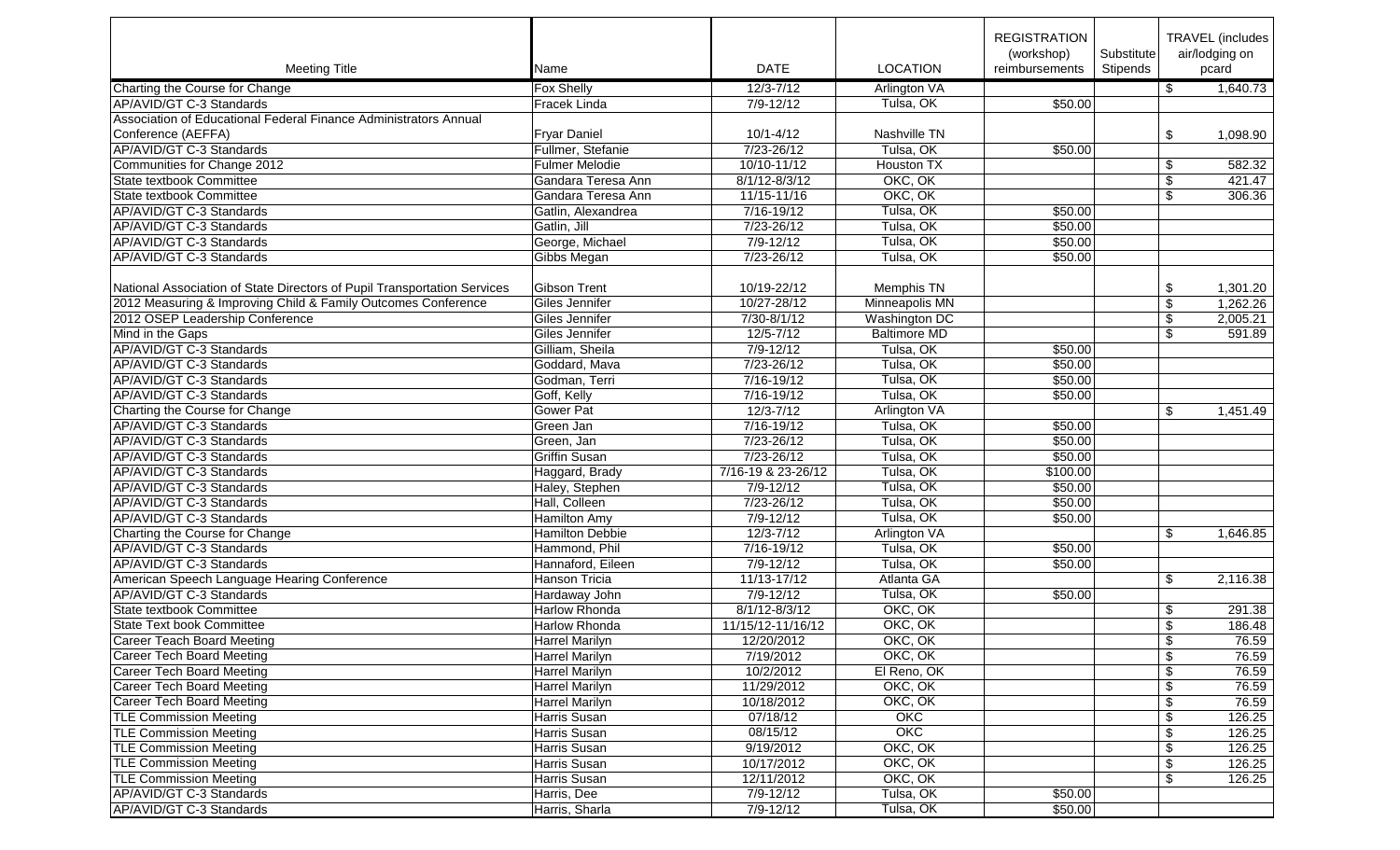|                                                                  |                           |                 |                       | <b>REGISTRATION</b> |            | <b>TRAVEL</b> (includes     |       |
|------------------------------------------------------------------|---------------------------|-----------------|-----------------------|---------------------|------------|-----------------------------|-------|
|                                                                  |                           |                 |                       | (workshop)          | Substitute | air/lodging on              |       |
| <b>Meeting Title</b>                                             | Name                      | <b>DATE</b>     | <b>LOCATION</b>       | reimbursements      | Stipends   | pcard                       |       |
| AP/AVID/GT C-3 Standards                                         | Harvey, Rick              | $7/9 - 12/12$   | Tulsa, OK             | \$50.00             |            |                             |       |
| AP/AVID/GT C-3 Standards                                         | Hatler, Debra             | $7/16 - 19/12$  | Tulsa, OK             | \$50.00             |            |                             |       |
| AP/AVID/GT C-3 Standards                                         | Havens, Jean L            | $7/23 - 26/12$  | Tulsa, OK             | \$50.00             |            |                             |       |
| AP/AVID/GT C-3 Standards                                         | Hawkins, Elizabeth        | 7/23-26/12      | Tulsa, OK             | \$50.00             |            |                             |       |
| ADP Leadership Team Meeting                                      | Hayden Brian              | $9/13 - 14/12$  | Alexandria VA         |                     |            | 1,001.57<br>\$              |       |
| <b>State Board Meeting</b>                                       | Hayden Brian              | 8/23/2012       | OKC, OK               |                     |            | \$                          | 92.13 |
| <b>State Board Meeting</b>                                       | Hayden Brian              | 9/27/2012       | OKC, OK               |                     |            | \$                          | 92.13 |
| <b>State Board Meeting</b>                                       | Hayden Brian              | 10/8/2012       | OKC, OK               |                     |            | \$                          | 92.13 |
| <b>State Board Meeting</b>                                       | Hayden Brian              | 10/25/2012      | OKC, OK               |                     |            | \$                          | 92.13 |
| <b>State Board Meeting</b>                                       | Hayden Brian              | 11/15/2012      | Frederick, OK         |                     |            | \$<br>217.96                |       |
| <b>State Board Meeting</b>                                       | Hayden Brian              | 12/19/2012      | OKC, OK               |                     |            | \$                          | 95.46 |
| State Text book Committee - Orientation Meeting Meeting          | <b>Hayes Mark</b>         | $7/15 - 16/12$  | OKC, OK               |                     |            | 371.85<br>\$                |       |
| AP/AVID/GT C-3 Standards                                         | Hays Sarah                | 7/23-26/12      | Tulsa, OK             | \$50.00             |            |                             |       |
| AP/AVID/GT C-3 Standards                                         | Healy, Michele            | 7/16-19/12      | Tulsa, OK             | \$50.00             |            |                             |       |
| AP/AVID/GT C-3 Standards                                         | Henddrix, April           | 7/23-26/12      | Tulsa, OK             | \$50.00             |            |                             |       |
| AP/AVID/GT C-3 Standards                                         | <b>Henderson Betty</b>    | $7/23 - 26/12$  | Tulsa, OK             | \$50.00             |            |                             |       |
| AP/AVID/GT C-3 Standards                                         | Hendrick Jessica          | 7/23-26/12      | Tulsa, OK             | \$50.00             |            |                             |       |
| AP/AVID/GT C-3 Standards                                         |                           | $7/9 - 12/12$   | Tulsa, OK             | \$50.00             |            |                             |       |
|                                                                  | Hensley, Stacy            |                 | Tulsa, OK             |                     |            |                             |       |
| AP/AVID/GT C-3 Standards                                         | Herren, DeLyna            | $7/9 - 12/12$   | Tulsa, OK             | \$50.00             |            |                             |       |
| AP/AVID/GT C-3 Standards                                         | Herring, Christian        | 7/16-19/12      |                       | \$50.00             |            |                             |       |
| Charting the Course for Change                                   | <b>Hildenbrand Joanie</b> | $12/3 - 7/12$   | <b>Arlington VA</b>   |                     |            | \$<br>1,630.85              |       |
| AP/AVID/GT C-3 Standards                                         | Hill Deborah              | 7/16-19/12      | Tulsa, OK             | \$50.00             |            |                             |       |
| <b>State Board Meeting</b>                                       | Hofmeister Joy L          | 7/26/2012       | OKC, OK               |                     |            | \$<br>124.55                |       |
| <b>State Board Meeting</b>                                       | Hofmeister Joy L          | 8/3/2012        | OKC, OK               |                     |            | \$<br>124.55                |       |
| <b>State Board Meeting</b>                                       | Hofmeister Joy L          | 8/23/2012       | OKC, OK               |                     |            | $\overline{\$}$<br>124.55   |       |
| <b>State Board Meeting</b>                                       | Hofmeister Joy L          | 9/27/2012       | OKC, OK               |                     |            | \$<br>124.55                |       |
| <b>State Board Meeting</b>                                       | Hofmeister Joy L          | 10/8/2012       | OKC, OK               |                     |            | \$<br>124.55                |       |
| <b>State Board Meeting</b>                                       | Hofmeister Joy L          | 10/25/2012      | OKC, OK               |                     |            | 124.55<br>\$                |       |
| <b>State Board Meeting</b>                                       | Hofmeister Joy L          | 11/15/2012      | Frederick, OK         |                     |            | \$<br>278.13                |       |
| <b>State Board Meeting</b>                                       | Hofmeister Joy L          | 12/19/2012      | OKC, OK               |                     |            | \$<br>127.88                |       |
| <b>State Board Meeting</b>                                       | Hofmeister Joy L          | 12/6/2012       | OKC, OK               |                     |            | \$<br>124.55                |       |
| 21st Century Conference                                          | <b>Hohlier Andrea</b>     | 7/30-8/1/12     | New Orleans LA        |                     |            | \$<br>1,344.77              |       |
| <b>NCES Summer Data Conference</b>                               | Honeysuckle Pam           | $7/11 - 13/12$  | <b>Washington DC</b>  |                     |            | \$<br>1,678.30              |       |
| <b>IDEA B Panel Workshop</b>                                     | House Jordan              | 12/10/2012      | OKC, OK               |                     |            | \$                          | 89.91 |
| <b>IDEA B Panel Workshop</b>                                     | House Sharon              | 9/17/2012       | OKC, OK               |                     |            | \$                          | 83.25 |
| <b>IDEA B Panel Workshop</b>                                     | House Sharon              | 12/10/2012      | OKC, OK               |                     |            | $\overline{\$}$             | 83.25 |
| AP/AVID/GT C-3 Standards                                         | Hrdlicka, Jessica         | $7/9 - 12/12$   | Tulsa, OK             | \$50.00             |            |                             |       |
| Association of Educational Federal Finance Administrators Annual |                           |                 |                       |                     |            |                             |       |
| Conference (AEFFA)                                               | <b>Hughes Nancy</b>       | $10/1 - 4/12$   | Nashville TN          |                     |            | 1,142.05<br>\$              |       |
| AP/AVID/GT C-3 Standards                                         | Hurt, Michelle            | 7/16-19/12      | Tulsa, OK             | \$50.00             |            |                             |       |
| AP/AVID/GT C-3 Standards                                         | Isaacs, Melinda           | 7/9-12/12       | Tulsa, OK             | \$50.00             |            |                             |       |
| The Rountines-Based Interview (RBI) Certification Institute 2012 | Jackson Lori              | 7/16-20/12      | Chattanooga TN        |                     |            | \$<br>1,711.87              |       |
| AP/AVID/GT C-3 Standards                                         | Jackson Lorry             | 7/16-19/12      | Tulsa, OK             | \$50.00             |            |                             |       |
| AP/AVID/GT C-3 Standards                                         | James Evan                | $7/9 - 12/12$   | Tulsa, OK             | \$50.00             |            |                             |       |
| AP/AVID/GT C-3 Standards                                         | James Lonnie              | 7/9-12/12       | Tulsa, OK             | \$50.00             |            |                             |       |
| Learn-2 Succedd Migrant Consortium Meeting                       | Jester Laura              | $9/18 - 19/12$  | Deadwood SD           |                     |            | 1,385.73<br>\$              |       |
| Charting the Course for Change                                   | John Karen                | $12/3 - 7/12$   | Arlington VA          |                     |            | $\overline{\$}$<br>1,848.89 |       |
| 21st Century Conference                                          | Johnson Sonia             | $7/30 - 8/1/12$ | <b>New Orleans LA</b> |                     |            | \$<br>1,398.78              |       |
| AP/AVID/GT C-3 Standards                                         | Johnson, Laura            | $7/9 - 12/12$   | Tulsa, OK             | \$50.00             |            |                             |       |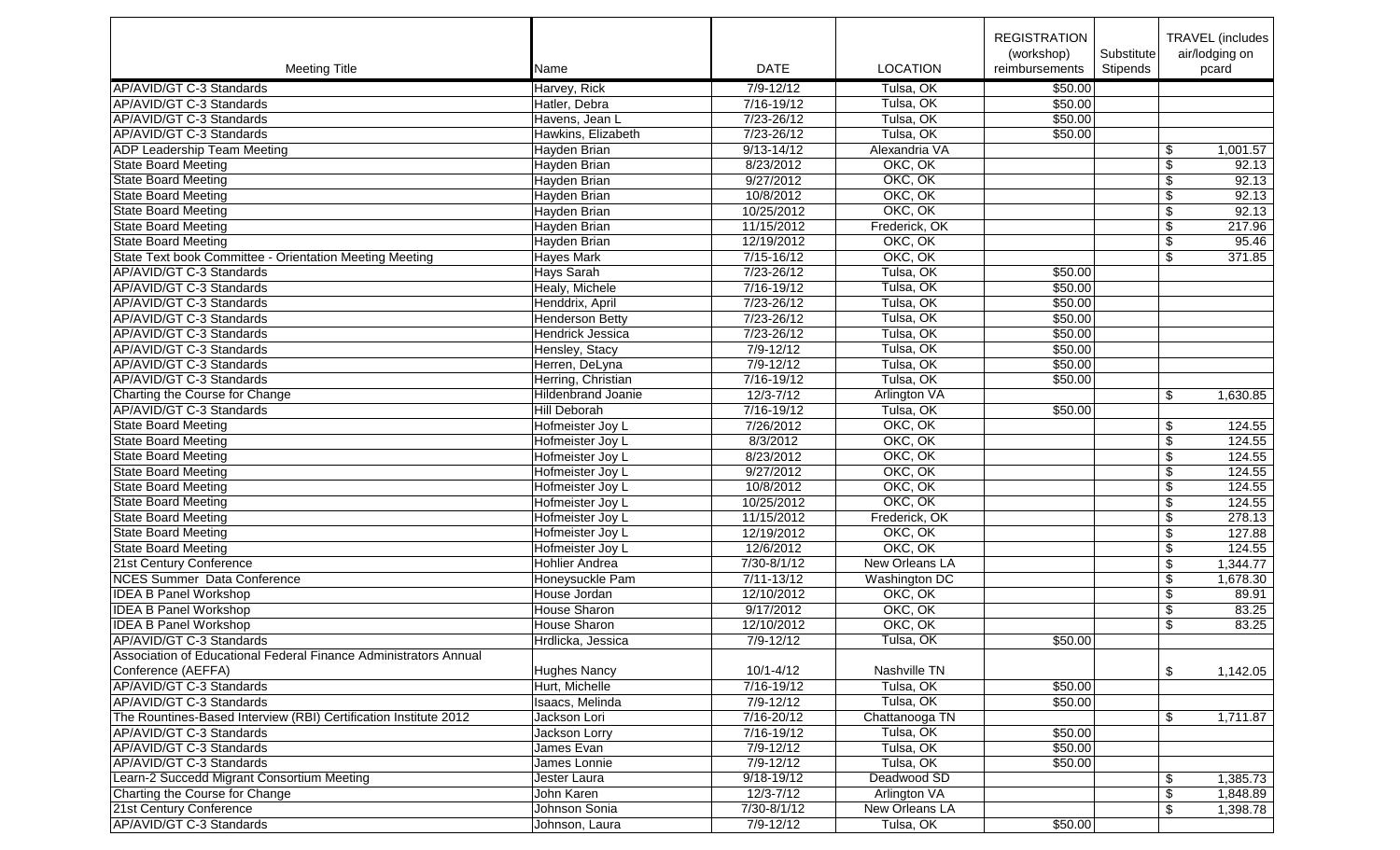| <b>Meeting Title</b>                                                            | Name                       | <b>DATE</b>         | <b>LOCATION</b> | <b>REGISTRATION</b><br>(workshop)<br>reimbursements | Substitute<br>Stipends | <b>TRAVEL</b> (includes<br>air/lodging on<br>pcard |
|---------------------------------------------------------------------------------|----------------------------|---------------------|-----------------|-----------------------------------------------------|------------------------|----------------------------------------------------|
| AP/AVID/GT C-3 Standards                                                        | Johnston Kristina          | $7/9 - 12/12$       | Tulsa, OK       | \$50.00                                             |                        |                                                    |
| Achieve ADP Network Leadership Team Meeting                                     | <b>Jolley Clark</b>        | 09/13-14/12         | Alexandria VA   |                                                     |                        | \$<br>905.20                                       |
| AP/AVID/GT C-3 Standards                                                        | Jones John                 | 7/9-12 & 7/16-19/12 | Tulsa, OK       | \$100.00                                            |                        |                                                    |
| AP/AVID/GT C-3 Standards                                                        | Jones, Deana               | 7/9-12/12           | Tulsa, OK       | \$50.00                                             |                        |                                                    |
| AP/AVID/GT C-3 Standards                                                        | Jordan, Jeff               | $7/9 - 12/12$       | Tulsa, OK       | \$50.00                                             |                        |                                                    |
| AP/AVID/GT C-3 Standards                                                        | Jordan, Mechelle           | 7/16-19/12          | Tulsa, OK       | \$50.00                                             |                        |                                                    |
| AP/AVID/GT C-3 Standards                                                        | Joslin, Kassandra          | 7/23-26/12          | Tulsa, OK       | \$50.00                                             |                        |                                                    |
| AP/AVID/GT C-3 Standards                                                        | Karnes, Amy                | 7/9-12/12           | Tulsa, OK       | \$50.00                                             |                        |                                                    |
| AP/AVID/GT C-3 Standards                                                        | Kaufman, Kyla C            | 7/16-19/12          | Tulsa, OK       | \$100.00                                            |                        |                                                    |
| AP/AVID/GT C-3 Standards                                                        | <b>Keester Jared</b>       | $7/9 - 12/12$       | Tulsa, OK       | \$50.00                                             |                        |                                                    |
| AP/AVID/GT C-3 Standards                                                        | Kellum, Debra              | $7/23 - 2/12$       | Tulsa, OK       | \$50.00                                             |                        |                                                    |
| AP/AVID/GT C-3 Standards                                                        | Kendrick, Christina        | $7/9 - 12/12$       | Tulsa, OK       | \$50.00                                             |                        |                                                    |
| AP/AVID/GT C-3 Standards                                                        | Kennedy, Steven            | 7/23-26/12          | Tulsa, OK       | \$50.00                                             |                        |                                                    |
| AP/AVID/GT C-3 Standards                                                        | Kennedy-Taylor, Denise     | 7/23-26/12          | Tulsa, OK       | \$50.00                                             |                        |                                                    |
| AP/AVID/GT C-3 Standards                                                        | Keogh, Jennifer            | $7/9 - 12/12$       | Tulsa, OK       | \$50.00                                             |                        |                                                    |
| AP/AVID/GT C-3 Standards                                                        | Kester Audra               | $7/9 - 12/12$       | Tulsa, OK       | \$50.00                                             |                        |                                                    |
| AP/AVID/GT C-3 Standards                                                        | Kester, Tammy              | $7/9 - 12/12$       | Tulsa, OK       | \$50.00                                             |                        |                                                    |
| <b>AP/GIFTED &amp; TALENTED</b>                                                 | Kighuradze, David          | 11/30-12/1/12       | San Antonio TX  | \$355.00                                            |                        |                                                    |
| AP/AVID/GT C-3 Standards                                                        | Killackey, Regan           | $7/23 - 26/12$      | Tulsa, OK       | \$50.00                                             |                        |                                                    |
| AP/AVID/GT C-3 Standards                                                        | Kingsbury, Deborah J       | $7/9 - 12/12$       | Tulsa, OK       | \$50.00                                             |                        |                                                    |
| AP/AVID/GT C-3 Standards                                                        | Kiss, Kimberly             | $7/16 - 19/12$      | Tulsa, OK       | \$50.00                                             |                        |                                                    |
| AP/AVID/GT C-3 Standards                                                        | Klingensmith, Julie Bonner | $7/9 - 12/12$       | Tulsa, OK       | \$50.00                                             |                        |                                                    |
| 2012 OSEP Project Directors' Conf                                               | Knight Christa             | $7/23 - 25/12$      | Washington DC   |                                                     |                        | \$<br>1,721.39                                     |
| <b>Simplifying RTI Institute</b>                                                | Knight Christa             | $7/30 - 8/1/12$     | Seattle WA      |                                                     |                        | $\sqrt[6]{\frac{1}{2}}$<br>1,813.69                |
| <b>Excellence in Education</b>                                                  | Kraman John                | 11/26-28/12         | Washington DC   |                                                     |                        | \$<br>911.74                                       |
| <b>NCES Summer Data Conference</b>                                              | Kraman John                | $7/8 - 13/12$       | Washington DC   |                                                     |                        | \$<br>721.47                                       |
| AP/AVID/GT C-3 Standards                                                        | Kraus, Michael             | 7/23-26/12          | Tulsa, OK       | \$50.00                                             |                        |                                                    |
| USDE National Blue Ribbon Awards                                                | Kretchmar Kristi           | 11/11-14/12         | Washington DC   |                                                     |                        | \$<br>1,702.01                                     |
| AP/AVID/GT C-3 Standards                                                        | Lanterman Jessica          | 7/23-26/12          | Tulsa, OK       | \$50.00                                             |                        |                                                    |
| AP/AVID/GT C-3 Standards                                                        | Largent-Williams Cindy     | $7/9 - 12/12$       | Tulsa, OK       | \$50.00                                             |                        |                                                    |
| AP/AVID/GT C-3 Standards                                                        | Lazdins, Sharon            | 7/23-26/12          | Tulsa, OK       | \$50.00                                             |                        |                                                    |
| AP/AVID/GT C-3 Standards                                                        | Leeper, Olga               | 7/16-19/12          | Tulsa, OK       | \$50.00                                             |                        |                                                    |
| AP/AVID/GT C-3 Standards                                                        | Leeper, Olga               | 7/9-12/12           | Tulsa, OK       | \$50.00                                             |                        |                                                    |
| AP/AVID/GT C-3 Standards                                                        | Legler Susan               | 7/23-26/12          | Tulsa, OK       | \$50.00                                             |                        |                                                    |
| AP/AVID/GT C-3 Standards                                                        | Lewis Sterling             | $7/9 - 12/12$       | Tulsa, OK       | \$50.00                                             |                        |                                                    |
| AP/AVID/GT C-3 Standards                                                        | Lierle, Brittani           | 7/23-26/12          | Tulsa, OK       | \$50.00                                             |                        |                                                    |
| AP/AVID/GT C-3 Standards                                                        | Lindhorst, Sherry          | $7/9 - 12/12$       | Tulsa, OK       | \$50.00                                             |                        |                                                    |
| Arc and Inclusion International at the 2012 National Convention &               |                            |                     |                 |                                                     |                        |                                                    |
| <b>International Forum</b>                                                      | Lindroth Tracey            | 10/25-28/12         | Washington DC   |                                                     |                        | \$<br>1,844.03                                     |
| AP/AVID/GT C-3 Standards                                                        | <b>Lisk Nancy</b>          | $7/9 - 12/12$       | Tulsa, OK       | \$50.00                                             |                        |                                                    |
| AP/AVID/GT C-3 Standards                                                        | Littlejohn, Ron            | 7/9-12/12           | Tulsa, OK       | \$50.00                                             |                        |                                                    |
| National Association State Directors of Special Education Conference            | <b>Loftin Todd</b>         | 10/20-23/12         | Sacramento CA   |                                                     |                        | \$<br>2,245.61                                     |
|                                                                                 |                            |                     |                 |                                                     |                        |                                                    |
| Ensuring Data Quality NAEP 2013 Processes & Systems NSSC Workshop Logan Rebecca |                            | 7/31-8/1/12         | Chicago IL      |                                                     |                        | \$<br>1,185.45                                     |
| Promoting Inclusion on NAEP                                                     | Logan Rebecca              | $9/11 - 12/12$      | Bethesda MD     |                                                     |                        | \$<br>1,583.35                                     |
| AP/AVID/GT C-3 Standards                                                        | Lookabaugh Tamara          | 7/23-26/12          | Tulsa, OK       | \$50.00                                             |                        |                                                    |
| AP/AVID/GT C-3 Standards                                                        | Lowry, Killian             | $7/9 - 12/12$       | Tulsa, OK       | \$50.00                                             |                        |                                                    |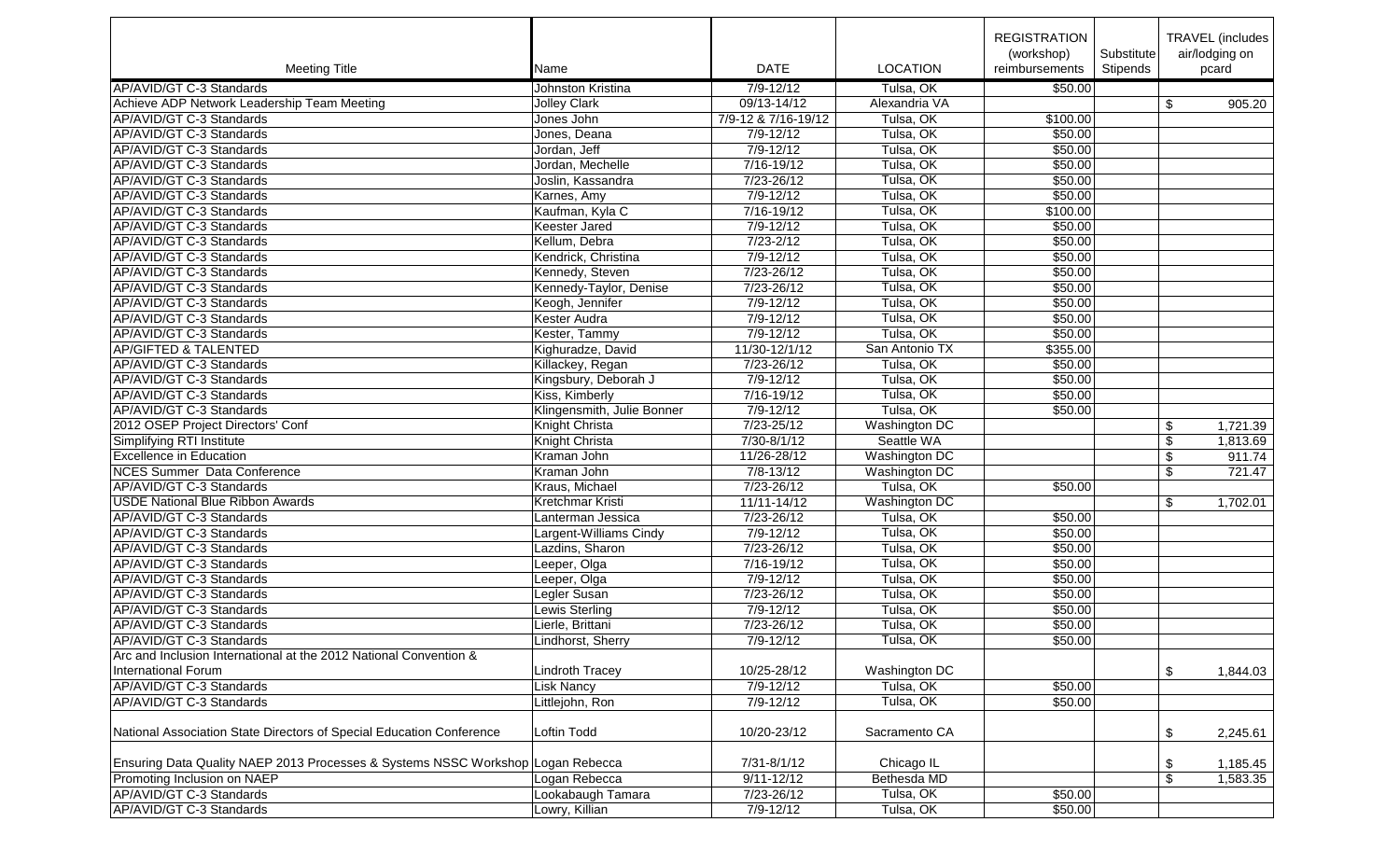|                                                                  |                         |                   |                     | <b>REGISTRATION</b> |            | <b>TRAVEL</b> (includes |
|------------------------------------------------------------------|-------------------------|-------------------|---------------------|---------------------|------------|-------------------------|
|                                                                  |                         |                   |                     | (workshop)          | Substitute | air/lodging on          |
| <b>Meeting Title</b>                                             | Name                    | <b>DATE</b>       | <b>LOCATION</b>     | reimbursements      | Stipends   | pcard                   |
| AP/AVID/GT C-3 Standards                                         | <b>Luria Matthew</b>    | 7/23-26/12        | Tulsa, OK           | \$50.00             |            |                         |
| AP/AVID/GT C-3 Standards                                         | Mackey, Penny           | 7/23-26/12        | Tulsa, OK           | \$50.00             |            |                         |
| AP/AVID/GT C-3 Standards                                         | Malone, Lisa            | $7/23 - 26/12$    | Tulsa, OK           | \$50.00             |            |                         |
| AP/AVID/GT C-3 Standards                                         | Manion, Julie K         | 7/23-26/12        | Tulsa, OK           | \$50.00             |            |                         |
| Achieve ADP Network Leadership Team Meeting                      | <b>Martin Scott</b>     | 09/13-14/12       | Alexandria VA       |                     |            | \$<br>524.05            |
| AP/AVID/GT C-3 Standards                                         | Martindale Kimberly     | 7/23-26/12        | Tulsa, OK           | \$50.00             |            |                         |
| <b>Teacher Certification Review Panel Meeting</b>                | Mather Jeanne           | 9/13/2012         | OKC, OK             |                     |            | \$<br>54.94             |
| <b>Teacher Certification Review Panel Meeting</b>                | Mather Jeanne           | 12/4/2012         | OKC, OK             |                     |            | \$<br>54.94             |
| AP/AVID/GT C-3 Standards                                         | Mathews, Julia          | $7/9 - 12/12$     | Tulsa, OK           | \$50.00             |            |                         |
| AP/AVID/GT C-3 Standards                                         | Mayo, Melissa           | 7/16-19/12        | Tulsa, OK           | \$50.00             |            |                         |
| AP/AVID/GT C-3 Standards                                         | McBride, Lisa           | $7/6 - 12/12$     | Tulsa, OK           | \$50.00             |            |                         |
| AP/AVID/GT C-3 Standards                                         | McCain, Erin            | $7/9 - 12/12$     | Tulsa, OK           | \$50.00             |            |                         |
| AP/AVID/GT C-3 Standards                                         | McCann, Crista          | $7/16 - 19/12$    | Tulsa, OK           | \$50.00             |            |                         |
| AP/AVID/GT C-3 Standards                                         | McClain, Courtney       | 7/16-19/12        | Tulsa, OK           | \$50.00             |            |                         |
| AP/AVID/GT C-3 Standards                                         | McClaren Jan            | 7/23-26/12        | Tulsa, OK           | \$50.00             |            |                         |
| Charting the Course for Change                                   | <b>McCullough Nancy</b> | $12/3 - 7/12$     | Arlington VA        |                     |            | \$<br>1,688.97          |
| <b>IDEA B Panel Workshop</b>                                     | McCune David E          | 12/10/2012        | OKC, OK             |                     |            | \$<br>92.13             |
| AP/AVID/GT C-3 Standards                                         | McGuire, Tina           | 7/23-26/12        | Tulsa, OK           | \$50.00             |            |                         |
|                                                                  |                         |                   |                     |                     |            |                         |
| AP/AVID/GT C-3 Standards                                         | McIntire Vanessa        | $7/16-19/12$      | Tulsa, OK           | \$50.00             |            |                         |
| AP/AVID/GT C-3 Standards                                         | <b>McNutt Bradley</b>   | 7/23-26/12        | Tulsa, OK           | \$50.00             |            |                         |
| State textbook Committee                                         | <b>Meier Kathy</b>      | $8/1 - 2/12$      | OKC, OK             |                     |            | \$<br>164.27            |
| State textbook Committee                                         | <b>Meier Kathy</b>      | 11/16/2012        | OKC, OK             |                     |            | \$<br>78.81             |
| AP/AVID/GT C-3 Standards                                         | Memorial High School    | $7/23 - 26/12$    | Tulsa, OK           | \$50.00             |            |                         |
| AP/AVID/GT C-3 Standards                                         | Memorial High School    | 7/23-26/12        | Tulsa, OK           | \$50.00             |            |                         |
| 2012 NDTAC National Conf                                         | Merritt BO              | $7/11 - 13/12$    | Annapolis MD        |                     |            | \$<br>212.25            |
| Charting the Course for Change                                   | Merveldt Kendra         | $12/3 - 7/12$     | <b>Arlington VA</b> |                     |            | \$<br>1,706.37          |
| Career Teach Board Meeting                                       | <b>Meyers Karl</b>      | 12/20/2012        | OKC, OK             |                     |            | \$<br>144.30            |
| <b>Career Tech Board Meeting</b>                                 | Meyers Karl             | 9/17/12-9/18/12   | OKC, OK             |                     |            | \$<br>337.76            |
| Career Tech Board Meeting                                        | Meyers Karl             | 10/18/2012        | OKC, OK             |                     |            | \$<br>144.30            |
| AP/AVID/GT C-3 Standards                                         | Miller, Kalyn           | $7/16 - 19/12$    | Tulsa, OK           | \$50.00             |            |                         |
| AP/AVID/GT C-3 Standards                                         | Miller, Ronnie          | $7/9 - 12/12$     | Tulsa, OK           | \$50.00             |            |                         |
| AP/AVID/GT C-3 Standards                                         | Miller, Teresa          | $7/9 - 12/12$     | Tulsa, OK           | \$50.00             |            |                         |
| AP/AVID/GT C-3 Standards                                         | Mitchell Gayla          | 7/16-19/12        | Tulsa, OK           | \$50.00             |            |                         |
| <b>IDEA B Panel Workshop</b>                                     | Moore Becky             | 9/17/2012         | OKC, OK             |                     |            | \$<br>71.04             |
| <b>IDEA B Panel Workshop</b>                                     | Moore Becky             | 12/10/2012        | OKC, OK             |                     |            | \$<br>71.04             |
| AP/AVID/GT C-3 Standards                                         | Moore, Jeanie Price     | $7/9 - 12/12$     | Tulsa, OK           | \$50.00             |            |                         |
| AP/AVID/GT C-3 Standards                                         | Moreau, Steven          | 7/9-12 & 16-19/12 | Tulsa, OK           | \$100.00            |            |                         |
| AP/AVID/GT C-3 Standards                                         | Morgan, Kim             | 7/23-26/12        | Tulsa, OK           | \$50.00             |            |                         |
| AP/AVID/GT C-3 Standards                                         | Morley, Deena           | 7/6-12/12         | Tulsa, OK           | \$50.00             |            |                         |
| The Rountines-Based Interview (RBI) Certification Institute 2012 | Morris Robbyn           | $7/16 - 20/12$    | Chattanooga TN      |                     |            | \$<br>1,876.98          |
| AP/AVID/GT C-3 Standards                                         | Mowery DeLora           | 7/16-19/12        | Tulsa, OK           | \$50.00             |            |                         |
| AP/AVID/GT C-3 Standards                                         | Murphy, Donald          | 7/9-12/12         | Tulsa, OK           | \$50.00             |            |                         |
| AP/AVID/GT C-3 Standards                                         | Murray, Thomas Zachary  | 7/23-26/12        | Tulsa, OK           | \$50.00             |            |                         |
| <b>AP/GIFTED &amp; TALENTED</b>                                  | Murray, Thomas Zachary  | 10/19-20/12       | San Antonio TX      | \$405.00            |            |                         |
| AP/AVID/GT C-3 Standards                                         | Neasbitt, Crystal       | $7/9 - 12/12$     | Tulsa, OK           | \$50.00             |            |                         |
| AP/AVID/GT C-3 Standards                                         | Neely Jennifer          | 7/16-19/12        | Tulsa, OK           | \$50.00             |            |                         |
| AP/AVID/GT C-3 Standards                                         | Nelson, Glenda          | 7/16-19/12        | Tulsa, OK           | \$50.00             |            |                         |
| AP/AVID/GT C-3 Standards                                         | Newman, Merredith       | 7/9-12/12         | Tulsa, OK           | \$50.00             |            |                         |
| AP/AVID/GT C-3 Standards                                         | Nichols Wendy           | 7/9-12/12         | Tulsa, OK           | \$50.00             |            |                         |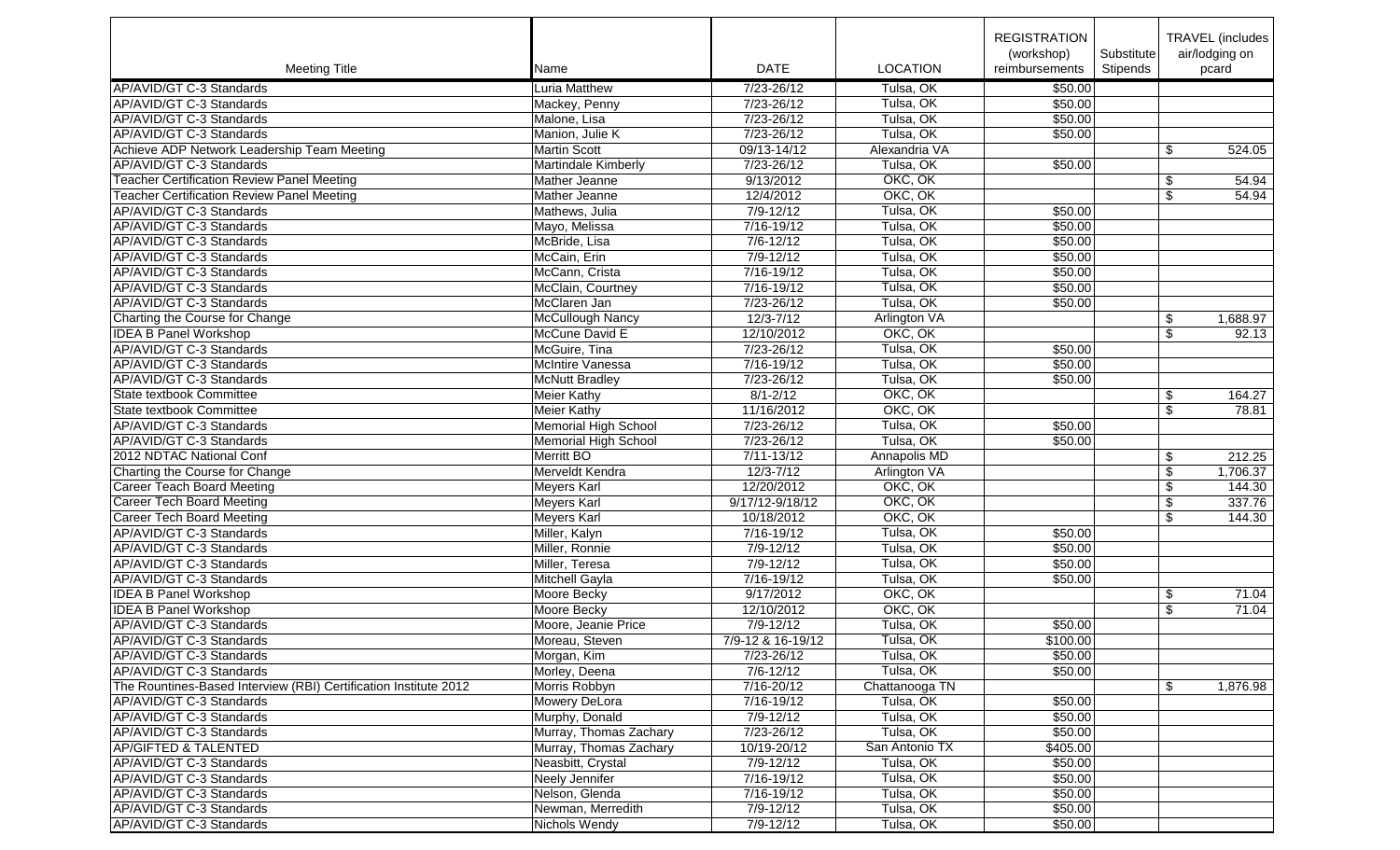|                                                         |                         |                      |                 | <b>REGISTRATION</b> |            | TRAVEL (includes) |
|---------------------------------------------------------|-------------------------|----------------------|-----------------|---------------------|------------|-------------------|
|                                                         |                         |                      |                 | (workshop)          | Substitute | air/lodging on    |
| <b>Meeting Title</b>                                    | Name                    | <b>DATE</b>          | <b>LOCATION</b> | reimbursements      | Stipends   | pcard             |
| AP/AVID/GT C-3 Standards                                | Nickell, Meri K         | $7/9 - 12/12$        | Tulsa, OK       | \$50.00             |            |                   |
| AP/AVID/GT C-3 Standards                                | Nix, Nancy              | 7/16-19/12           | Tulsa, OK       | \$50.00             |            |                   |
| <b>AP/GIFTED &amp; TALENTED</b>                         | Norman, Kathleen        | 09/12/12             | San Antonio TX  | \$60.00             |            |                   |
| AP/AVID/GT C-3 Standards                                | Notestine, Ruth         | $7/9 - 12/12$        | Tulsa, OK       | \$50.00             |            |                   |
| <b>Career Tech Board Meeting</b>                        | Nye Dale                | 8/16/2012            | OKC, OK         |                     |            | \$<br>56.61       |
| <b>Career Tech Board Meeting</b>                        | Nye Dale                | 9/18/2012            | OKC, OK         |                     |            | \$<br>56.61       |
| <b>Career Tech Board Meeting</b>                        | Nye Dale                | 9/20/2012            | OKC, OK         |                     |            | \$<br>71.60       |
| Career Tech Board Meeting                               | Nye Dale                | 9/17/2012            | OKC, OK         |                     |            | \$<br>56.61       |
| <b>Career Tech Board Meeting</b>                        | Nye Dale                | 10/2/2012            | El Reno, OK     |                     |            | \$<br>56.61       |
| <b>Career Tech Board Meeting</b>                        | Nye Dale                | 11/29/2012           | OKC, OK         |                     |            | \$<br>56.61       |
| <b>Career Tech Board Meeting</b>                        | <b>Nye Dale</b>         | 10/18/2012           | OKC, OK         |                     |            | \$<br>56.61       |
| AP/AVID/GT C-3 Standards                                | Odel, Robert            | 7/16-19/12           | Tulsa, OK       | \$50.00             |            |                   |
| AP/AVID/GT C-3 Standards                                | Osio-Janiewicz, Cecilia | 7/16-19/12           | Tulsa, OK       | \$50.00             |            |                   |
| State Text book Committee - Orientation Meeting meeting | Pack Chuck              | 07/16/12             | OKC, OK         |                     |            | \$<br>192.03      |
| AP/AVID/GT C-3 Standards                                | Page, Russell W         | 7/16-19/12           | Tulsa, OK       | \$50.00             |            |                   |
| AP/AVID/GT C-3 Standards                                | Palace, Gwen            | 7/23-26/12           | Tulsa, OK       | \$50.00             |            |                   |
| State Text book Committee - Orientation Meeting meeting | Pankhurst Sherri        | 07/16/12             | OKC, OK         |                     |            | 118.77            |
| AP/AVID/GT C-3 Standards                                | Parker Teresa           | 7/16-19/12           | Tulsa, OK       | \$50.00             |            | \$                |
| AP/AVID/GT C-3 Standards                                |                         |                      | Tulsa, OK       |                     |            |                   |
|                                                         | Parrish Pamela          | 7/9-12/12            |                 | \$50.00             |            |                   |
| AP/AVID/GT C-3 Standards                                | Pasternik, Frances      | 7/9-12/12            | Tulsa, OK       | \$50.00             |            |                   |
| AP/AVID/GT C-3 Standards                                | Patterson Becky         | $7/9 - 12/12$        | Tulsa, OK       | \$50.00             |            |                   |
| Charting the Course for Change                          | <b>Patterson Dianne</b> | $12/3 - 7/12$        | Arlington VA    |                     |            | \$<br>1,536.95    |
| AP/AVID/GT C-3 Standards                                | Payne, Gail             | $7/9 - 12/12$        | Tulsa, OK       | \$50.00             |            |                   |
| AP/AVID/GT C-3 Standards                                | Perryman Gwendolyn Jo   | $7/9 - 12/12$        | Tulsa, OK       | \$50.00             |            |                   |
| AP/AVID/GT C-3 Standards                                | Peters Annette          | $7/16 - 19/12$       | Tulsa, OK       | \$50.00             |            |                   |
| AP/AVID/GT C-3 Standards                                | Peters, Jamie           | $7/9 - 12/12$        | Tulsa, OK       | \$50.00             |            |                   |
| State Text book Committee - Orientation Meeting meeting | Pierce Joe              | 07/16/12             | OKC, OK         |                     |            | \$<br>28.86       |
| State Text book Committee - Orientation Meeting meeting | Plummer Audra           | 07/16/12             | OKC, OK         |                     |            | \$<br>58.83       |
| AP/AVID/GT C-3 Standards                                | Pomerantz, Michele      | 7/16-19/12           | Tulsa, OK       | \$50.00             |            |                   |
| AP/AVID/GT C-3 Standards                                | Portillo, Diane         | 7/23-26/12           | Tulsa, OK       | \$50.00             |            |                   |
| AP/AVID/GT C-3 Standards                                | <b>Potter Cate</b>      | 7/9-12/12            | Tulsa, OK       | \$50.00             |            |                   |
| AP/AVID/GT C-3 Standards                                | Preston Roxanne         | 7/16-19/12           | Tulsa, OK       | \$50.00             |            |                   |
| <b>State Board Meeting</b>                              | Price William "Bill"    | 11/15/2012           | Frederick, OK   |                     |            | 154.69<br>\$      |
| AP/AVID/GT C-3 Standards                                | Prickett, Aaron         | 7/23-26/12           | Tulsa, OK       | \$50.00             |            |                   |
| AP/AVID/GT C-3 Standards                                | Puls, Julie             | 7/16-19/12           | Tulsa, OK       | \$50.00             |            |                   |
| AP/AVID/GT C-3 Standards                                | Purcell, Jane S         | 7/16-19/12           | Tulsa, OK       | \$50.00             |            |                   |
| AP/AVID/GT C-3 Standards                                | Quintero, Sandra        | 7/16-19/12           | Tulsa, OK       | \$50.00             |            |                   |
| AP/AVID/GT C-3 Standards                                | Rathbone, Cara          | 7/23-26/12           | Tulsa, OK       | \$50.00             |            |                   |
| AP/AVID/GT C-3 Standards                                | Ray, Darrell            | 7/9-12/12            | Tulsa, OK       | \$50.00             |            |                   |
| AP/AVID/GT C-3 Standards                                | Ray, Natalie            | 7/23-26/12           | Tulsa, OK       | \$50.00             |            |                   |
| <b>IDEA B Panel Workshop</b>                            | Reeve Elizabeth         | 9/17/2012            | OKC, OK         |                     |            | \$<br>185.37      |
| AP/AVID/GT C-3 Standards                                | Reynolds, Leah          | $\sqrt{7/9} - 12/12$ | Tulsa, OK       | \$50.00             |            |                   |
| AP/AVID/GT C-3 Standards                                | Rhodes, Denise          | 7/16-19 & 23-26/12   | Tulsa, OK       | \$100.00            |            |                   |
| AP/AVID/GT C-3 Standards                                | <b>Rhodey Vicki</b>     | 7/9-12/12            | Tulsa, OK       | \$50.00             |            |                   |
| AP/AVID/GT C-3 Standards                                | Rhodey, Vicki L         | 7/23-26/12           | Tulsa, OK       | \$50.00             |            |                   |
| <b>NCSL Legislative Summit</b>                          | <b>Richey Kimberly</b>  | 8/6-9/12             | Chicago IL      |                     |            | \$<br>1,074.61    |
| <b>School Law Practice Seminar</b>                      | <b>Richey Kimberly</b>  | 10/11-13/12          | Santa Fe NM     |                     |            | \$<br>1,390.98    |
| AP/AVID/GT C-3 Standards                                | Riles, Jeffrey M        | 7/23-26/12           | Tulsa, OK       | \$50.00             |            |                   |
| AP/AVID/GT C-3 Standards                                | <b>Rine Albert</b>      | 7/16-19 & 23-26/12   | Tulsa, OK       | \$100.00            |            |                   |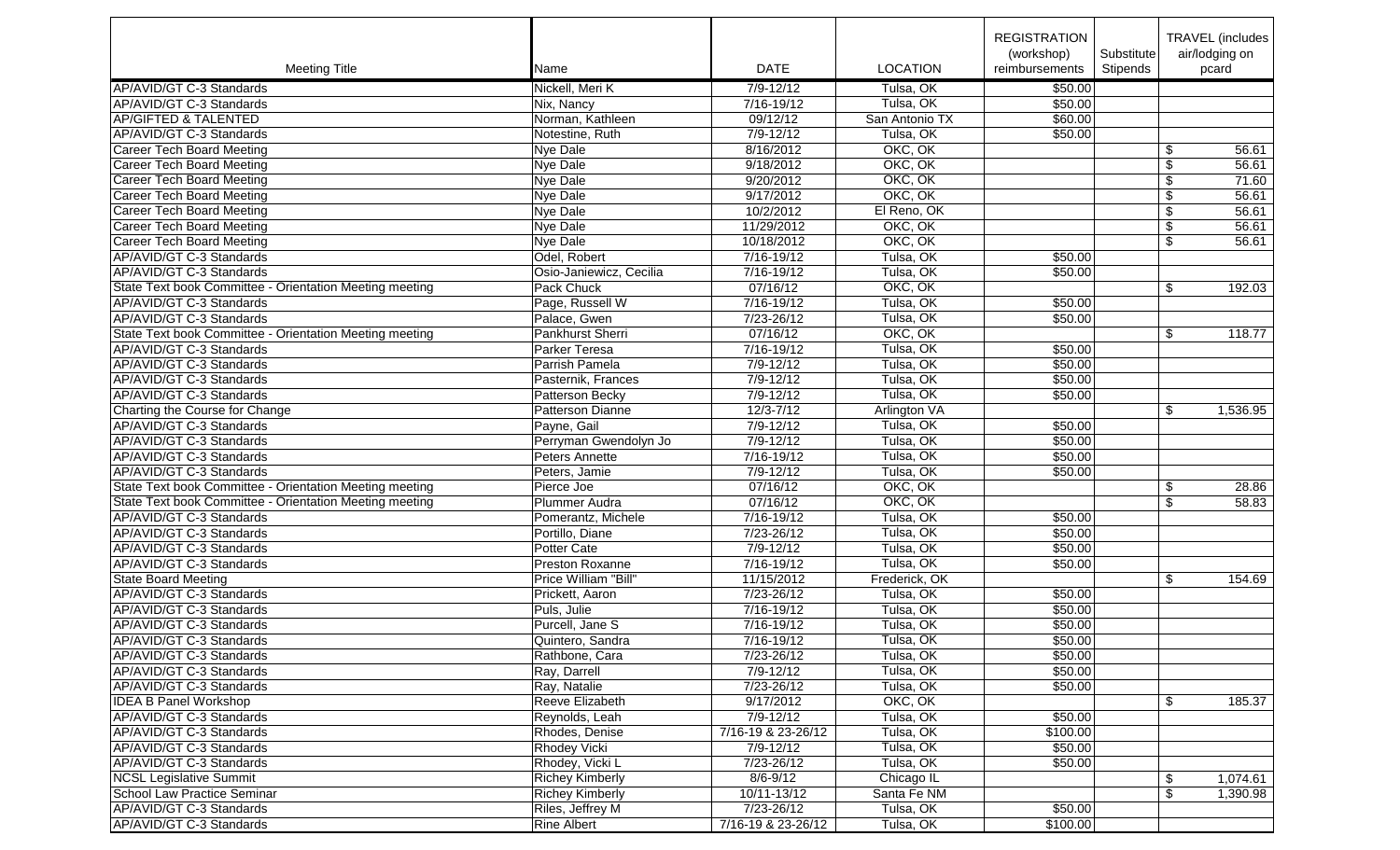|                                                                  |                               |                          |                                   | <b>REGISTRATION</b><br>(workshop) | Substitute |                         | TRAVEL (includes  <br>air/lodging on |
|------------------------------------------------------------------|-------------------------------|--------------------------|-----------------------------------|-----------------------------------|------------|-------------------------|--------------------------------------|
| <b>Meeting Title</b>                                             | Name                          | <b>DATE</b>              | <b>LOCATION</b>                   | reimbursements                    | Stipends   |                         | pcard                                |
| AP/AVID/GT C-3 Standards                                         | Roberson, Jennifer            | $7/9 - 12/12$            | Tulsa, OK                         | \$50.00                           |            |                         |                                      |
| AP/AVID/GT C-3 Standards                                         | Roberston, Matt               | 7/16-19/12               | Tulsa, OK                         | \$50.00                           |            |                         |                                      |
| <b>Teacher Certification Review Panel Meeting</b>                | Robinson Kayla                | 7/16/2012                | OKC, OK                           |                                   |            | \$                      | 125.46                               |
| <b>Teacher Certification Review Panel Meeting</b>                | Robinson Kayla                | 8/8/2012                 | OKC, OK                           |                                   |            | $\overline{\mathbf{s}}$ | 125.46                               |
| <b>Teacher Certification Review Panel Meeting</b>                | Robinson Kayla                | 12/4/2012                | OKC, OK                           |                                   |            | \$                      | 125.46                               |
| Achieve ADP Network Leadership Team Meeting                      | Robison Joel                  | $9/12 - 13/12$           | Alexandria VA                     |                                   |            | \$                      | 1,296.10                             |
| National Summit on Education                                     | Robison Joel                  | 11/26-28/12              | Washington DC                     |                                   |            | \$                      | 867.13                               |
| <b>NCSL Legislative Summit</b>                                   | Robison Joel                  | $8/6 - 9/12$             | Chicago IL                        |                                   |            | \$                      | 1,214.00                             |
| AP/AVID/GT C-3 Standards                                         | Rochester Mary Lynnell        | 7/23-26/12               | Tulsa, OK                         | \$50.00                           |            |                         |                                      |
| AP/AVID/GT C-3 Standards                                         | Rogers Jenifer                | 7/16-19/12               | Tulsa, OK                         | \$50.00                           |            |                         |                                      |
| AP/AVID/GT C-3 Standards                                         | Rogers Rhonda                 | $7/9 - 12/12$            | Tulsa, OK                         | \$50.00                           |            |                         |                                      |
| AP/AVID/GT C-3 Standards                                         | Rohr Joe                      | $7/9 - 12/12$            | Tulsa, OK                         | \$50.00                           |            |                         |                                      |
| AP/AVID/GT C-3 Standards                                         | Roulet, Kendra                | 7/23-26/12               | Tulsa, OK                         | \$50.00                           |            |                         |                                      |
| State Text book Committee - Orientation Meeting meeting          | <b>Ruffin Verna</b>           | 07/16/12                 | OKC, OK                           |                                   |            | \$                      | 147.86                               |
| AP/AVID/GT C-3 Standards                                         | Russell, Vicki Lynn           | 7/16-19/12               | Tulsa, OK                         | \$50.00                           |            |                         |                                      |
| AP/AVID/GT C-3 Standards                                         | <b>Ryel Stacy</b>             | $7/9 - 12/12$            | Tulsa, OK                         | \$50.00                           |            |                         |                                      |
| <b>Teacher Certification Review Panel Meeting</b>                | Sacket Billy Jr               | 7/16/2012                | OKC, OK                           |                                   |            | \$                      | 133.20                               |
| <b>Teacher Certification Review Panel Meeting</b>                | Sacket Billy Jr               | 8/8/2012                 | OKC, OK                           |                                   |            | \$                      | 133.20                               |
| <b>Teacher Certification Review Panel Meeting</b>                | Sacket Billy Jr               | 9/13/2012                | OKC, OK                           |                                   |            | \$                      | 133.20                               |
| <b>Teacher Certification Review Panel Meeting</b>                | Sacket Billy Jr               | 10/10/2012               | OKC, OK                           |                                   |            | \$                      | 133.20                               |
| <b>Teacher Certification Review Panel Meeting</b>                | Sacket Billy Jr               | 12/4/2012                | OKC, OK                           |                                   |            | \$                      | 133.20                               |
| AP/AVID/GT C-3 Standards                                         | Salt Amanda                   | $7/9 - 12/12$            | Tulsa, OK                         | \$50.00                           |            |                         |                                      |
| AP/AVID/GT C-3 Standards                                         | Sampley, Andrea               | $7/16 - 19/12$           | Tulsa, OK                         | \$50.00                           |            |                         |                                      |
| AP/AVID/GT C-3 Standards                                         | Sanders, Danny R              | $7/16 - 19/12$           | Tulsa, OK                         | \$50.00                           |            |                         |                                      |
| <b>AP/GIFTED &amp; TALENTED</b>                                  | Sapariuc, Ioan                | 11/30-12/1/12            | San Antonio TX                    | \$355.00                          |            |                         |                                      |
| AP/AVID/GT C-3 Standards                                         | Sass, Nicole                  | $7/9 - 12/12$            | Tulsa, OK                         | \$50.00                           |            |                         |                                      |
| DoD Worldwide Education Syumposium                               | Satterfield Shelby            | 7/23-27/12               | Las Vegas NV                      |                                   |            | \$                      | 2,496.47                             |
| AP/AVID/GT C-3 Standards                                         | Schelb, Colleen               | 07/23/12                 | Tulsa, OK                         | \$50.00                           |            |                         |                                      |
| AP/AVID/GT C-3 Standards                                         | Scherman, Dana                | $7/9 - 12/12$            | Tulsa, OK                         | \$50.00                           |            |                         |                                      |
| Open and Consider Bids                                           | Scott Sonia                   | $8/1 - 2/12$             | OKC, OK                           |                                   |            |                         | 126.54                               |
| AP/AVID/GT C-3 Standards                                         | Scott, Karen                  | 7/23-26/12               | Tulsa, OK                         | \$50.00                           |            | \$                      |                                      |
| School Turnaround: Building and Sustaining Success               |                               | 8/21/2012                | Washington DC                     |                                   |            |                         | 1,168.68                             |
|                                                                  | Scroggins Gina                |                          | Tulsa, OK                         |                                   |            | \$                      |                                      |
| AP/AVID/GT C-3 Standards                                         | Seaman, Amanda                | 7/9-12/12<br>10/27-28/12 | Minneapolis MN                    | \$50.00                           |            |                         |                                      |
| 2012 Measuring & Improving Child & Family Outcomes Conference    | <b>Sharp Mark</b>             | $7/30 - 8/1/12$          |                                   |                                   |            | \$                      | 1,259.26                             |
| 2012 OSEP Leadership Conference                                  | <b>Sharp Mark</b>             |                          | <b>Washington DC</b>              |                                   |            | $\sqrt[6]{\frac{1}{2}}$ | 1,980.21                             |
| AP/AVID/GT C-3 Standards                                         | Shaw, Ginger E                | $7/23 - 26/12$           | Tulsa, OK<br><b>Huntsville AL</b> | \$50.00                           |            |                         |                                      |
| National Teacher of the Year International Space Camp            | <b>Shelby Kristin</b>         | $7/18 - 27/12$           |                                   |                                   |            | \$                      | 682.41                               |
| Nexts Steps Conference                                           | <b>Shelby Kristin</b>         | 10/3-9/12                | Princeton NJ                      |                                   |            | \$                      | 421.38                               |
| AP/AVID/GT C-3 Standards                                         | Shelton, Nova                 | 7/23-26/12               | Tulsa, OK                         | \$50.00                           |            |                         |                                      |
| AP/AVID/GT C-3 Standards                                         | Shirley, Suzanne              | 7/16-19/12               | Tulsa, OK                         | \$50.00                           |            |                         |                                      |
| AP/AVID/GT C-3 Standards                                         | Slay, Jill                    | 7/23-26/12               | Tulsa, OK                         | \$50.00                           |            |                         |                                      |
| AP/AVID/GT C-3 Standards                                         | Sloan Cynthia                 | 7/9-12/12                | Tulsa, OK                         | \$50.00                           |            |                         |                                      |
| Charting the Course for Change                                   | Smith Denise                  | $12/3 - 7/12$            | Arlington VA                      |                                   |            | \$                      | 1,630.20                             |
| National Association of State Directors of Teacher Education and |                               |                          |                                   |                                   |            |                         |                                      |
| Certification (NASDTEC) Professional Practices Institute         | Smith Jeff                    | 10/17-19/12              | Cincinnati OH                     |                                   |            | \$                      | 1,399.27                             |
| AP/AVID/GT C-3 Standards                                         | Smith, Janice                 | 7/16-19/12               | Tulsa, OK                         | \$50.00                           |            |                         |                                      |
| AP/AVID/GT C-3 Standards                                         | Smith, Paula Jeri             | 7/23-26/12               | Tulsa, OK                         | \$50.00                           |            |                         |                                      |
| AP/AVID/GT C-3 Standards                                         | Sooter, Gila Kathleen (Kathy) | $7/9 - 12/12$            | Tulsa, OK                         | \$50.00                           |            |                         |                                      |
| State Text book Committee - Orientation Meeting Meeting          | Spangler Timmie               | 07/16/12                 | OKC, OK                           |                                   |            | \$                      | 96.02                                |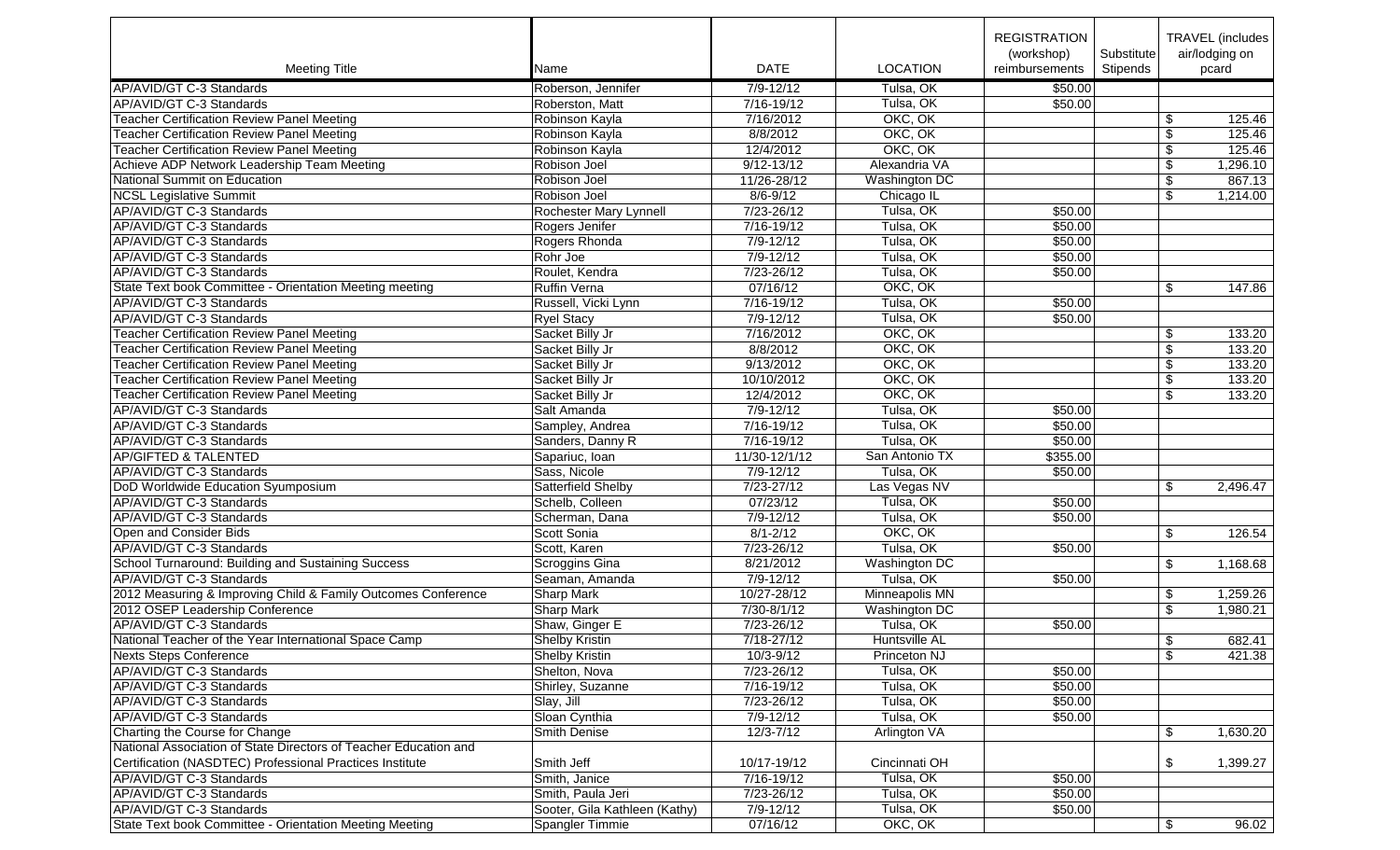|                                                                  |                                       |                    |                 | <b>REGISTRATION</b><br>(workshop) | Substitute |                         | TRAVEL (includes  <br>air/lodging on |
|------------------------------------------------------------------|---------------------------------------|--------------------|-----------------|-----------------------------------|------------|-------------------------|--------------------------------------|
| <b>Meeting Title</b>                                             | Name                                  | <b>DATE</b>        | <b>LOCATION</b> | reimbursements                    | Stipends   |                         | pcard                                |
| AP/AVID/GT C-3 Standards                                         | Sparks, Susan C                       | $7/9 - 12/12$      | Tulsa, OK       | \$50.00                           |            |                         |                                      |
| State textbook Committee                                         | Stafford-Najibi Whitney               | $8/1/12 - 8/3/12$  | OKC, OK         |                                   |            | \$                      | 33.30                                |
| State textbook Committee                                         | Stafford-Najibi Whitney               | 11/15/12-11/16/12  | OKC, OK         |                                   |            | $\overline{\$}$         | 22.20                                |
| AP/AVID/GT C-3 Standards                                         | <b>Stanley Krista</b>                 | 7/16-19/12         | Tulsa, OK       | \$50.00                           |            |                         |                                      |
| AP/AVID/GT C-3 Standards                                         | Starrett, Pam                         | $7/9 - 12/12$      | Tulsa, OK       | \$50.00                           |            |                         |                                      |
| AP/AVID/GT C-3 Standards                                         | Steen Keli                            | $7/9 - 12/12$      | Tulsa, OK       | \$50.00                           |            |                         |                                      |
| Natl Assoc for the Educ of Homeless Children & Youth Annl Conf   | <b>Stewart Vickie</b>                 | 10/27-30/12        | Albuquerque NM  |                                   |            | \$                      | 1,166.18                             |
| <b>State Text book Committee - Orientation Meeting Meeting</b>   | Storm Lisa                            | 07/16/12           | OKC, OK         |                                   |            | \$                      | 58.28                                |
| AP/AVID/GT C-3 Standards                                         | Strande, Karen                        | $7/23 - 26/12$     | Tulsa, OK       | \$50.00                           |            |                         |                                      |
| AP/AVID/GT C-3 Standards                                         | Sudbury, Mary ann                     | 7/16-19/12         | Tulsa, OK       | \$50.00                           |            |                         |                                      |
| AP/AVID/GT C-3 Standards                                         | Swagerty, Jessica                     | $7/16 - 19/12$     | Tulsa, OK       | \$50.00                           |            |                         |                                      |
| AP/AVID/GT C-3 Standards                                         | Swensen Joy                           | $7/23 - 26/12$     | Tulsa, OK       | \$50.00                           |            |                         |                                      |
| AP/AVID/GT C-3 Standards                                         | Swinford, Karen                       | 7/16-19/12         | Tulsa, OK       | \$50.00                           |            |                         |                                      |
| AP/AVID/GT C-3 Standards                                         | Taylor, Jessica                       | 7/16-19/12         | Tulsa, OK       | \$50.00                           |            |                         |                                      |
| AP/AVID/GT C-3 Standards                                         | Terwey, Erik                          | 7/23-26/12         | Tulsa, OK       | \$50.00                           |            |                         |                                      |
| AP/AVID/GT C-3 Standards                                         | Thach, Elisha                         | 7/16-19/12         | Tulsa, OK       | \$50.00                           |            |                         |                                      |
| AP/AVID/GT C-3 Standards                                         | Thach, Elisha                         | $7/23 - 26/12$     | Tulsa, OK       | \$50.00                           |            |                         |                                      |
| AP/AVID/GT C-3 Standards                                         | Thomas, James                         | 7/16-19/12         | Tulsa, OK       | \$50.00                           |            |                         |                                      |
| AP/AVID/GT C-3 Standards                                         |                                       | 7/9-12/12          | Tulsa, OK       | \$50.00                           |            |                         |                                      |
| AP/AVID/GT C-3 Standards                                         | Thompson, Gynna<br>Thompson, Joseph M | $7/9 - 12/12$      | Tulsa, OK       | \$50.00                           |            |                         |                                      |
|                                                                  |                                       | 08/15/12           | OKC             |                                   |            |                         |                                      |
| <b>TLE Commission Meeting</b>                                    | <b>Tinney Ginger</b>                  |                    |                 |                                   |            | \$                      | 24.42                                |
| <b>TLE Commission Meeting</b>                                    | <b>Tinney Ginger</b>                  | 12/11/2012         | OKC             |                                   |            | \$                      | 24.42                                |
| <b>TLE Commission Meeting</b>                                    | <b>Tinney Ginger</b>                  | 11/7/2012          | OKC             |                                   |            | $\overline{\$}$         | 24.42                                |
| <b>TLE Commission Meeting</b>                                    | <b>Tinney Ginger</b>                  | 9/19/2012          | OKC             |                                   |            | $\overline{\$}$         | 24.42                                |
| <b>TLE Commission Meeting</b>                                    | <b>Tinney Ginger</b>                  | 10/17/2012         | OKC             |                                   |            | \$                      | 24.42                                |
| AP/AVID/GT C-3 Standards                                         | Tisdel, Sara Lee Matthews             | $7/9 - 12/12$      | Tulsa, OK       | \$50.00                           |            |                         |                                      |
| AP/AVID/GT C-3 Standards                                         | <b>Tomlins David</b>                  | 7/16-16 & 23-26/12 | Tulsa, OK       | \$100.00                          |            |                         |                                      |
| Association of Educational Federal Finance Administrators Annual |                                       |                    |                 |                                   |            |                         |                                      |
| Conference (AEFFA)                                               | <b>Townsend Kay</b>                   | $10/1 - 4/12$      | Nashville TN    |                                   |            | \$                      | 1,143.55                             |
| AP/AVID/GT C-3 Standards                                         | Treece, Melissa                       | $7/16 - 19/12$     | Tulsa, OK       | \$50.00                           |            |                         |                                      |
| AP/AVID/GT C-3 Standards                                         | <b>Tresner Darla</b>                  | $7/16 - 19/12$     | Tulsa, OK       | \$50.00                           |            |                         |                                      |
| <b>Teacher Certification Review Panel Meeting</b>                | <b>Trigalet Tom</b>                   | 8/8/2012           | OKC, OK         |                                   |            | \$                      | 109.05                               |
| <b>Teacher Certification Review Panel Meeting</b>                | <b>Trigalet Tom</b>                   | 9/13/2012          | OKC, OK         |                                   |            | \$                      | 109.05                               |
| <b>Teacher Certification Review Panel Meeting</b>                | <b>Trigalet Tom</b>                   | 10/10/2012         | OKC, OK         |                                   |            | \$                      | 109.05                               |
| <b>Teacher Certification Review Panel Meeting</b>                | <b>Trigalet Tom</b>                   | 12/4/2012          | OKC, OK         |                                   |            | $\sqrt[6]{\frac{1}{2}}$ | 109.05                               |
| AP/AVID/GT C-3 Standards                                         | Tucker, Shannan                       | $7/9 - 12/12$      | Tulsa, OK       | \$50.00                           |            |                         |                                      |
| AP/AVID/GT C-3 Standards                                         | Tyler, Mary Jo                        | 7/16-19/12         | Tulsa, OK       | \$50.00                           |            |                         |                                      |
| AP/AVID/GT C-3 Standards                                         | Vaughan Melodie                       | 7/9-12/12          | Tulsa, OK       | \$50.00                           |            |                         |                                      |
| AP/AVID/GT C-3 Standards                                         | Velasco, Stephanie                    | 7/9-12/12          | Tulsa, OK       | \$50.00                           |            |                         |                                      |
| AP/AVID/GT C-3 Standards                                         | Verren Carla                          | 7/23-26/12         | Tulsa, OK       | \$50.00                           |            |                         |                                      |
| AP/AVID/GT C-3 Standards                                         | Vowels Gena                           | 7/23-26/12         | Tulsa, OK       | \$50.00                           |            |                         |                                      |
| AP/AVID/GT C-3 Standards                                         | Voyles Karen                          | 7/23-26/12         | Tulsa, OK       | \$50.00                           |            |                         |                                      |
| AP/AVID/GT C-3 Standards                                         | Walker, Sherri T                      | 7/23-26/12         | Tulsa, OK       | \$50.00                           |            |                         |                                      |
| AP/AVID/GT C-3 Standards                                         | Walton, John Brooks                   | 7/16-19/12         | Tulsa, OK       | \$50.00                           |            |                         |                                      |
| AP/AVID/GT C-3 Standards                                         | Ward, Connie                          | 7/23-26/12         | Tulsa, OK       | \$50.00                           |            |                         |                                      |
| AP/AVID/GT C-3 Standards                                         | <b>Ware Lloyd</b>                     | 7/9-12/12          | Tulsa, OK       | \$50.00                           |            |                         |                                      |
| <b>IDEA B Panel Workshop</b>                                     | Wathen Lori                           | 9/17/2012          | OKC, OK         |                                   |            | \$                      | 24.42                                |
| <b>IDEA B Panel Workshop</b>                                     | Wathen Lori                           | 12/10/2012         | OKC, OK         |                                   |            | \$                      | 24.42                                |
| Charting the Course for Change                                   | Weber Jennifer                        | $12/3 - 7/12$      | Arlington VA    |                                   |            | \$                      | 1,691.95                             |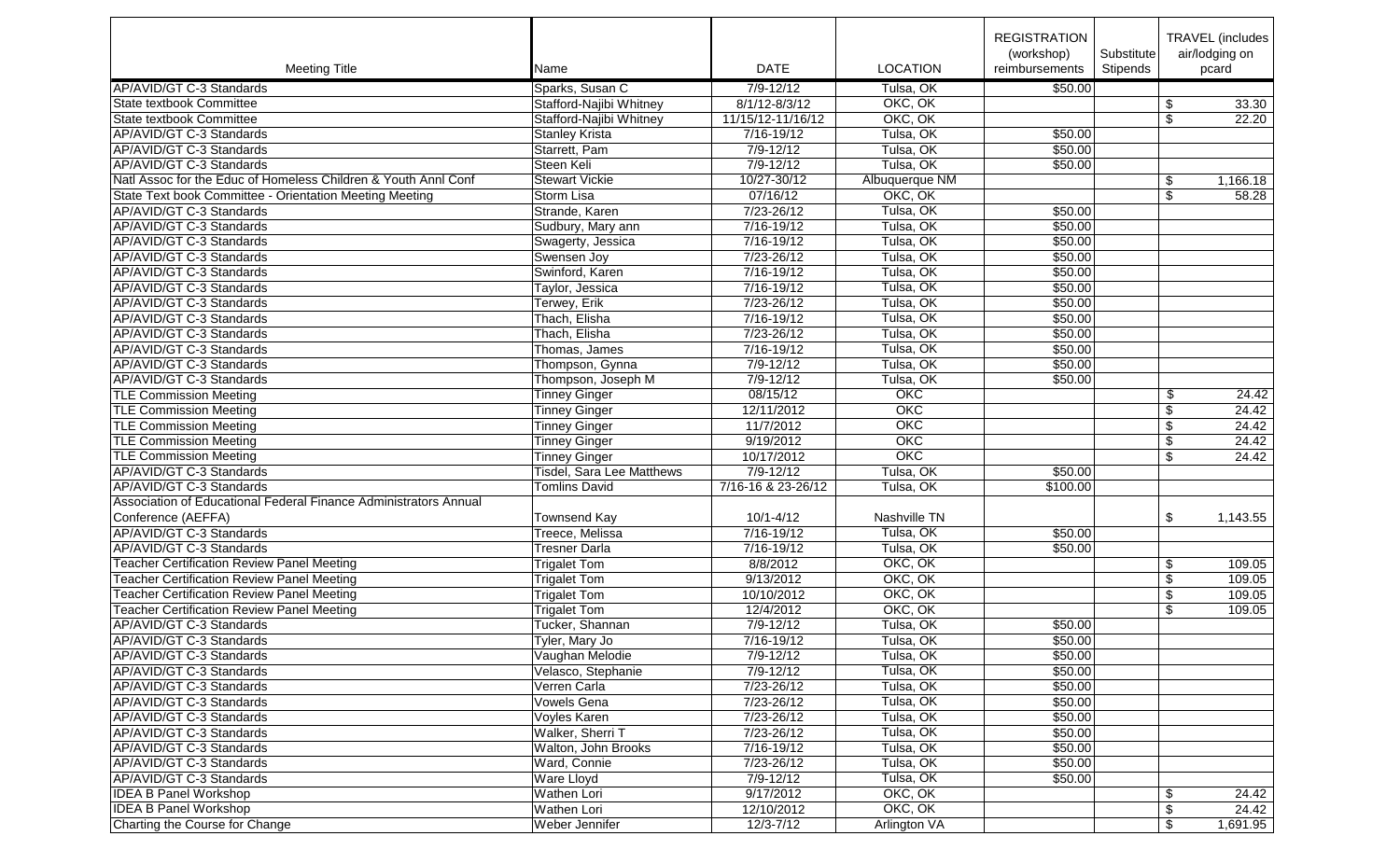|                                                          |                             |                             |                      | <b>REGISTRATION</b> |            |                         | TRAVEL (includes) |
|----------------------------------------------------------|-----------------------------|-----------------------------|----------------------|---------------------|------------|-------------------------|-------------------|
|                                                          |                             |                             |                      | (workshop)          | Substitute |                         | air/lodging on    |
| <b>Meeting Title</b>                                     | Name                        | <b>DATE</b>                 | <b>LOCATION</b>      | reimbursements      | Stipends   |                         | pcard             |
| AP/AVID/GT C-3 Standards                                 | Welker, Mark L              | 7/23-26/12                  | Tulsa, OK            | \$50.00             |            |                         |                   |
| AP/AVID/GT C-3 Standards                                 | <b>Wells Marcia</b>         | 7/23-26/12                  | Tulsa, OK            | \$50.00             |            |                         |                   |
| Charting the Course for Change                           | <b>Wesevich Fondi</b>       | $12/3 - 7/12$               | <b>Arlington VA</b>  |                     |            | \$                      | 1,528.12          |
| AP/AVID/GT C-3 Standards                                 | West, Barbara               | 7/23-26/12                  | Tulsa, OK            | \$50.00             |            |                         |                   |
| AP/AVID/GT C-3 Standards                                 |                             | 7/23-26/12                  | Tulsa, OK            | \$50.00             |            |                         |                   |
|                                                          | West, Charity               |                             | Tulsa, OK            |                     |            |                         |                   |
| AP/AVID/GT C-3 Standards                                 | Western Technology Center   | 7/23-26/12                  | Tulsa, OK            | \$50.00             |            |                         |                   |
| AP/AVID/GT C-3 Standards                                 | Western Technology Center   | $7/23 - 26/12$              |                      | \$50.00             |            |                         |                   |
| AP/AVID/GT C-3 Standards                                 | Wheeler, Ruth               | 7/16-19/12                  | Tulsa, OK            | \$50.00             |            |                         |                   |
| AP/AVID/GT C-3 Standards                                 | White Jennifer              | 7/16-19/12                  | Tulsa, OK            | \$50.00             |            |                         |                   |
| <b>IDEA B Panel Workshop</b>                             | White Kerri                 | 9/17/2012                   | OKC, OK              |                     |            | \$                      | 34.41             |
| <b>IDEA B Panel Workshop</b>                             | White Kerri                 | 12/10/2012                  | OKC, OK              |                     |            | \$                      | 34.41             |
| National Summit on Education                             | <b>White Kerri</b>          | 11/26-28/12                 | <b>Washington DC</b> |                     |            | \$                      | 868.24            |
| <b>PARCC Technical Issue and Policy Meeting</b>          | <b>White Melissa</b>        | $8/1 - 2/12$                | Alexandria VA        |                     |            | \$                      | 834.33            |
| AP/AVID/GT C-3 Standards                                 | White, Paula                | $7/9 - 12/12$               | Tulsa, OK            | \$50.00             |            |                         |                   |
| AP/AVID/GT C-3 Standards                                 | Whitney, Meghan             | $7/16 - 19/12$              | Tulsa, OK            | \$50.00             |            |                         |                   |
| National Dropout Prevention Network Conference           | Wilkinson Jennifer          | 10/14-18/12                 | Orlando FL           |                     |            | \$                      | 1,437.63          |
| AP/AVID/GT C-3 Standards                                 | Wille Amanda                | 7/23-26/12                  | Tulsa, OK            | \$50.00             |            |                         |                   |
| AP/AVID/GT C-3 Standards                                 | <b>Williams Amie</b>        | $7/16 - 19/12$              | Tulsa, OK            | \$50.00             |            |                         |                   |
| <b>Career Teach Board Meeting</b>                        | Williams H C                | 12/19-20/12                 | OKC, OK              |                     |            | \$                      | 325.53            |
| <b>Career Tech Board Meeting</b>                         | Williams H C                | 8/15/12-8/19/12             | OKC, OK              |                     |            | $\sqrt[6]{\frac{1}{2}}$ | 299.44            |
| <b>Career Tech Board Meeting</b>                         | Williams H C                | 9/19/12-9/20/12             | OKC, OK              |                     |            | \$                      | 308.30            |
| <b>Career Tech Board Meeting</b>                         | Williams H C                | 9/16/12-9/18/12             | OKC, OK              |                     |            | \$                      | 495.12            |
| <b>Career Tech Board Meeting</b>                         | Williams H C                | 10/1/12-10/2/12             | El Reno, OK          |                     |            | $\overline{\$}$         | 309.03            |
| <b>Career Tech Board Meeting</b>                         | Williams H C                | 7/18/12-7/19/12             | OKC, OK              |                     |            | \$                      | 299.44            |
| <b>Career Tech Board Meeting</b>                         | Williams H C                | 10/17/12-10/18/12           | OKC, OK              |                     |            | \$                      | 325.53            |
| AP/AVID/GT C-3 Standards                                 | <b>Williams Misty</b>       | $7/9 - 12/12$               | Tulsa, OK            | \$50.00             |            |                         |                   |
| AP/AVID/GT C-3 Standards                                 | Williams, Joey              | 7/23-26/12                  | Tulsa, OK            | \$50.00             |            |                         |                   |
| AP/AVID/GT C-3 Standards                                 | Wilmott, Katie              | $7/9 - 12/12$               | Tulsa, OK            | \$50.00             |            |                         |                   |
| State Text book Committee - Orientation Meeting Meeting  | <b>Wright Sara</b>          | 07/16/12                    | OKC, OK              |                     |            | \$                      | 84.92             |
| AP/AVID/GT C-3 Standards                                 | Wright, Sandra              | 7/16-19/12                  | Tulsa, OK            | \$50.00             |            |                         |                   |
| AP/AVID/GT C-3 Standards                                 | <b>Wyatt Darla</b>          | 7/23-26/12                  | Tulsa, OK            | \$50.00             |            |                         |                   |
| AP/AVID/GT C-3 Standards                                 | Yevtushenko Maria           | 7/23-26/12                  | Tulsa, OK            | \$50.00             |            |                         |                   |
| AP/AVID/GT C-3 Standards                                 | Young Christopher           | 7/23-26/12                  | Tulsa, OK            | \$50.00             |            |                         |                   |
| AP/AVID/GT C-3 Standards                                 |                             | $7/9 - 12/12$               | Tulsa, OK            | \$50.00             |            |                         |                   |
|                                                          | Young Kyle                  |                             |                      |                     |            |                         |                   |
| AP/AVID/GT C-3 Standards                                 | Yount, Sherry               | 7/23-26/12<br>$7/9 - 12/12$ | Tulsa, OK            | \$50.00<br>\$50.00  |            |                         |                   |
| AP/AVID/GT C-3 Standards                                 | <b>Yukon Public Schools</b> |                             | Tulsa, OK            |                     |            |                         |                   |
| AP/AVID/GT C-3 Standards                                 | Zamor, Marianne             | 7/16-19/12                  | Tulsa, OK            | \$50.00             |            |                         |                   |
| AP/AVID/GT C-3 Standards                                 | Zurmehly Ranell             | 7/9-12/12                   | Tulsa, OK            | \$50.00             |            |                         |                   |
| 10th International Conference on Positive Behavior       | Knight, Christa             | 3/26-30/13                  | San Diego, CA        |                     |            | \$                      | 1,879.75          |
| 10th International Conference on Positive Behavior       | Crews-St Yves, Karie        | 3/26-30/13                  | San Diego, CA        |                     |            | \$                      | 1,846.41          |
| 2013 AOTA Annual Conference                              | Hansen, Tricia              | $4/24 - 28/13$              | San Diego, CA        |                     |            | \$                      | 1,072.94          |
| 2013 Grants Management System User Group Meeting         | Witt, Traci                 | 2/25-28/13                  | Baton Rouge, LA      |                     |            | \$                      | 1,067.17          |
| 2013 LETRS Summit                                        | Thompson Marsha             | $6/25 - 28/13$              | Austin, Tx           |                     |            | \$                      | 1,254.60          |
| 2013 LETRS Summit                                        | Flores, Josh                | $6/25 - 28/13$              | Austin, Tx           |                     |            | \$                      | 611.85            |
| 2013 LETRS Summit                                        | Brecheen, Teri              | $6/25 - 28/13$              | Austin, Tx           |                     |            | \$                      | 1,198.90          |
| 2013 National Conference on Student Assessment           | Logan, Rebecca              | 6/19-22/13                  | National Harbor, MD  |                     |            | \$                      | 1,911.63          |
| 2013 National Teacher of the Year Washington Recognition | Hutchison Elaine            | $4/21 - 26/13$              | Washington DC        |                     |            | \$                      | 2,786.10          |
| 2014 Teacher of the Year Regional Judging                | Attar, Lianne C             | 6/18/2013                   | OKC OK               |                     |            | \$                      | 32.21             |
| 2014 Teacher of the Year Regional Judging                | Bergin, Paige C             | 6/18/2013                   | OKC OK               |                     |            | \$                      | 128.41            |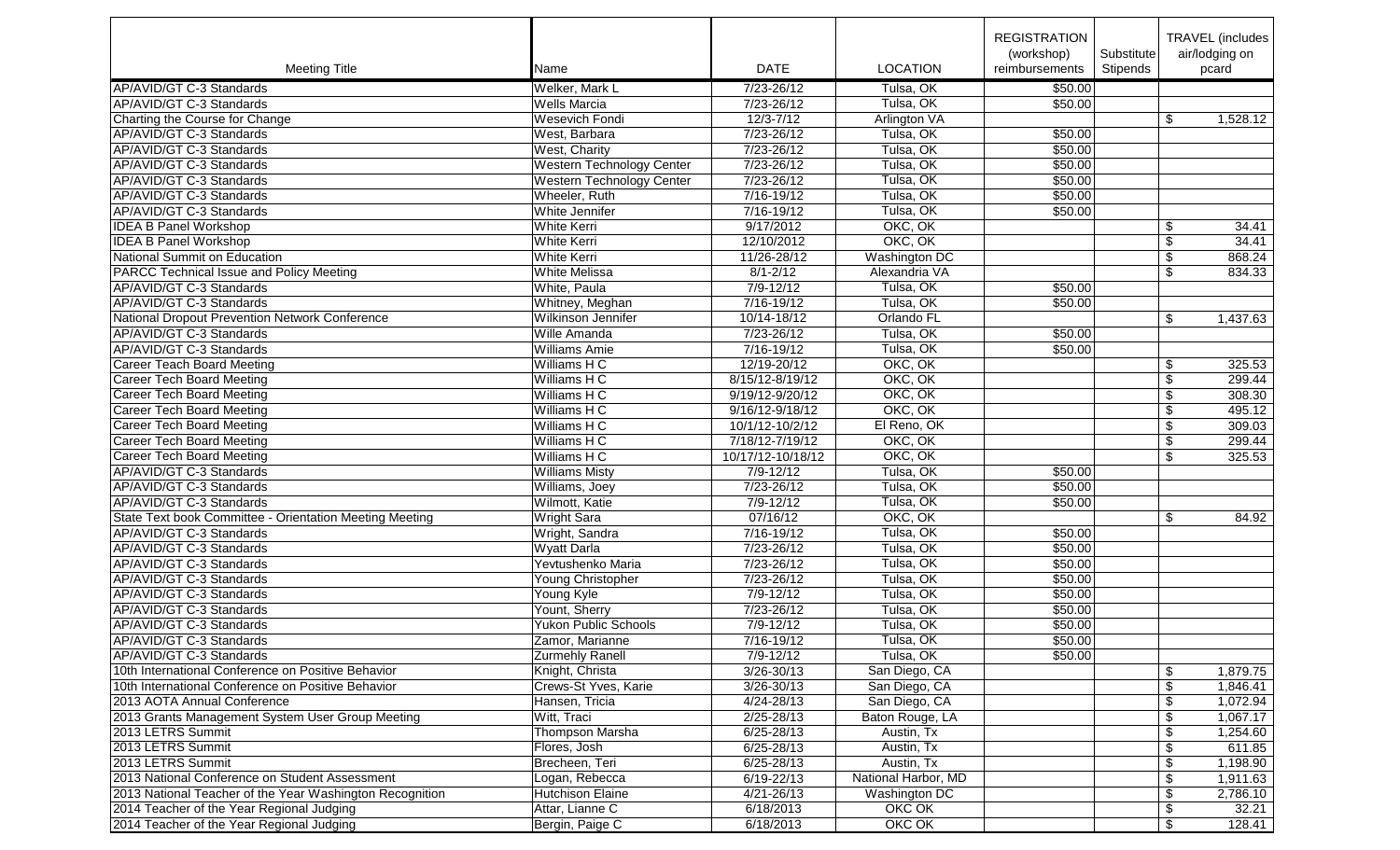|                                                               |                                            |                        |                        | <b>REGISTRATION</b> |            |                         | TRAVEL (includes |
|---------------------------------------------------------------|--------------------------------------------|------------------------|------------------------|---------------------|------------|-------------------------|------------------|
|                                                               |                                            |                        |                        | (workshop)          | Substitute |                         | air/lodging on   |
| <b>Meeting Title</b>                                          | Name                                       | <b>DATE</b>            | <b>LOCATION</b>        | reimbursements      | Stipends   |                         | pcard            |
| 2014 Teacher of the Year Regional Judging                     | Morgan, Sherry                             | 6/18/2013              | OKC OK                 |                     |            | \$                      | 130.04           |
| 2014 Teacher of the Year Regional Judging                     | Roller, Patsy                              | 6/18/2013              | OKC OK                 |                     |            | \$                      | 30.51            |
| 2014 Teacher of the Year Regional Judging                     | Rosas-Ward, Christina                      | 6/18/2013              | OKC OK                 |                     |            | \$                      | 30.51            |
| 2014 Teacher of the Year Regional Judging                     | Smallwood, Stephen L                       | 6/18/2013              | OKC OK                 |                     |            | \$                      | 223.22           |
| 2014 Teacher of the Year Regional Judging                     | Lovell, Kasandra                           | 6/19/2013              | OKC OK                 |                     |            | $\overline{\$}$         | 201.14           |
| 2014 Teacher of the Year Regional Judging                     | Smith, Elizabeth                           |                        | OKC OK                 |                     |            | \$                      | 97.18            |
| 2014 Teacher of the Year Regional Judging                     |                                            | 6/19/2013<br>6/19/2013 | OKC OK                 |                     |            |                         |                  |
| 2014 Teacher of the Year Regional Judging                     | <b>Braun Amy</b><br><b>Harwell Deborah</b> |                        | OKC OK                 |                     |            | \$                      | 19.21            |
|                                                               |                                            | 6/19/2013              | OKC OK                 |                     |            | \$                      | 113.85           |
| 2014 Teacher of the Year Regional Judging                     | Westmoreland Lyndal                        | 6/19/2013              |                        |                     |            | \$                      | 30.51            |
| 2014 Teacher of the Year Regional Judging                     | Cooper, Kyle L                             | 6/19/2013              | OKC OK                 |                     |            | \$                      | 154.61           |
| 2014 Teacher of the Year Regional Judging                     | Haughey, Sally A Fowler                    | 6/19/2013              | OKC OK                 |                     |            | \$                      | 130.04           |
| 2014 Teacher of the Year Regional Judging                     | Mittelster, Tammera J                      | 6/19/2013              | OKC OK                 |                     |            | \$                      | 76.28            |
| 2014 Teacher of the Year Regional Judging                     | Peacher, Lynn                              | 6/19/2013              | OKC OK                 |                     |            | \$                      | 126.65           |
| 2014 Teacher of the Year Regional Judging                     | Hirtzel, Carol                             | 6/18/2013              | OKC OK                 |                     |            | $\overline{\$}$         | 20.34            |
| 2014 Teacher of the Year Regional Judging                     | Lancaster, Linda                           | 6/18/2013              | OKC OK                 |                     |            | \$                      | 101.70           |
| 2014 Teacher of the Year Regional Judging                     | Hayes, Mark C                              | $6/19 - 20/13$         | OKC OK                 |                     |            | \$                      | 448.55           |
| 2014 Teacher of the Year Regional Judging                     | Brock, Andrea                              | 6/19/2013              | OKC OK                 |                     |            | \$                      | 17.52            |
| 2014 Teacher of the Year Regional Judging                     | Bayles, Melanie B                          | 6/18/2013              | OKC OK                 |                     |            | \$                      | 178.63           |
| 2014 Teacher of the Year Regional Judging                     | Sosenko, Lori K                            | 6/18/2013              | OKC OK                 |                     |            | $\sqrt[6]{\frac{1}{2}}$ | 20.91            |
| 26th Annual MISC Conference                                   | Kraman, John                               | 2/10-15/13             | <b>Washington DC</b>   |                     |            | \$                      | 2,170.58         |
| 30th Annual Midwest Educational Leadership Conference         | Axtell, Rene                               | 6/23-26/13             | <b>Breckenridge CO</b> |                     |            | \$                      | 1,175.28         |
| Amer Assoc on Intellectual & Developmental Disabilitites Conf | Lindroth, Tracey                           | $6/3 - 5/13$           | Pittsburgh, PA         |                     |            | \$                      | 1,112.10         |
| AP/AVID/GT C-3 Standards                                      | Baker, Holly                               | 7/16-19, 23-26/12      | Tulsa, OK              | \$100.00            |            |                         |                  |
| AP/AVID/GT C-3 Standards                                      | Brooks, Dana                               | 7/23-26/12             | Tulsa, OK              | \$50.00             |            |                         |                  |
| AP/AVID/GT C-3 Standards                                      | Brown, Rachel                              | $7/9 - 12/12$          | Tulsa, OK              | \$50.00             |            |                         |                  |
| AP/AVID/GT C-3 Standards                                      | Chavers, Carrie                            | $7/9 - 12/12$          | Tulsa, OK              | \$50.00             |            |                         |                  |
| AP/AVID/GT C-3 Standards                                      | Claypool, Christie                         | 7/23-26/12             | Tulsa, OK              | \$50.00             |            |                         |                  |
| AP/AVID/GT C-3 Standards                                      | Coltrane, Lacey                            | $7/9 - 12/12$          | Tulsa, OK              | \$50.00             |            |                         |                  |
| AP/AVID/GT C-3 Standards                                      | Dalto, April                               | 7/16-19/12             | Tulsa, OK              | \$50.00             |            |                         |                  |
| AP/AVID/GT C-3 Standards                                      | Enns, Charla                               | $7/9 - 12/12$          | Tulsa, OK              | \$50.00             |            |                         |                  |
| AP/AVID/GT C-3 Standards                                      | Guthridge, Terri                           | $7/9 - 12/12$          | Tulsa, OK              | \$50.00             |            |                         |                  |
| AP/AVID/GT C-3 Standards                                      | Haggard, Sally                             | $7/9 - 12/12$          | Tulsa, OK              | \$50.00             |            |                         |                  |
| AP/AVID/GT C-3 Standards                                      | Halvey, Nancy                              | $7/9 - 12/12$          | Tulsa, OK              | \$50.00             |            |                         |                  |
| AP/AVID/GT C-3 Standards                                      | Jester, Teri                               | $7/23 - 26/12$         | Tulsa, OK              | \$50.00             |            |                         |                  |
| AP/AVID/GT C-3 Standards                                      | Johnson, Celina                            | $7/9 - 12/12$          | Tulsa, OK              | \$50.00             |            |                         |                  |
| AP/AVID/GT C-3 Standards                                      | Johnson, Diana                             | 7/23-26/12             | Tulsa, OK              | \$50.00             |            |                         |                  |
| AP/AVID/GT C-3 Standards                                      | Johnson, Todd                              | 7/23-26/12             | Tulsa, OK              | \$50.00             |            |                         |                  |
| AP/AVID/GT C-3 Standards                                      | Jones, Kala                                | 7/23-26/12             | Tulsa, OK              | \$50.00             |            |                         |                  |
| AP/AVID/GT C-3 Standards                                      | Lopez, Abe                                 | 7/9-12/12              | Tulsa, OK              | \$50.00             |            |                         |                  |
| AP/AVID/GT C-3 Standards                                      | Lopez, Olivia                              | $7/9 - 12/12$          | Tulsa, OK              | \$50.00             |            |                         |                  |
| AP/AVID/GT C-3 Standards                                      | Mandel, Angela                             | 7/9-12/12              | Tulsa, OK              | \$50.00             |            |                         |                  |
| AP/AVID/GT C-3 Standards                                      | Mannford Public Schools                    | 7/9-12/12              | Tulsa, OK              | \$50.00             |            |                         |                  |
| AP/AVID/GT C-3 Standards                                      | Mannford Public Schools                    | 7/9-12/12              | Tulsa, OK              | \$50.00             |            |                         |                  |
| AP/AVID/GT C-3 Standards                                      | Morgan, Jessie                             | 7/23-26/12             | Tulsa, OK              | \$50.00             |            |                         |                  |
| AP/AVID/GT C-3 Standards                                      | Musslewhite, Kari                          | 7/9-12/12              | Tulsa, OK              | \$50.00             |            |                         |                  |
| AP/AVID/GT C-3 Standards                                      | Pickens, Sharon                            | 7/23-26/12             | Tulsa, OK              | \$50.00             |            |                         |                  |
| AP/AVID/GT C-3 Standards                                      | Pitt, Joyce                                | 7/16-19/12             | Tulsa, OK              | \$50.00             |            |                         |                  |
| AP/AVID/GT C-3 Standards                                      |                                            |                        |                        |                     |            |                         |                  |
|                                                               | Reynolds, Traci                            | 7/23-26/12             | Tulsa, OK              | \$50.00             |            |                         |                  |
| AP/AVID/GT C-3 Standards                                      | Rhodes, Paula                              | 7/9-12/12              | Tulsa, OK              | \$50.00             |            |                         |                  |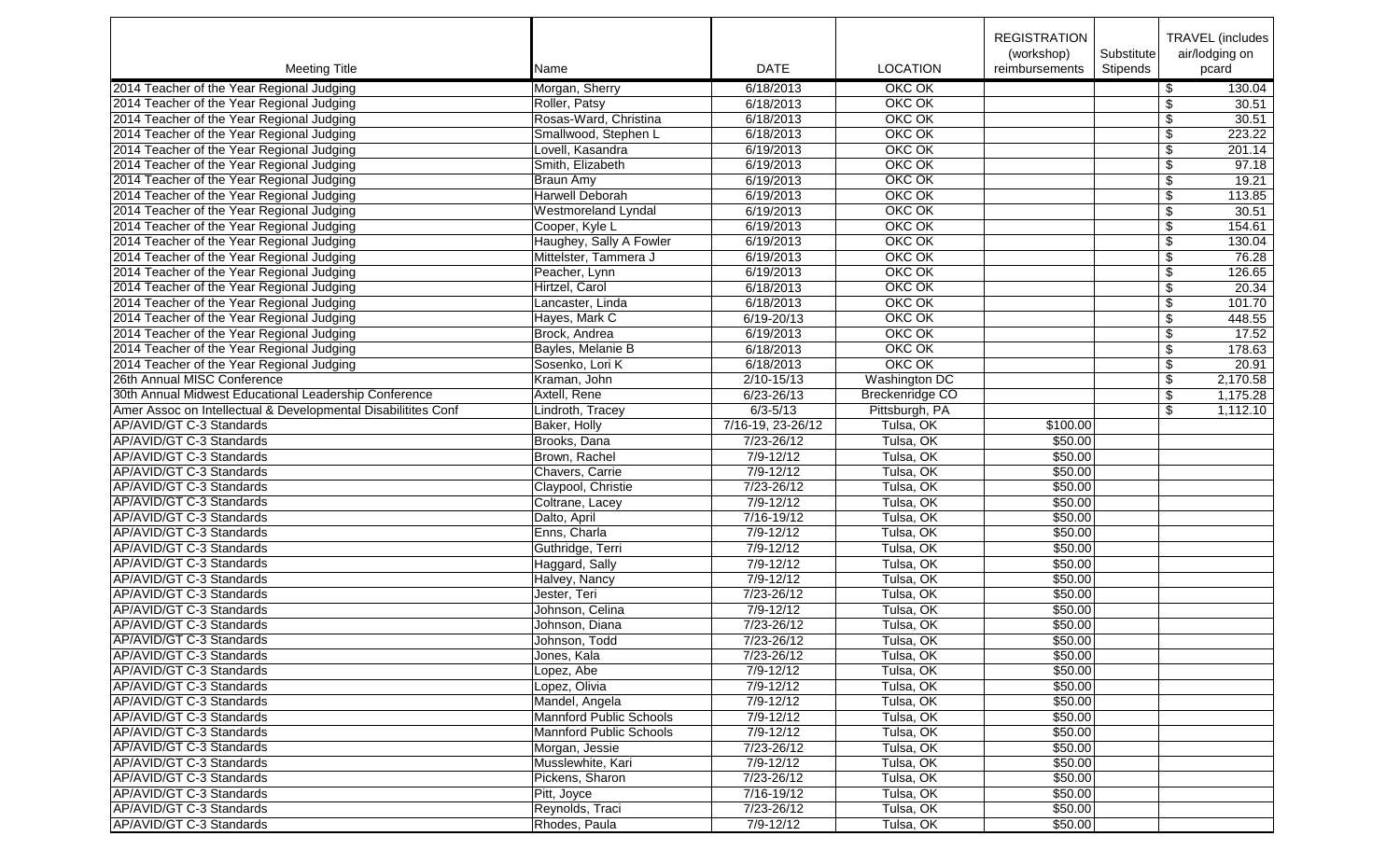|                                       |                                   |                  |                      | <b>REGISTRATION</b><br>(workshop) | Substitute | <b>TRAVEL</b> (includes<br>air/lodging on |
|---------------------------------------|-----------------------------------|------------------|----------------------|-----------------------------------|------------|-------------------------------------------|
| <b>Meeting Title</b>                  | Name                              | <b>DATE</b>      | <b>LOCATION</b>      | reimbursements                    | Stipends   | pcard                                     |
| AP/AVID/GT C-3 Standards              | Ronck, Jamie                      | 7/16-19/12       | Tulsa, OK            | \$50.00                           |            |                                           |
| AP/AVID/GT C-3 Standards              | Schuerch, Daniel                  | $7/9 - 12/12$    | Tulsa, OK            | \$50.00                           |            |                                           |
| AP/AVID/GT C-3 Standards              | <b>Shawnee Public Schools</b>     | $2/1 - 2/13$     | Richardson, TX       | 710.00<br>\$                      |            |                                           |
| AP/AVID/GT C-3 Standards              | Tomlin, Charles                   | $7/16 - 19/12$   | Tulsa, OK            | \$50.00                           |            |                                           |
| AP/AVID/GT C-3 Standards              | Tulsa School of Arts & Science    | $7/9 - 12/12$    | Tulsa, OK            | \$50.00                           |            |                                           |
| AP/AVID/GT C-3 Standards              | Tulsa School of Arts & Science    | 7/9-12/12        | Tulsa, OK            | \$50.00                           |            |                                           |
| AP/AVID/GT C-3 Standards              | Veenker, Susan                    | 7/9-12, 23-26/12 | Tulsa, OK            | \$100.00                          |            |                                           |
| AP/AVID/GT C-3 Standards              | Wilson, Alison                    | 7/16-19/12       | Tulsa, OK            | \$50.00                           |            |                                           |
| AP/AVID/GT C-3 Standards              | Yilmaz, Guven                     | $7/9 - 12/12$    | Tulsa, OK            | \$100.00                          |            |                                           |
| <b>AP/Gifted &amp; Talented</b>       | Adams, Deborah                    | $2/1 - 2/13$     | Richardson, TX       | \$<br>355.00                      |            |                                           |
| <b>AP/Gifted &amp; Talented</b>       | Bailey, Jesse                     | 1/27/2013        | Lawton, OK           | $\overline{\$}$<br>99.95          |            |                                           |
| <b>AP/Gifted &amp; Talented</b>       | Linzman, Denise                   | $2/1 - 2/13$     | Richardson, TX       | $\sqrt[6]{\frac{1}{2}}$<br>355.00 |            |                                           |
| <b>AP/Gifted &amp; Talented</b>       | Lowry, Kathryn                    | $2/15 - 16/13$   | Richardson, TX       | $\overline{\$}$<br>405.00         |            |                                           |
| <b>AP/Gifted &amp; Talented</b>       | Oklahoma Virtual Charter Academy  | 11/20/12         | Indianapolis, IN     | \$205.00                          |            |                                           |
| <b>AP/Gifted &amp; Talented</b>       | <b>Checotah Public Schools</b>    | $2/15 - 16/13$   | Richardson, TX       | \$<br>1,620.00                    |            |                                           |
| <b>AP/Gifted &amp; Talented</b>       | Brown, Cynthia                    | $2/15 - 16/13$   | Richardson, TX       | \$<br>405.00                      |            |                                           |
|                                       | <b>Classen School of Advanced</b> |                  |                      |                                   |            |                                           |
| AP/Gifted & Talented                  | <b>Studies</b>                    | 10/19-20/22      | San Antonio, TX      | \$<br>355.00                      |            |                                           |
| <b>AP/Gifted &amp; Talented</b>       | <b>Gore Public Schools</b>        | $2/1 - 2/13$     | Richardson, TX       | $\overline{\$}$<br>405.00         |            |                                           |
| <b>AP/Gifted &amp; Talented</b>       | <b>Gore Public Schools</b>        | $2/15 - 16/13$   | Richardson, TX       | \$<br>405.00                      |            |                                           |
| <b>AP/Gifted &amp; Talented</b>       | Ada Public Schools                | $2/15 - 16/13$   | Richardson, TX       | $\overline{\$}$<br>810.00         |            |                                           |
| <b>AP/Gifted &amp; Talented</b>       | <b>Wellston Public Schools</b>    | $2/15 - 16/13$   | Richardson, TX       | 405.00<br>\$                      |            |                                           |
| <b>AP/Gifted &amp; Talented</b>       | <b>Bristow Public Schools</b>     | $12/14 - 15/12$  | San Antonio, TX      | \$355.00                          |            |                                           |
| <b>AP/Gifted &amp; Talented</b>       | <b>Bristow Public Schools</b>     | 11/30-12/1/12    | Richardson, TX       | \$355.00                          |            |                                           |
| <b>AP/Gifted &amp; Talented</b>       | <b>Bristow Public Schools</b>     | $2/1 - 2/13$     | Richardson, TX       | \$355.00                          |            |                                           |
| <b>Beyond School Hours Conference</b> | Hohlier, Andrea                   | 2/19-23/13       | Jacksonville FL      |                                   |            | \$<br>1,650.94                            |
| Brustein & Manasevit Spring Forum     | Fryar, Daniel                     | $5/7 - 10/13$    | <b>Washington DC</b> |                                   |            | $\sqrt[6]{\frac{1}{2}}$<br>1,966.35       |
| Brustein & Manasevit Spring Forum     | Drew Amanda R                     | $5/7 - 10/13$    | Washington DC        |                                   |            | \$<br>2,083.04                            |
| Brustein & Manasevit Spring Forum     | Bernadi-Valenzuela Cynthia        | $5/7 - 10/13$    | Washington DC        |                                   |            | 2,038.35<br>\$                            |
| Brustein & Manasevit Spring Forum     | <b>Eccard Anita K</b>             | $5/7 - 10/13$    | <b>Washington DC</b> |                                   |            | 1,987.22<br>\$                            |
| Brustein & Manasevit Spring Forum     | Scroggins Gina M                  | $5/7 - 10/13$    | <b>Washington DC</b> |                                   |            | 2,113.22<br>\$                            |
| <b>Capacity Building Institute</b>    | Spence, Tina                      | $5/6 - 9/13$     | Charlotte NC         |                                   |            | 1,626.81<br>\$                            |
| <b>Career Tech Board Meeting</b>      | Baxter Leo J                      | $1/23 - 24/13$   | OKC OK               |                                   |            | \$<br>209.62                              |
| <b>Career Tech Board Meeting</b>      | Ford Amy                          | $1/23 - 24/13$   | OKC OK               |                                   |            | \$<br>339.00                              |
| <b>Career Tech Board Meeting</b>      | <b>Gilbert Randy</b>              | $1/23 - 24/13$   | OKC OK               |                                   |            | 101.70<br>$\overline{\mathbf{S}}$         |
| Career Tech Board Meeting             | <b>Harrel Marilyn</b>             | $1/23 - 24/13$   | OKC OK               |                                   |            | \$<br>162.72                              |
| <b>Career Tech Board Meeting</b>      | Meyers Karl                       | $1/23 - 24/13$   | OKC OK               |                                   |            | 361.42<br>\$                              |
| Career Tech Board Meeting             | Nye Dale                          | 1/23-24/13       | OKC OK               |                                   |            | 122.04<br>\$                              |
| <b>Career Tech Board Meeting</b>      | Williams H C                      | $1/22 - 24/13$   | OKC OK               |                                   |            | 476.92<br>\$                              |
| Career Tech Board Meeting             | Williams H C                      | 3/27-28/13       | OKC OK               |                                   |            | \$<br>382.98                              |
| Career Tech Board Meeting             | Meyers Karl                       | 3/28/2013        | OKC OK               |                                   |            | \$<br>150.29                              |
| <b>Career Tech Board Meeting</b>      | <b>Harrel Marilyn</b>             | 3/28/2013        | OKC OK               |                                   |            | \$<br>81.36                               |
| Career Tech Board Meeting             | <b>Gilbert Randy</b>              | 3/28/2013        | OKC OK               |                                   |            | \$<br>50.85                               |
| <b>Career Tech Board Meeting</b>      | Baxter Leo J                      | 4/18/2013        | OKC OK               |                                   |            | \$<br>108.20                              |
| <b>Career Tech Board Meeting</b>      | Ford Amy                          | 4/18/2013        | OKC OK               |                                   |            | 172.89<br>\$                              |
| <b>Career Tech Board Meeting</b>      | Gilbert Randy                     | 4/18/2013        | OKC OK               |                                   |            | \$<br>49.72                               |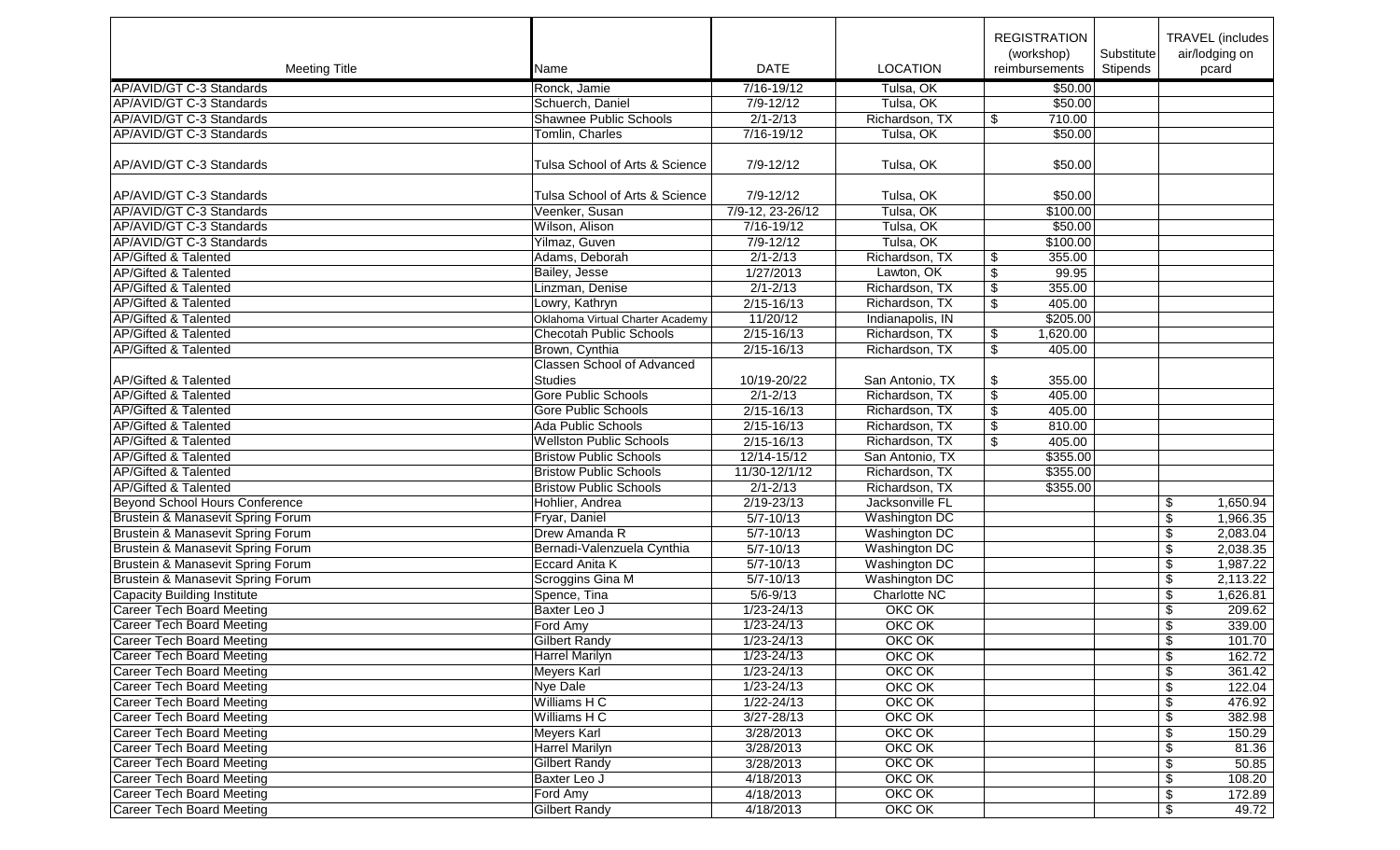|                                                                       |                               |                |                         | <b>REGISTRATION</b> |            | <b>TRAVEL</b> (includes           |
|-----------------------------------------------------------------------|-------------------------------|----------------|-------------------------|---------------------|------------|-----------------------------------|
|                                                                       |                               |                |                         | (workshop)          | Substitute | air/lodging on                    |
| <b>Meeting Title</b>                                                  | Name                          | <b>DATE</b>    | <b>LOCATION</b>         | reimbursements      | Stipends   | pcard                             |
| Career Tech Board Meeting                                             | <b>Harrel Marilyn</b>         | 4/18/2013      | OKC OK                  |                     |            | \$<br>85.88                       |
| <b>Career Tech Board Meeting</b>                                      | Williams H C                  | $4/17 - 18/13$ | OKC OK                  |                     |            | 356.99<br>\$                      |
| Career Tech Board Meeting                                             | Ford Amy                      | 5/16/2013      | OKC OK                  |                     |            | 172.89<br>\$                      |
| <b>Career Tech Board Meeting</b>                                      | <b>Gilbert Randy</b>          | 5/16/2013      | OKC OK                  |                     |            | \$<br>49.72                       |
| <b>Career Tech Board Meeting</b>                                      | Harrel Marilyn                | 5/16/2013      | OKC OK                  |                     |            | \$<br>85.88                       |
| <b>Career Tech Board Meeting</b>                                      | Williams H C                  | $5/15 - 16/13$ | OKC OK                  |                     |            | $\sqrt[6]{\frac{1}{2}}$<br>307.35 |
| <b>Career Tech Board Meeting</b>                                      | Kennedy Philip D              | 4/18/2013      | OKC OK                  |                     |            | 109.33<br>\$                      |
| <b>Career Tech Board Meeting</b>                                      | <b>Baxter Leo J</b>           | 6/20/2013      | OKC OK                  |                     |            | \$<br>108.20                      |
| <b>Career Tech Board Meeting</b>                                      | <b>Harrel Marilyn</b>         | 6/20/2013      | OKC OK                  |                     |            | \$<br>85.88                       |
| <b>Career Tech Board Meeting</b>                                      | <b>Meyers Karl</b>            | 6/20/2013      | OKC OK                  |                     |            | \$<br>150.29                      |
| <b>Career Tech Board Meeting</b>                                      | Williams H C                  | $6/19 - 20/13$ | OKC OK                  |                     |            | \$<br>290.99                      |
| <b>CAST Conference on Universal Design</b>                            | Kwok, Angela                  | 36/20-23/13    | Boston, MA              |                     |            | $\overline{\$}$<br>1,234.64       |
| <b>CCSSO Communicating about College &amp; Career Ready Standards</b> | Fair, Sherry                  | $5/13 - 15/13$ | New Orleans LA          |                     |            | \$<br>69.07                       |
| <b>CCSSO Large Scale Assessment Conference</b>                        | Lawson, Tamara                | $6/18 - 22/13$ | National Harbor, MD     |                     |            | \$<br>2,207.78                    |
| <b>CCSSO Large Scale Assessment Conference</b>                        | Stephenson, Christie          | $6/18 - 22/13$ | National Harbor, MD     |                     |            | 2,157.46<br>\$                    |
| College Board Southwestern Regional Forum                             | Seward, Cathy                 | 2/26-28/13     | Dallas, TX              |                     |            | $\overline{\$}$<br>632.33         |
| <b>Common Core Assessment Transitions</b>                             | <b>Ellison-Nalliah Rachel</b> | $5/8 - 10/13$  | <b>Baltimore MD</b>     |                     |            | \$<br>758.30                      |
| <b>COSN Confernece</b>                                                | Fincher, Derrel               | $3/10 - 14/13$ | San Diego, CA           |                     |            | 1,933.70<br>\$                    |
| Council for Exceptional Children Conference                           | Knight, Christa               | $4/3 - 5/13$   | San Antonio, TX         |                     |            | 1,334.44<br>\$                    |
| Council for Exceptional Children Conference                           | Crews-St Yves, Karie          | $4/3 - 5/13$   | San Antonio, TX         |                     |            | 1,334.44<br>\$                    |
| Cross State Learning Collaborative Meeting                            | White, Kerri                  | $4/15 - 17/13$ | Chicago, II             |                     |            | 388.30                            |
| <b>CSSS Annual Conference</b>                                         | Neill, Tiffany                |                | San Antonio, TX         |                     |            | \$                                |
|                                                                       |                               | $4/7 - 11/13$  |                         |                     |            | \$<br>1,536.40                    |
| <b>Curriculum Mapping Convening</b>                                   | Bates, Kendra Lea             | $5/28 - 31/13$ | <b>OKC OK</b><br>OKC OK |                     |            | $\overline{\$}$<br>202.27         |
| <b>Curriculum Mapping Convening</b>                                   | Bernhardt, Kimra Jean         | $5/28 - 31/13$ |                         |                     |            | \$<br>118.65                      |
| <b>Curriculum Mapping Convening</b>                                   | Berryman, Michelle R          | 5/28-31/13     | OKC OK                  |                     |            | $\overline{\$}$<br>79.10          |
| <b>Curriculum Mapping Convening</b>                                   | Compton, Sheri                | $5/28 - 31/13$ | OKC OK                  |                     |            | \$<br>218.09                      |
| <b>Curriculum Mapping Convening</b>                                   | Cooper, Brenda R              | 5/28-31/13     | OKC OK                  |                     |            | \$<br>71.19                       |
| <b>Curriculum Mapping Convening</b>                                   | Crichley, Sarah               | $5/28 - 31/13$ | OKC OK                  |                     |            | \$<br>90.40                       |
| Curriculum Mapping Convening                                          | Early, Diana                  | $5/28 - 31/13$ | OKC OK                  |                     |            | \$<br>141.25                      |
| <b>Curriculum Mapping Convening</b>                                   | Knight, Michelle              | $5/28 - 31/13$ | OKC OK                  |                     |            | \$<br>9.04                        |
| <b>Curriculum Mapping Convening</b>                                   | Paradies, Christine           | $5/28 - 31/13$ | OKC OK                  |                     |            | \$<br>99.44                       |
| <b>Curriculum Mapping Convening</b>                                   | Patillo, Dawn                 | $5/28 - 31/13$ | OKC OK                  |                     |            | \$<br>171.76                      |
| <b>Curriculum Mapping Convening</b>                                   | Pope, Leslie C                | $5/28 - 31/13$ | OKC OK                  |                     |            | \$<br>185.32                      |
| <b>Curriculum Mapping Convening</b>                                   | Quigley, Kari                 | $5/28 - 31/13$ | OKC OK                  |                     |            | \$<br>73.45                       |
| <b>Curriculum Mapping Convening</b>                                   | Sonnenfield, Elizabeth        | $5/28 - 31/13$ | OKC OK                  |                     |            | \$<br>118.65                      |
| Curriculum Mapping Convening                                          | Wall, Gayla Irene             | $5/28 - 31/13$ | OKC OK                  |                     |            | $\overline{\$}$<br>250.86         |
| <b>Curriculum Mapping Convening</b>                                   | Welch, Rebecca Joyce          | $5/28 - 31/13$ | OKC OK                  |                     |            | 109.61<br>\$                      |
| <b>Curriculum Mapping Convening</b>                                   | Armbrister, Amy               | 5/28-31/13     | OKC OK                  |                     |            | \$<br>195.49                      |
| <b>Curriculum Mapping Convening</b>                                   | <b>Brock, Andrea Nicole</b>   | $5/28 - 31/13$ | OKC OK                  |                     |            | 40.68<br>\$                       |
| Curriculum Mapping Convening                                          | Gaines, Teri                  | 5/28-31/13     | OKC OK                  |                     |            | 157.07<br>\$                      |
| <b>Curriculum Mapping Convening</b>                                   | Smith, Jeanne Ann             | $5/28 - 31/13$ | OKC OK                  |                     |            | \$<br>220.35                      |
| Curriculum Mapping Convening                                          | Fontanez, Michelle            | $5/28 - 31/13$ | OKC OK                  |                     |            | \$<br>118.65                      |
| <b>Curriculum Mapping Convening</b>                                   | Irwin, Becky                  | $5/28 - 31/13$ | OKC OK                  |                     |            | \$<br>154.81                      |
| Curriculum Mapping Convening                                          | Smart, Ashlee                 | $5/28 - 31/13$ | OKC OK                  |                     |            | \$<br>118.65                      |
| Curriculum Mapping Convening                                          | Williams Jennifer             | 5/28-31/13     | OKC OK                  |                     |            | \$<br>135.60                      |
| Curriculum Mapping Convening                                          | Womack, Candace E             | 5/28-31/13     | OKC OK                  |                     |            | 100.57<br>\$                      |
| <b>Curriculum Mapping Convening</b>                                   | Lamb, Jennifer Christina      | 5/28-31/13     | OKC OK                  |                     |            | \$<br>83.62                       |
| Curriculum Mapping Convening                                          | Cloud, Mandy                  | $5/28 - 31/13$ | OKC OK                  |                     |            | \$<br>115.26                      |
| Curriculum Mapping Convening                                          | Cook, Donna S                 | 5/28-31/13     | OKC OK                  |                     |            | \$<br>120.91                      |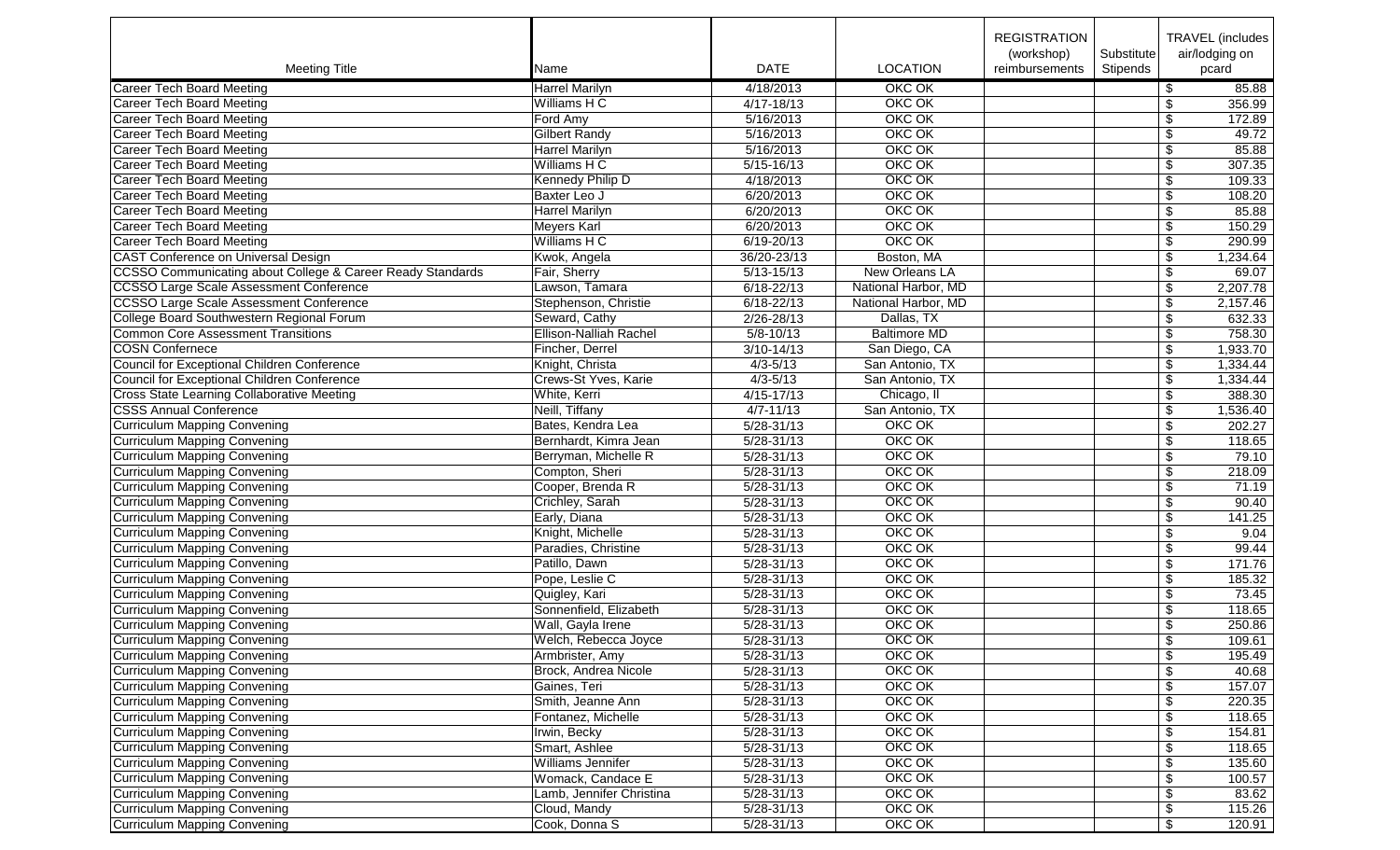|                                                     |                         |                 |                      | <b>REGISTRATION</b>          |                        | TRAVEL (includes)                |
|-----------------------------------------------------|-------------------------|-----------------|----------------------|------------------------------|------------------------|----------------------------------|
| <b>Meeting Title</b>                                | Name                    | <b>DATE</b>     | <b>LOCATION</b>      | (workshop)<br>reimbursements | Substitute<br>Stipends | air/lodging on<br>pcard          |
| <b>Curriculum Mapping Convening</b>                 | Glenn, Ronald C         | $5/28 - 31/13$  | OKC OK               |                              |                        | \$<br>306.23                     |
| Curriculum Mapping Convening                        | Lindsey, Allison A      | 5/28-31/13      | OKC OK               |                              |                        | \$<br>45.20                      |
| <b>Curriculum Mapping Convening</b>                 | Massey, Jamie           | $5/28 - 31/13$  | OKC OK               |                              |                        | \$<br>148.03                     |
| <b>Curriculum Mapping Convening</b>                 | Mayhue, Amy             | $5/28 - 31/13$  | OKC OK               |                              |                        | \$<br>96.05                      |
| <b>Curriculum Mapping Convening</b>                 | Phillips, Wanda S       | 5/28-31/13      | OKC OK               |                              |                        | \$<br>132.21                     |
| <b>Curriculum Mapping Convening</b>                 | Shirley, Sabrina Lee    | $5/28 - 31/13$  | OKC OK               |                              |                        | \$<br>166.11                     |
| <b>Curriculum Mapping Convening</b>                 | Young, Shirlena         | $5/28 - 31/13$  | OKC OK               |                              |                        | \$<br>131.08                     |
| <b>Curriculum Mapping Convening</b>                 | Dawson, Deborah         | 5/28-31/13      | OKC OK               |                              |                        | 73.45<br>\$                      |
| <b>Curriculum Mapping Convening</b>                 | Masterson, Trishia      | 5/28-31/13      | OKC OK               |                              |                        | \$<br>220.35                     |
| <b>Curriculum Mapping Convening</b>                 | Hall, Michelle Dawn     | $5/28 - 31/13$  | OKC OK               |                              |                        | \$<br>146.90                     |
| Emerging Technologies & Online Learning Institute   | Fincher, Derrel         | $6/21 - 26/13$  | San Antonio, TX      |                              |                        | \$<br>1,011.95                   |
| Gates Foundation Cross State Learning Collaborative | McGee, Laura            | $4/15 - 18/13$  | Chicago, II          |                              |                        | \$<br>475.12                     |
| Georgia Department of Education Meeting             | DeFehr Joyce            | 4/15-16/13      | Atlanta GA           |                              |                        | \$<br>788.68                     |
| <b>IDEA B Panel Meeting</b>                         | Arter, Robin            | 3/4/2013        | OKC OK               |                              |                        | \$<br>90.40                      |
| <b>IDEA B Panel Meeting</b>                         | Cook, Sandra            | 3/4/2013        | OKC OK               |                              |                        | \$<br>154.81                     |
| <b>IDEA B Panel Meeting</b>                         | Dean, Alan              | 3/4/2013        | OKC OK               |                              |                        | $\overline{\$}$<br>55.37         |
| <b>IDEA B Panel Meeting</b>                         | Gould, Cynthia          | 9/17/2012       | OKC OK               |                              |                        | $\overline{\mathbf{S}}$<br>17.75 |
| <b>IDEA B Panel Meeting</b>                         |                         | 3/4/2013        | OKC OK               |                              |                        | 18.08                            |
|                                                     | Gould, Cynthia          |                 | OKC OK               |                              |                        | \$                               |
| <b>IDEA B Panel Meeting</b>                         | House, Jordan           | 3/4/2013        |                      |                              |                        | 84.75<br>\$                      |
| <b>IDEA B Panel Meeting</b>                         | House, Sharon           | 3/4/2013        | OKC OK               |                              |                        | \$<br>84.75                      |
| <b>IDEA B Panel Meeting</b>                         | McCune, David           | 3/4/2013        | OKC OK               |                              |                        | 93.79<br>\$                      |
| <b>IDEA B Panel Meeting</b>                         | Wathen, Lori            | 3/4/2013        | OKC OK               |                              |                        | \$<br>24.86                      |
| <b>IDEA B Panel Meeting</b>                         | White, Kerri            | 3/4/2013        | OKC OK               |                              |                        | $\overline{\$}$<br>35.03         |
| <b>IDEA B Panel Meeting</b>                         | House, Sharon           | 6/10/2013       | OKC OK               |                              |                        | \$<br>84.75                      |
| <b>IDEA B Panel Meeting</b>                         | Moore, Becky            | 6/10/2013       | OKC OK               |                              |                        | $\overline{\$}$<br>73.45         |
| <b>IDEA B Panel Meeting</b>                         | Wathen, Lori            | 6/10/2013       | <b>OKC OK</b>        |                              |                        | $\sqrt[6]{\frac{1}{2}}$<br>24.86 |
| <b>Indistar Summit</b>                              | Scroggins Gina M        | $4/8 - 12/13$   | Richmond, VA         |                              |                        | \$<br>1,518.55                   |
| <b>ISTE Conference</b>                              | Fincher, Derrel         | $4/9 - 12/13$   | <b>Washington DC</b> |                              |                        | \$<br>1,884.62                   |
| K-12 Network Meeting                                | Flory Colleen E         | $5/8 - 10/13$   | <b>Baltimore MD</b>  |                              |                        | \$<br>726.05                     |
| <b>LRP Publications Natl Inst</b>                   | <b>Everhart Mark J</b>  | $4/27 - 5/1/13$ | Los Angeles CA       |                              |                        | \$<br>1,929.99                   |
| <b>LRP Publications Natl Inst</b>                   | Loftin, Todd            | $4/28 - 5/1/13$ | Los Angeles CA       |                              |                        | 1,751.31<br>\$                   |
| <b>McREL Summit for Innovative Education</b>        | Caram, Richard          | $2/3 - 5/13$    | Denver, CO           |                              |                        | 837.88<br>\$                     |
| Mind in the Gaps Network Meeting                    | Giles Jennifer          | $12/5 - 7/12$   | <b>Baltimore MD</b>  |                              |                        | 591.89<br>\$                     |
| Multi-State meeting on Assessment Issues            | McBee, Maridyth         | $4/15 - 16/13$  | Atlanta GA           |                              |                        | \$<br>822.68                     |
| Multi-State meeting on Assessment Issues            | Fitzgerald, Sonya       | $4/15 - 16/13$  | Atlanta GA           |                              |                        | \$<br>783.68                     |
| <b>NAEA National Art Ed Assoc Convention</b>        | Henry, Glen             | $3/6 - 10/13$   | Ft Worth, TX         |                              |                        | $\overline{\$}$<br>942.07        |
| NAEP Assessment Coordinator (AC) Training           | Logan Rebecca           | $12/2 - 6/12$   | Los Angeles CA       |                              |                        | 1,560.61<br>\$                   |
| NAEP Assessment Literacy Workshop                   | Logan Rebecca           | $3/18 - 22/13$  | Bethesda MD          |                              |                        | \$<br>2,028.79                   |
| NASDTEC Conference                                  | Smith Jeff              | $6/8 - 10/13$   | Austin, Tx           |                              |                        | \$<br>851.29                     |
| National Council of Teachers of Mathematics         | Snodgrass, Sara         | 4/29-30/13      | <b>Washington DC</b> |                              |                        | 843.42<br>\$                     |
| National Science & Teachers Assoc Forum & Expo      | Downs Jeff              | $5/15 - 18/13$  | St Louis, MO         |                              |                        | \$<br>1,011.24                   |
| National Summit on Education Reform                 | <b>Thompson Marsha</b>  | 11/26-28/12     | <b>Washington DC</b> |                              |                        | \$<br>999.35                     |
| National Teacher of the Year Program Conference     | <b>Hutchison Elaine</b> | $1/29 - 2/3/13$ | Scottsdale AZ        |                              |                        | \$<br>320.12                     |
| National Title I Conference                         | Bayouth Gloria          | 1/20-24/13      | Nashville TN         |                              |                        | \$<br>1,819.11                   |
| National Title I Conference                         | Coats Ramona            | 1/20-24/13      | Nashville TN         |                              |                        | \$<br>1,819.11                   |
| National Title I Conference                         | Drew Amanda R           | 1/21-23/13      | Nashville TN         |                              |                        | \$<br>1,126.80                   |
| National Title I Conference                         | Polach Amber            | 1/21-23/13      | Nashville TN         |                              |                        | 1,191.93<br>\$                   |
| National Title I Conference                         | Scroggins Gina M        | $1/21 - 23/13$  | Nashville TN         |                              |                        | \$<br>1,156.80                   |
| National Troops to Teachers Annual Meeting          | Satterfield Shelby      | $3/11 - 15/13$  | Pensacola FL         |                              |                        | \$<br>1,320.34                   |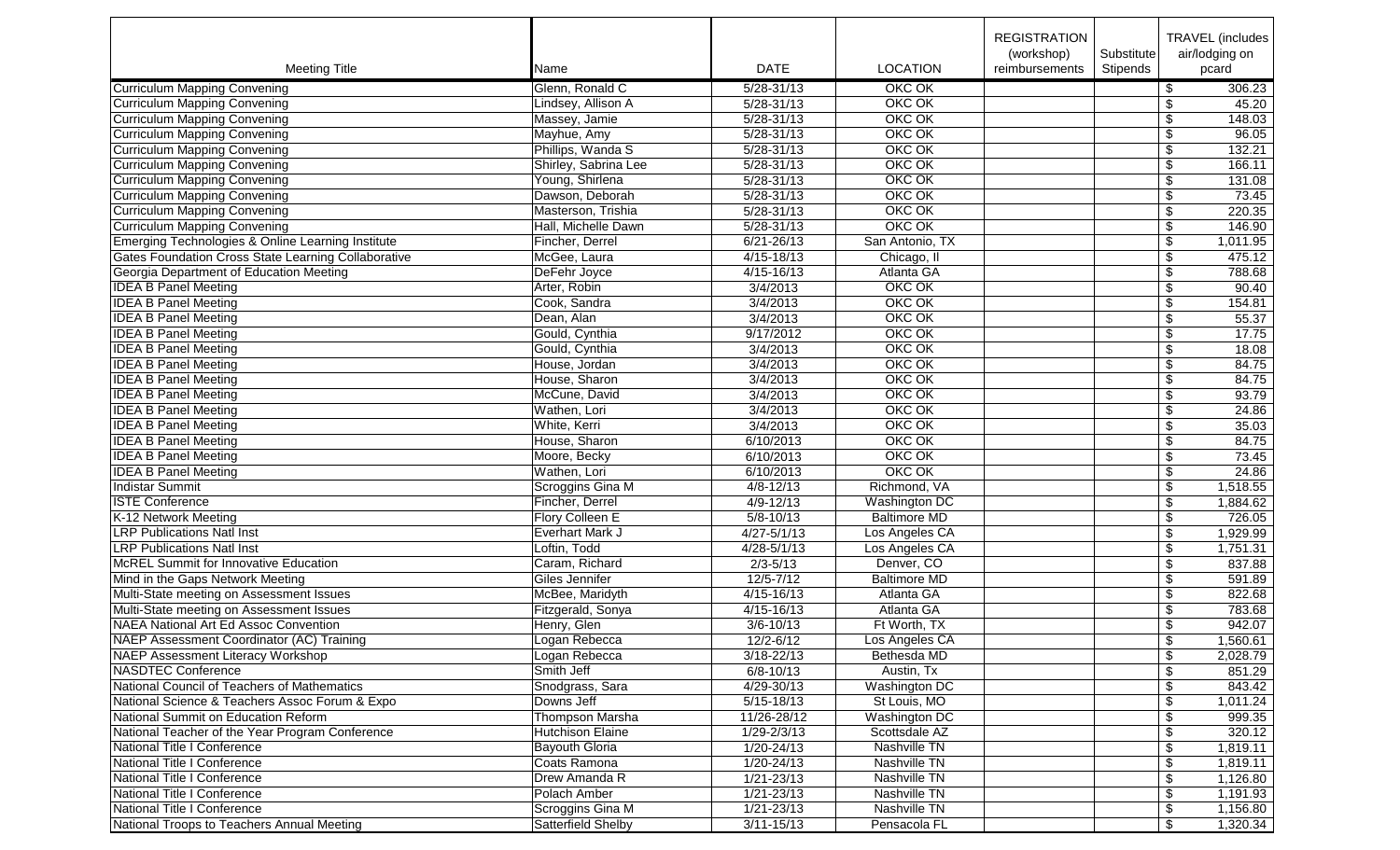|                                                            |                            |                 |                                                    | <b>REGISTRATION</b><br>(workshop) | Substitute |                          | TRAVEL (includes  <br>air/lodging on |
|------------------------------------------------------------|----------------------------|-----------------|----------------------------------------------------|-----------------------------------|------------|--------------------------|--------------------------------------|
| <b>Meeting Title</b>                                       | Name                       | <b>DATE</b>     | <b>LOCATION</b>                                    | reimbursements                    | Stipends   |                          | pcard                                |
| Natl Adult Education College & Career Readiness            | <b>Blundell Pam</b>        | 4/28-5/2/13     | Louisville, KY                                     |                                   |            | \$                       | 1,889.28                             |
| <b>Natl Alternative Edcation Conference</b>                | Wilkerson, Jennifer        | $2/5 - 8/13$    | Atlanta GA                                         |                                   |            | \$                       | 1,291.59                             |
| Natl Council of St Directors of Adult Education            | <b>Blundell Pam</b>        | $5/19 - 23/13$  | Arlington VA                                       |                                   |            | \$                       | 2,353.65                             |
| Natl Migrant Education Conference                          | Jester, Laura              | $428 - 5/1/13$  | Orlando, FL                                        |                                   |            | \$                       | 1,300.50                             |
| <b>NCTM Annual Meeting and Expo</b>                        | Snodgrass, Sara            | $4/17 - 20/13$  | Denver, CO                                         |                                   |            | \$                       | 1,587.39                             |
| <b>PARCC State Lead Meeting</b>                            | DeFehr Joyce               | $5/28 - 6/1/13$ | Alexanderia VA                                     |                                   |            | \$                       | 914.75                               |
| <b>REACH Meeting</b>                                       | Flory Colleen E            | $12/5 - 7/12$   | <b>Baltimore MD</b>                                |                                   |            | \$                       | 529.00                               |
| <b>Regional SERRC State Directors Meeting</b>              | Atha, Gina J               | $5/29 - 6/1/13$ | Tampa, FL                                          |                                   |            | $\sqrt{3}$               | 1,067.29                             |
| Regional SERRC State Directors Meeting                     | Valenzuela Cynthia         | $5/29 - 6/1/13$ | Tampa, FL                                          |                                   |            | \$                       | 932.08                               |
| <b>Regional SERRC State Directors Meeting</b>              | Sharp Mark                 | $5/29 - 6/1/13$ | Tampa, FL                                          |                                   |            | $\overline{\$}$          | 1,046.49                             |
| Science Standards Committee Meetings                       | Airhart, Janice L          | $3/12 - 5/7/13$ | Norman & Stillwater, OK                            |                                   |            | $\overline{\mathcal{L}}$ | 550.31                               |
| Science Standards Committee Meetings                       | Bobo, Jennifer Lee         | $3/12 - 5/7/13$ | Norman & Stillwater, OK                            |                                   |            | $\overline{\$}$          | 249.73                               |
| Science Standards Committee Meetings                       | Chaffee, Lori J            | $3/12 - 5/7/13$ | Norman & Stillwater, OK                            |                                   |            | \$                       | 292.67                               |
| Science Standards Committee Meetings                       | Mantooth, Tanya            | $3/12 - 5/7/13$ | Norman & Stillwater, OK                            |                                   |            | $\overline{\mathcal{L}}$ | 318.66                               |
| Science Standards Committee Meetings                       | Coffman Deborah L          | 4/2/2013        | Stillwater, OK                                     |                                   |            | \$                       | 89.27                                |
| Science Standards Committee Meetings                       | Dickenson Wanda L          | $3/12 - 5/7/13$ | Norman & Stillwater, OK                            |                                   |            | $\overline{\$}$          | 289.28                               |
| <b>Science Standards Committee Meetings</b>                | James Cora A               | $3/12 - 5/7/13$ | Norman & Stillwater, OK                            |                                   |            | \$                       | 680.26                               |
| Science Standards Committee Meetings                       | Vann Sarah                 | $3/12 - 5/7/13$ | Norman & Stillwater, OK                            |                                   |            | $\sqrt[6]{\frac{1}{2}}$  | 666.70                               |
| Science Standards Committee Meetings                       | Dobbins Christopher        | $3/12 - 5/7/13$ | Norman & Stillwater, OK                            |                                   |            | \$                       | 630.54                               |
|                                                            |                            |                 |                                                    |                                   |            |                          |                                      |
| Science Standards Committee Meetings                       | Smith Georgia K            | $3/28 - 5/7/13$ | Norman & Stillwater, OK<br>Norman & Stillwater, OK |                                   |            | \$                       | 336.74                               |
| <b>Science Standards Committee Meetings</b>                | Kimble Teri                | $3/12 - 5/7/13$ |                                                    |                                   |            | \$                       | 562.74                               |
| Science Standards Committee Meetings                       | Reimer Alisa               | $3/12 - 5/7/13$ | Norman & Stillwater, OK                            |                                   |            | \$                       | 488.16                               |
| Science Standards Committee Meetings                       | <b>Bell Renee F</b>        | $3/12 - 5/7/13$ | Norman & Stillwater, OK                            |                                   |            | $\overline{\$}$          | 226.00                               |
| <b>Science Standards Committee Meetings</b>                | Phillips Kendra A          | $3/12 - 5/7/13$ | Norman & Stillwater, OK                            |                                   |            | \$                       | 983.10                               |
| <b>Science Standards Committee Meetings</b>                | Clary, Hal                 | $3/12 - 5/7/13$ | Norman & Stillwater, OK                            |                                   |            | $\overline{\$}$          | 203.40                               |
| Science Standards Committee Meetings                       | Askins, Christa            | $3/12 - 5/7/13$ | Norman & Stillwater, OK                            |                                   |            | \$                       | 565.00                               |
| <b>Science Standards Committee Meetings</b>                | Johnston, Laura            | $3/12 - 5/7/13$ | Norman & Stillwater, OK                            |                                   |            | \$                       | 525.45                               |
| Science Standards Committee Meetings                       | Rogers, Tina               | $3/12 - 5/7/13$ | Norman & Stillwater, OK                            |                                   |            | \$                       | 509.63                               |
| SE Regional Resource Center Conference                     | Bernadi-Valenzuela Cynthia | $4/22 - 24/13$  | New Orleans LA                                     |                                   |            | \$                       | 1,046.85                             |
| SE Regional Resource Center Program Supervisor Summit      | Everhart Mark J            | $2/19 - 21/13$  | San Antonio, TX                                    |                                   |            | \$                       | 985.29                               |
| <b>SERRC Dispute Resolution Summit</b>                     | Everhart Mark J            | $1/15 - 17/13$  | Atlanta GA                                         |                                   |            | \$                       | 1,106.94                             |
| <b>SERRC Dispute Resolution Summit</b>                     | Mullens Lou Anne           | $1/15 - 17/13$  | Atlanta GA                                         |                                   |            | \$                       | 1,374.88                             |
| <b>SERRC General Supervision Summit</b>                    | Atha, Gina J               | $2/19 - 21/13$  | San Antonio, TX                                    |                                   |            | \$                       | 1,073.27                             |
| Spain Guest Teacher Interview Process                      | Dawson Desa                | $4/12 - 18/13$  | <b>Madrid Spain</b>                                |                                   |            | \$                       | 2,978.18                             |
| <b>SPDG National Meeting</b>                               | Crews-St Yves, Karie       | $3/4 - 6/13$    | Washington DC                                      |                                   |            | \$                       | 1,610.59                             |
| <b>SPDG National Meeting</b>                               | Knight, Christa            | $3/4 - 6/13$    | <b>Washington DC</b>                               |                                   |            | \$                       | 1,610.59                             |
| <b>SREB Educator Effectiveness State Convening Meeting</b> | White, Kerri               | $5/22 - 23/13$  | Atlanta GA                                         |                                   |            | \$                       | 14.00                                |
| St Board of Education & Career Tech Board Meetings         | Baxter Leo J               | $3/27 - 28/13$  | OKC OK                                             |                                   |            | \$                       | 209.62                               |
| St Board of Education & Career Tech Board Meetings         | Ford Amy                   | $3/27 - 28/13$  | OKC OK                                             |                                   |            |                          | 339.00                               |
| <b>State Board Meeting</b>                                 | Baxter Leo J               | 1/30-31/13      | Howe, OK                                           |                                   |            | \$                       | 216.07                               |
| State Board Meeting                                        | Baxter Leo J               | 2/28/2013       | OKC OK                                             |                                   |            | \$                       | 104.81                               |
| <b>State Board Meeting</b>                                 | Ford Amy                   | 1/30-31/13      | Howe, OK                                           |                                   |            | \$                       | 218.89                               |
| State Board Meeting                                        | Ford Amy                   | 2/28/2013       | OKC OK                                             |                                   |            | \$                       | 169.50                               |
| State Board Meeting                                        | Hayden, Brian              | 2/28/2013       | OKC OK                                             |                                   |            | \$                       | 97.18                                |
| State Board Meeting                                        | Hofmeister, Joy            | 1/31/2013       | Howe, OK                                           |                                   |            | \$                       | 159.33                               |
| State Board Meeting                                        | Hofmeister, Joy            | 2/28/2013       | OKC OK                                             |                                   |            | \$                       | 130.04                               |
| <b>State Board Meeting</b>                                 | Price, Williams            | 1/31/2013       | Howe, OK                                           |                                   |            | \$                       | 229.39                               |
| State Board Meeting                                        | Hofmeister, Joy            | $3/27 - 28/13$  | OKC OK                                             |                                   |            | \$                       | 260.08                               |
| State Board Meeting                                        | Baxter Leo J               | 4/25/2013       | OKC OK                                             |                                   |            | \$                       | 114.70                               |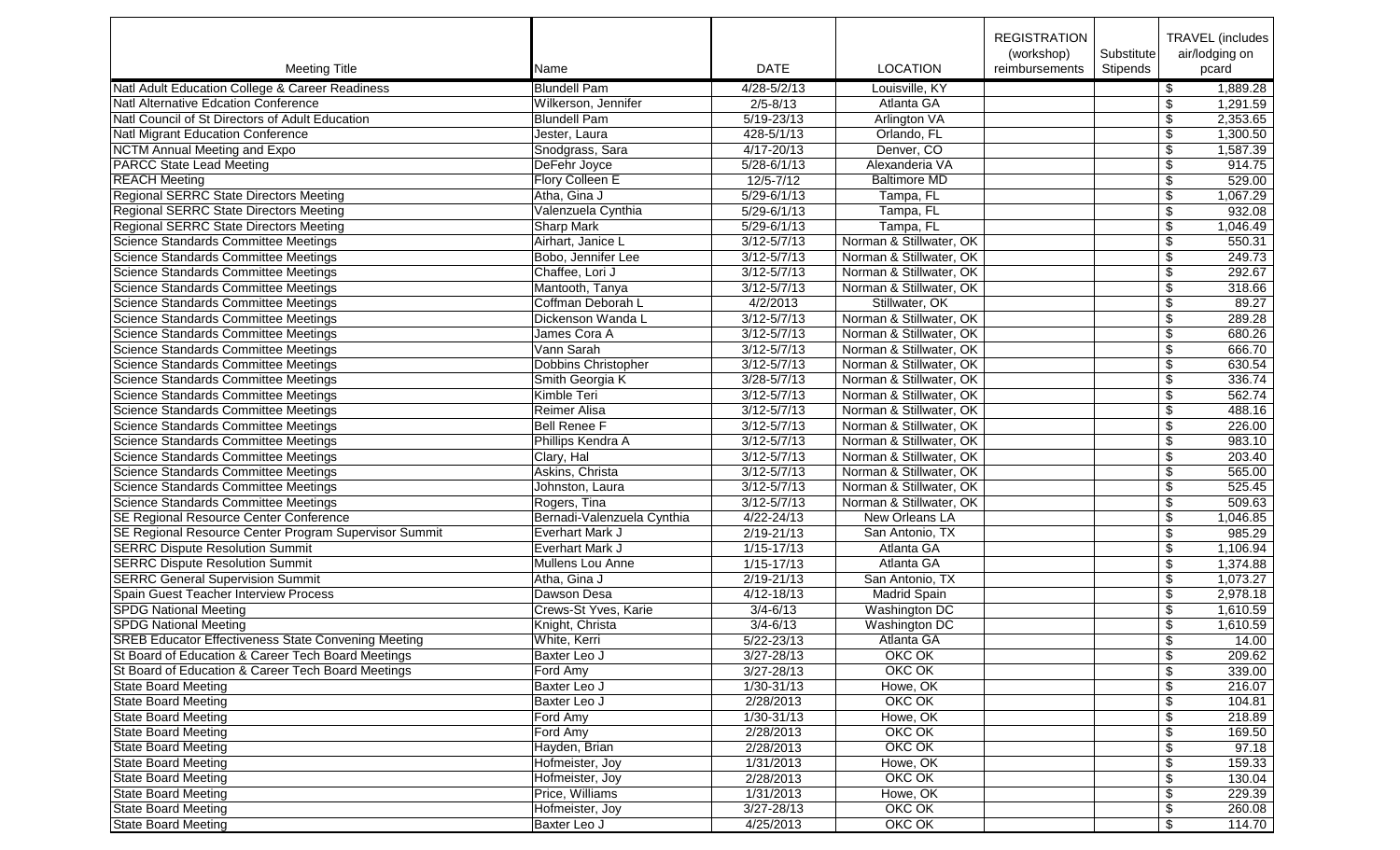|                                                        |                                |                        |                 | <b>REGISTRATION</b> |            | TRAVEL (includes)                  |
|--------------------------------------------------------|--------------------------------|------------------------|-----------------|---------------------|------------|------------------------------------|
|                                                        |                                |                        |                 | (workshop)          | Substitute | air/lodging on                     |
| <b>Meeting Title</b>                                   | Name                           | <b>DATE</b>            | <b>LOCATION</b> | reimbursements      | Stipends   | pcard                              |
| <b>State Board Meeting</b>                             | Ford Amy                       | 4/25/2013              | OKC OK          |                     |            | \$<br>172.89                       |
| <b>State Board Meeting</b>                             | Hayden, Brian                  | 4/25/2013              | OKC OK          |                     |            | \$<br>96.05                        |
| <b>State Board Meeting</b>                             | Baxter Leo J                   | 5/23/2013              | OKC OK          |                     |            | 108.20<br>\$                       |
| <b>State Board Meeting</b>                             | Ford Amy                       |                        | <b>OKC OK</b>   |                     |            | $\sqrt{3}$                         |
|                                                        |                                | 5/23/2013<br>5/23/2013 | OKC OK          |                     |            | 172.89<br>100.57                   |
| <b>State Board Meeting</b>                             | Hayden, Brian<br>Baxter Leo J  |                        | OKC OK          |                     |            | $\overline{\$}$                    |
| <b>State Board Meeting</b>                             |                                | 6/12/2013              |                 |                     |            | \$<br>108.20                       |
| <b>State Board Meeting</b>                             | Ford Amy                       | 6/12/2013              | OKC OK          |                     |            | \$<br>172.89                       |
| <b>State Board Meeting</b>                             | Baxter Leo J                   | 6/27/2013              | OKC OK          |                     |            | \$<br>108.20                       |
| <b>State Board Meeting</b>                             | Ford Amy                       | 6/27/2013              | OKC OK          |                     |            | 172.89<br>\$                       |
| <b>State Textbook Meeting</b>                          | Bostwick, Keri                 | $2/7 - 8/13$           | OKC OK          |                     |            | \$<br>330.79                       |
| <b>State Textbook Meeting</b>                          | Gandara, Teresa Ann            | 2/8/2013               | OKC OK          |                     |            | $\overline{\mathbf{S}}$<br>155.94  |
| <b>State Textbook Meeting</b>                          | Harlow, Rhonda                 | 2/8/2013               | OKC OK          |                     |            | 96.05<br>\$                        |
| <b>State Textbook Meeting</b>                          | Meier, Kathy                   | 2/8/2013               | OKC OK          |                     |            | \$<br>79.10                        |
| <b>State Textbook Meeting</b>                          | Scott, Sonia                   | 2/8/2013               | OKC OK          |                     |            | $\overline{\$}$<br>64.41           |
| <b>State Textbook Meeting</b>                          | Stafford-Najibi, Whitney Leigh | 2/8/2013               | OKC OK          |                     |            | $\sqrt{2}$<br>11.30                |
| <b>State Textbook Meeting</b>                          | Harrold, Patricia Ann          | 2/8/2013               | OKC OK          |                     |            | 18.08<br>\$                        |
| <b>State Textbook Meeting</b>                          | Harrold, Patricia Ann          | 11/15-16/12            | OKC OK          |                     |            | $\sqrt[6]{\frac{1}{2}}$<br>37.74   |
| <b>State Textbook Meeting</b>                          | Campbell, Sherry               | $2/7 - 8/13$           | OKC OK          |                     |            | \$<br>320.41                       |
| <b>State Textbook Meeting</b>                          | Bobo, Jennifer                 | 6/14/2013              | OKC OK          |                     |            | 36.16<br>\$                        |
| <b>State Textbook Meeting</b>                          | Clancy, Michele                | 6/14/2013              | OKC OK          |                     |            | \$<br>126.45                       |
| <b>State Textbook Meeting</b>                          | Peterson, Adam                 | 6/14/2013              | OKC OK          |                     |            | $\sqrt[6]{3}$<br>126.45            |
| <b>State Textbook Meeting</b>                          | Pilkington, Catherine          | 6/14/2013              | OKC OK          |                     |            | \$<br>73.45                        |
| <b>State Textbook Meeting</b>                          | Torres, Tamra                  | 6/14/2013              | OKC OK          |                     |            | $\overline{\$}$<br>7.91            |
| <b>State Textbook Meeting</b>                          | Bostwick, Keri                 | $6/13 - 14/13$         | OKC OK          |                     |            | \$<br>336.48                       |
| Statewide Virtual Charter School Board Meetings        | Harrington, John D             | $3/18 - 6/11/13$       | OKC OK          |                     |            | $\overline{\$}$<br>90.40           |
| <b>Statewide Virtual Charter School Board Meetings</b> | Long, Debra                    | 3/18-6/11/13           | <b>OKC OK</b>   |                     |            | \$<br>780.15                       |
| Statewide Virtual Charter School Board Meetings        | Scott, Jaared                  | 3/18-6/11/13           | OKC OK          |                     |            | 367.25<br>$\overline{\mathcal{L}}$ |
| Statewide Virtual Charter School Board Meetings        | Vreeland, Pamela J             | 3/18-6/11/13           | OKC OK          |                     |            | 610.65<br>\$                       |
| <b>TAP Conference</b>                                  | McGee, Laura                   | $3/8 - 10/13$          | Washington DC   |                     |            | $\sqrt{3}$<br>1,404.62             |
| <b>Teacher Comptency Review Panel</b>                  | Bedford John A                 | 1/15/2013              | OKC OK          |                     |            | $\frac{1}{2}$<br>96.62             |
| <b>Teacher Comptency Review Panel</b>                  | <b>Fischer Gayle</b>           | 1/15/2013              | OKC OK          |                     |            | \$<br>41.81                        |
| <b>Teacher Comptency Review Panel</b>                  | <b>Fischer Gayle</b>           | 2/13/2013              | OKC OK          |                     |            | \$<br>41.81                        |
| Teacher Comptency Review Panel                         | Mather Jeanne                  | 1/15/2013              | OKC OK          |                     |            | \$<br>55.82                        |
| <b>Teacher Comptency Review Panel</b>                  | Mather Jeanne                  | 2/13/2013              | OKC OK          |                     |            | 55.82<br>\$                        |
| <b>Teacher Comptency Review Panel</b>                  | Sacket Billy                   | 1/15/2013              | OKC OK          |                     |            | \$<br>135.60                       |
| Teacher Comptency Review Panel                         | Trigalet, Tom                  | 2/13/2013              | OKC OK          |                     |            | $\overline{\$}$<br>110.95          |
| <b>Teacher Comptency Review Panel</b>                  | Mather Jeanne                  | 3/12/2013              | OKC OK          |                     |            | 55.82<br>\$                        |
| <b>Teacher Comptency Review Panel</b>                  | Sacket Billy                   | 3/12/2013              | OKC OK          |                     |            | \$<br>135.60                       |
| <b>Teacher Comptency Review Panel</b>                  | Trigalet, Tom                  | 3/12/2013              | <b>OKC OK</b>   |                     |            | 110.95                             |
| Teacher Comptency Review Panel                         | Fischer Gayle                  | 4/11/2013              | OKC OK          |                     |            | \$                                 |
| <b>Teacher Comptency Review Panel</b>                  |                                | 4/11/2013              | OKC OK          |                     |            | 41.81<br>55.82                     |
|                                                        | Mather Jeanne                  |                        |                 |                     |            | \$                                 |
| Teacher Comptency Review Panel                         | Sacket Billy                   | 4/11/2013              | OKC OK          |                     |            | \$<br>135.60                       |
| <b>Teacher Comptency Review Panel</b>                  | Trigalet, Tom                  | 4/11/2013              | OKC OK          |                     |            | \$<br>110.95                       |
| <b>Teacher Comptency Review Panel</b>                  | Bedford John A                 | 5/7/2013               | OKC OK          |                     |            | \$<br>96.62                        |
| <b>Teacher Comptency Review Panel</b>                  | Sacket Billy                   | 5/7/2013               | OKC OK          |                     |            | \$<br>135.60                       |
| <b>Teacher Comptency Review Panel</b>                  | Trigalet, Tom                  | 5/7/2013               | OKC OK          |                     |            | \$<br>110.95                       |
| <b>Teacher Comptency Review Panel</b>                  | <b>Fischer Gayle</b>           | 6/10/2013              | OKC OK          |                     |            | \$<br>41.81                        |
| <b>Teacher Comptency Review Panel</b>                  | Mather Jeanne                  | 6/10/2013              | OKC OK          |                     |            | \$<br>55.82                        |
| <b>Teacher Comptency Review Panel</b>                  | Robinson Kayla                 | 6/10/2013              | OKC OK          |                     |            | \$<br>127.58                       |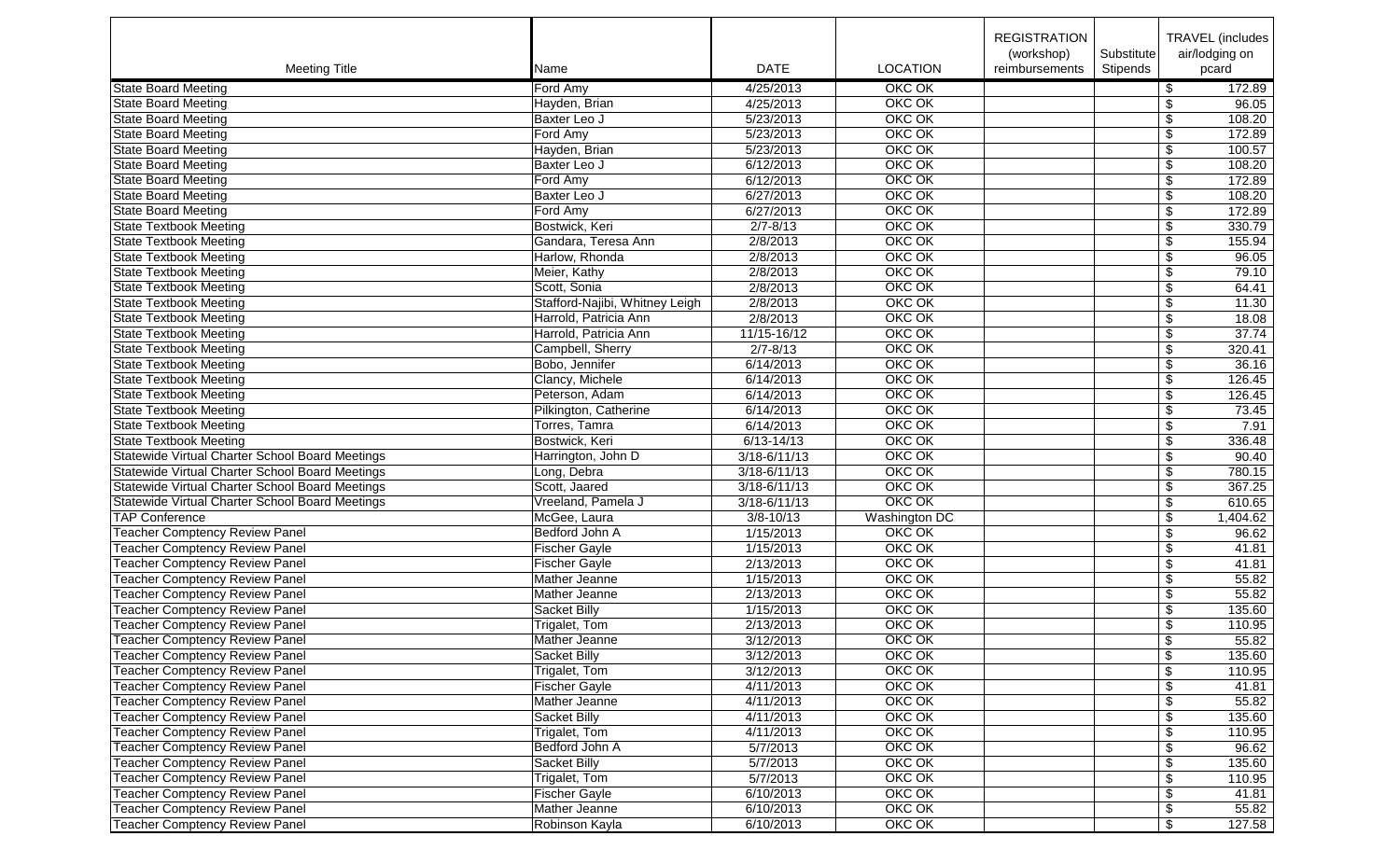|                                                                                                   |                                   |                  |                               | <b>REGISTRATION</b>          |                        |                         | TRAVEL (includes        |
|---------------------------------------------------------------------------------------------------|-----------------------------------|------------------|-------------------------------|------------------------------|------------------------|-------------------------|-------------------------|
| <b>Meeting Title</b>                                                                              | Name                              | <b>DATE</b>      | <b>LOCATION</b>               | (workshop)<br>reimbursements | Substitute<br>Stipends |                         | air/lodging on<br>pcard |
|                                                                                                   |                                   |                  |                               |                              |                        |                         |                         |
| <b>Teacher Comptency Review Panel</b>                                                             | Sacket Billy                      | 6/10/2013        | OKC OK                        |                              |                        | $\sqrt[6]{2}$           | 135.60                  |
| <b>TGMS Group Meeting</b>                                                                         | <b>Eccard Anita K</b>             | $2/25 - 3/1/13$  | Baton Rouge, LA               |                              |                        | \$                      | 1,272.78                |
| <b>TLE Commission Meeting</b>                                                                     | Harris Susan                      | 1/29/2013        | OKC OK                        |                              |                        | \$                      | 128.35                  |
| <b>TLE Commission Meeting</b>                                                                     | <b>Tinney Ginger</b>              | 1/29/2013        | OKC OK                        |                              |                        | $\sqrt[6]{\frac{1}{2}}$ | 24.86                   |
| <b>TLE Commission Meeting</b>                                                                     | Harris Susan                      | 3/13/2013        | OKC OK                        |                              |                        | $\overline{\$}$         | 128.35                  |
| <b>TLE Commission Meeting</b>                                                                     | <b>Tinney Ginger</b>              | 3/13/2013        | OKC OK                        |                              |                        | \$                      | 24.86                   |
| US Education Delivery Institute K-12 Network Meeting                                              | <b>Ellison-Nalliah Rachel</b>     | $12/5 - 7/12$    | <b>Baltimore MD</b>           |                              |                        | \$                      | 495.00                  |
| <b>USDA Bi-Regional Meeting</b>                                                                   | Smith, Denise                     | $1/28 - 2/1/13$  | Atlanta GA                    |                              |                        | \$                      | 1,548.50                |
| <b>USDA New Review for Schools Training</b>                                                       | Weber, Jennifer                   | $3/11 - 15/13$   | Denver, CO                    |                              |                        | \$                      | 1,632.47                |
| <b>USDA New Review for Schools Training</b>                                                       | Fox, Shelly                       | $3/11 - 15/13$   | Denver, CO                    |                              |                        | \$                      | 1,654.84                |
| <b>USDA New Review for Schools Training</b>                                                       | Smith, Denise                     | 3/25-29/13       | San Francisco CA              |                              |                        | \$                      | 1,678.98                |
| <b>USDA New Review for Schools Training</b>                                                       | McDaniel, Rachel                  | $3/25 - 29/13$   | San Francisco CA              |                              |                        | \$                      | 1,639.63                |
| <b>USDA New Review for Schools Training</b>                                                       | Beutler, Patricia                 | $3/11 - 15/13$   | Denver, CO                    |                              |                        | \$                      | 1,660.53                |
| <b>USDA New Review for Schools Training</b>                                                       | <b>Blanchard Darren</b>           | $3/11 - 15/13$   | Denver, CO                    |                              |                        | \$                      | 1,747.82                |
| <b>USDA New Review for Schools Training</b>                                                       | Merveldt Kendra                   | $3/11 - 15/13$   | Denver, CO                    |                              |                        | \$                      | 1,654.23                |
| <b>USDA New Review for Schools Training</b>                                                       | <b>Hildenbrand Joanie</b>         | $3/11 - 15/13$   | Denver, CO                    |                              |                        | $\overline{\$}$         | 1,642.67                |
| <b>USDA New Review for Schools Training</b>                                                       | John, Karen                       | $3/11 - 15/13$   | Denver, CO                    |                              |                        | \$                      | 1,871.22                |
| <b>USDA New Review for Schools Training</b>                                                       | Mattox, Donna                     | $3/25 - 29/13$   | San Francisco CA              |                              |                        | \$                      | 1,765.12                |
| <b>USDA New Review for Schools Training</b>                                                       | Buchanan, Jeri                    | 3/25-29/13       | San Francisco CA              |                              |                        | \$                      | 1,812.32                |
| <b>USDA New Review for Schools Training</b>                                                       | Burgess, Alberta                  | $3/11 - 15/13$   | Denver, CO                    |                              |                        | \$                      | 1,790.47                |
| <b>USDA New Review for Schools Training</b>                                                       | Hamilton, Debbie                  | $3/25 - 29/13$   | San Francisco CA              |                              |                        | \$                      | 1,703.19                |
| <b>USDA New Review for Schools Training</b>                                                       | Wesevich, Fondi                   | 3/25-29/13       | San Francisco CA              |                              |                        | \$                      | 1,923.06                |
| <b>USDA New Review for Schools Training</b>                                                       | Miller, Kristen                   | $3/25 - 29/13$   | San Francisco CA              |                              |                        | $\overline{\$}$         | 1,842.50                |
| <b>USDA New Review for Schools Training</b>                                                       | Gower, Patricia                   | 3/25-29/13       | San Francisco CA              |                              |                        | \$                      | 1,813.00                |
| <b>USDA New Review for Schools Training</b>                                                       | <b>Wieland Denise</b>             | $3/25 - 29/13$   | San Francisco CA              |                              |                        | $\overline{\$}$         | 1,739.14                |
| <b>USDA New Review for Schools Training</b>                                                       | McCullough, Nancy                 | $3/11 - 15/13$   | Denver, CO                    |                              |                        | $\sqrt[6]{\frac{1}{2}}$ | 1,665.22                |
| <b>USDA State Agency Meeting</b>                                                                  | <b>Blanchard Darren</b>           | $12/3 - 7/12$    | Arlington VA                  |                              |                        | \$                      | 1,471.50                |
| <b>USDA State Agency Meeting</b>                                                                  | <b>Wieland Denise</b>             | $12/3 - 7/12$    | <b>Arlington VA</b>           |                              |                        | \$                      | 1,700.13                |
| <b>USDA State Partners Meeting</b>                                                                | <b>Hildenbrand Joanie</b>         | $1/28 - 2/1/13$  | Atlanta GA                    |                              |                        | \$                      | 1,029.52                |
| <b>USDA State Partners Meeting</b>                                                                | Rausch Leigh Ann                  | $1/28 - 2/1/13$  | Atlanta GA                    |                              |                        | \$                      | 1,541.17                |
| <b>USDA State Partners Meeting</b>                                                                | Wren, Linda                       | 1/28-2/1/13      | Atlanta GA                    |                              |                        | \$                      | 1,523.67                |
|                                                                                                   |                                   |                  |                               |                              |                        |                         |                         |
|                                                                                                   |                                   |                  |                               |                              |                        |                         |                         |
| USDA Training Workshop on New School Program Review Instrument<br><b>USDE Beyond School Hours</b> | Simmons, Barbara<br>Johnson Sonia | $3/11 - 15/13$   | Denver, CO<br>Jacksonville FL |                              |                        | \$                      | 1,630.17                |
|                                                                                                   |                                   | 2/19-23/13       |                               |                              |                        | \$                      | 1,507.11                |
| <b>UVA District Boot Camp</b>                                                                     | Caram, Richard                    | $3/9 - 13/13$    | Charlottesville, VA           |                              |                        | \$                      | 745.88                  |
| UVA Partnership for Leaders (PLE) in Education Boot Camp                                          | White, Kerri                      | $3/9 - 13/13$    | Charlotte VA                  |                              |                        | \$                      | 713.55                  |
| UVA Patnership for Leaders in Education School Turnaround                                         | White, Kerri                      | $6/19 - 22/13$   | Charlottesville, VA           |                              |                        | \$                      | 1,097.56                |
| <b>UVA PLE Summer Conf</b>                                                                        | Caram, Richard                    | 6/16-22/13       | Charlottesville, VA           |                              |                        | \$                      | 1,412.38                |
| Science Standards Committee Meetings                                                              | Stillwater PS (Bobo)              | $3/12 - 4/25/13$ | Norman & Stillwater, OK       |                              | \$263.74               |                         |                         |
| Science Standards Committee Meetings                                                              | Muldrow PS (Phillips)             | $3/12 - 5/7/13$  | Norman & Stillwater, OK       |                              | \$315.00               |                         |                         |
| Science Standards Committee Meetings                                                              | Moore PS (Balan)                  | $3/12 - 4/25/13$ | Norman & Stillwater, OK       |                              | \$270.00               |                         |                         |
| Science Standards Committee Meetings                                                              | Moore PS (A Smith)                | $3/12 - 4/2/13$  | Norman & Stillwater, OK       |                              | \$165.00               |                         |                         |
| Science Standards Committee Meetings                                                              | Mid-Del PS (Lawson)               | 3/12-28/13       | Norman & Stillwater, OK       |                              | \$118.42               |                         |                         |
| Science Standards Committee Meetings                                                              | Hydro-Eakly PS (Kimble)           | $3/12 - 5/7/13$  | Norman & Stillwater, OK       |                              | \$274.50               |                         |                         |
| Science Standards Committee Meetings                                                              | Haskell PS (C James)              | $3/12 - 4/25/13$ | Norman & Stillwater, OK       |                              | \$236.83               |                         |                         |
| Science Standards Committee Meetings                                                              | Canton PS (T Rogers)              | $3/12 - 5/7/13$  | Norman & Stillwater, OK       |                              | \$275.00               |                         |                         |
| Science Standards Committee Meetings                                                              | Velma-Alma PS (L Johnston)        | $3/12 - 5/7/13$  | Norman & Stillwater, OK       |                              | \$250.00               |                         |                         |
| Science Standards Committee Meetings                                                              | Broken Arrow PS (Coffman/Airh     | $3/12 - 5/7/13$  | Norman & Stillwater, OK       |                              | \$ 659.45              |                         |                         |
| <b>Grant Reading - Scoring</b>                                                                    | Acord, Cindy                      | $7/1 - 30/12$    | OKC OK                        |                              | \$200.00               |                         |                         |